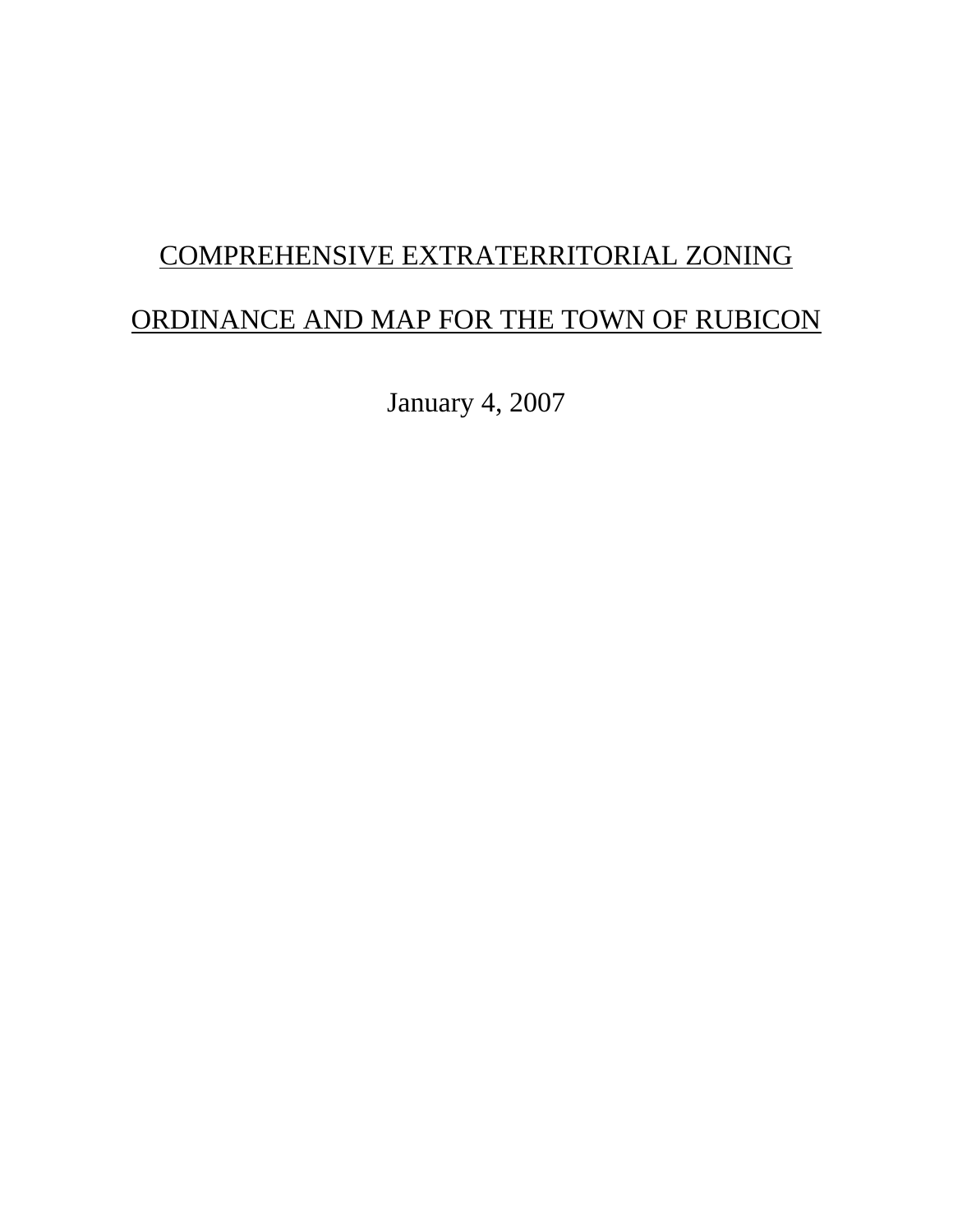# **INTRODUCTION**

# **AUTHORITY**

This ordinance is adopted under the authority granted by Sections 62.23 (7) (a) of the Wisconsin Statutes as amended.

# **TITLE**

This ordinance shall be known as, referred to, and cited as the "**COMPREHENSIVE EXTRATERRITORIAL ZONING ORDINANCE FOR THE TOWN OF RUBICON**", of the CITY OF HARTFORD, WISCONSIN and the TOWN OF RUBICON, WISCONSIN.

## **PURPOSE & INTENT**

The purpose of this Ordinance is to promote the most appropriate use of land in the Town of Rubicon, Wisconsin within the extraterritorial jurisdiction of the City of Hartford, Wisconsin, that would minimize the competitive impact to the City.

It is the general intent that this Comprehensive Extraterritorial Zoning Ordinance for the Town of Rubicon be used in the regulation and mapping of zoning district classifications as set forth herein.

More specifically, it is the intent of this Ordinance and both its text and map components to regulate and restrict the use of all structures, lands, and waters; and to:

- a) Regulate Lot Coverage and the size and location of all structures so as to prevent overcrowding and to provide adequate sunlight, air, sanitation, and drainage;
- b) Regulate Population Density and Distribution so as to avoid sprawl or undue concentration and to facilitate the provision of adequate public service and utilities;
- c) Regulate Parking, Loading, and Access so as to lessen congestion in and promote the safety and efficiency of streets and highways;
- d) Secure Safety from fire, flooding, pollution, contamination, and other dangers;
- e) Stabilize and Protect property values;
- f) Preserve and Protect the natural as well as man-made aesthetic characteristics of the extraterritorial area;
- g) Protect the traffic-carrying capacity of existing and proposed arterial streets and highways;
- h) Provide for the administration and enforcement of this Ordinance; and to provide penalties for the violation of this Ordinance.

# **1.0101 ABROGATION AND GREATER RESTRICTIONS**

It is not intended by this Ordinance to repeal, abrogate, annul, impair, or interfere with any existing easements, covenants, deed restrictions, agreements, ordinances, rules, regulations, or permits previously adopted or issued pursuant to law. However, wherever this Ordinance imposes greater restrictions, the provisions of this Ordinance shall govern.

## **1.0102 INTERPRETATION**

In their interpretation and application, the provisions of this Ordinance shall be held to be minimum requirements and shall be liberally construed in favor of the City and shall not be construed to be a limitation or repeal of any other power now possessed by the City of Hartford.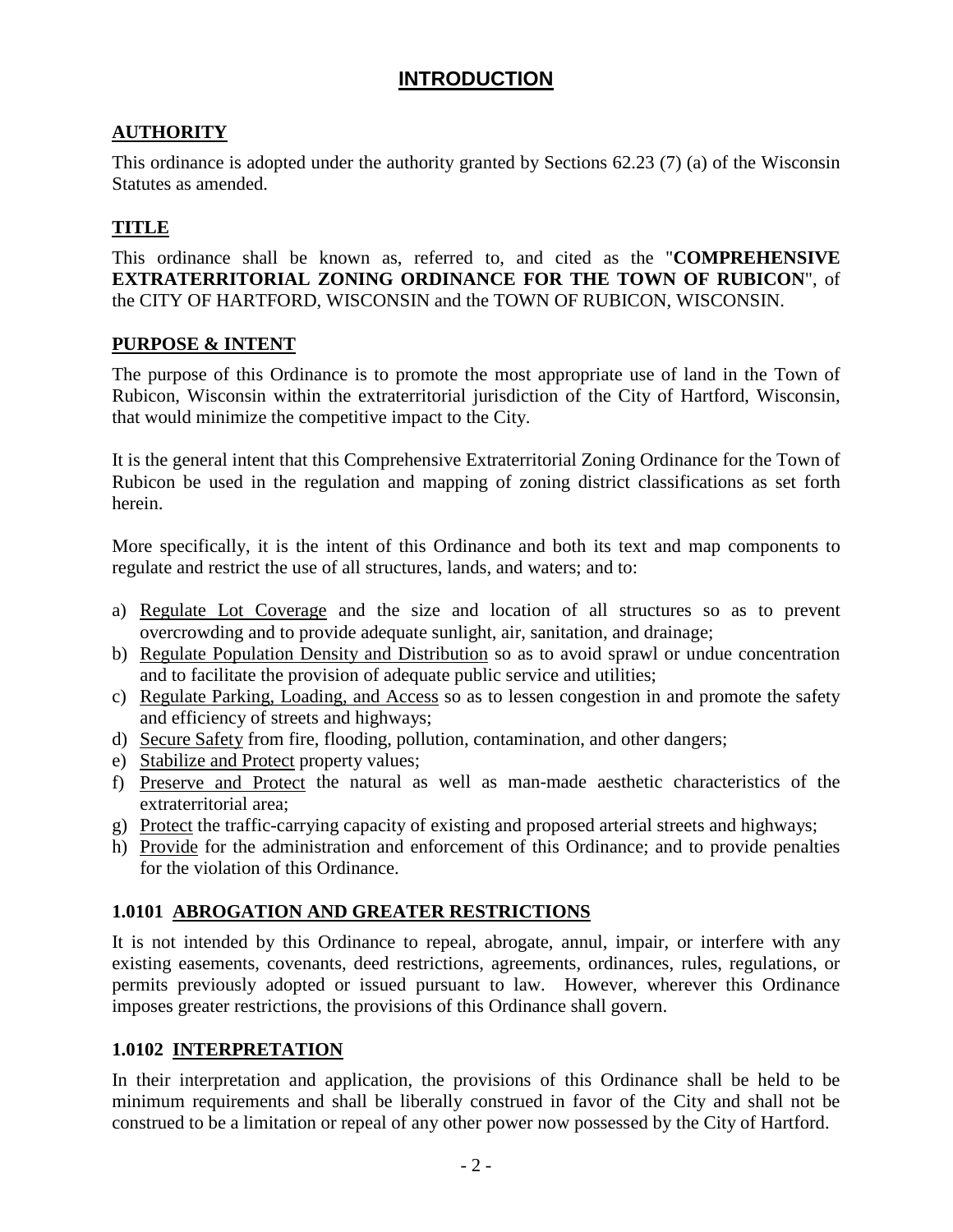## **1.0103 SEVERABILITY**

If any section, clause, provision, or portion of this Ordinance is adjudged unconstitutional or invalid by a court of competent jurisdiction, the remainder of this Ordinance shall not be affected thereby. If any application of this Ordinance to a particular structure, land, or water is adjudged unconstitutional or invalid by a court of competent jurisdiction such judgment shall not be applicable to any other structure, land, or water not specifically included in said judgment.

If the Intermunicipal Agreement between the City of Hartford and the Town of Rubicon is declared void by a court of competent jurisdiction, the Common Council of the City of Hartford shall, within ninety (90) days, vote to nullify this Ordinance upon the request of the Town of Rubicon Board.

This Ordinance shall not go into effect unless and until an Intermunicipal Agreement between the City of Hartford and the Town of Rubicon has been approved by both the Hartford Common Council and the Rubicon Town Board

## **1.0104 TERM**

This Ordinance shall be in effect for a period of twenty-five (25) years unless mutually extended by the Common Council of the City of Hartford and the Town of Rubicon Board.

## **1.0105 REPEAL**

All other ordinances or parts of ordinances of the Town of Rubicon inconsistent or conflicting with this Ordinance, to the extent of the inconsistency only, are hereby repealed

# **SECTION 1.0200--GENERAL PROVISIONS**

## **1.0201 JURISDICTION**

The jurisdiction of this Ordinance shall include all lands and waters within all of Sections 1, 2, 11, 12, 13, 14, 23, 24, 25, 26, 35, and 36 of Town 10 North, Range 17, East, Town of Rubicon, Dodge County Wisconsin except that portion annexed to the corporate limits of the City of Hartford.

## **1.0202 COMPLIANCE**

No structure, land, or water shall hereafter be used or developed and, no structure or part thereof shall hereafter be located, erected, moved, substantially improved, reconstructed, extended, enlarged, converted, or structurally altered except in conformity with the regulations herein specified for the district in which it is located.

## **1.0203 MUNICIPALITIES AND STATE AGENCIES REGULATED**

Unless specifically exempted by law, all cities, villages, towns, and counties are required to comply with this Ordinance and obtain all required permits. State agencies are required to comply if Section 13.48 (13) of the Wisconsin Statutes applies. The construction, reconstruction, maintenance, and repair of state highways and bridges by the Wisconsin Department of Transportation are exempt from compliance when Section 30.12 (4) (a) of the Wisconsin Statutes applies.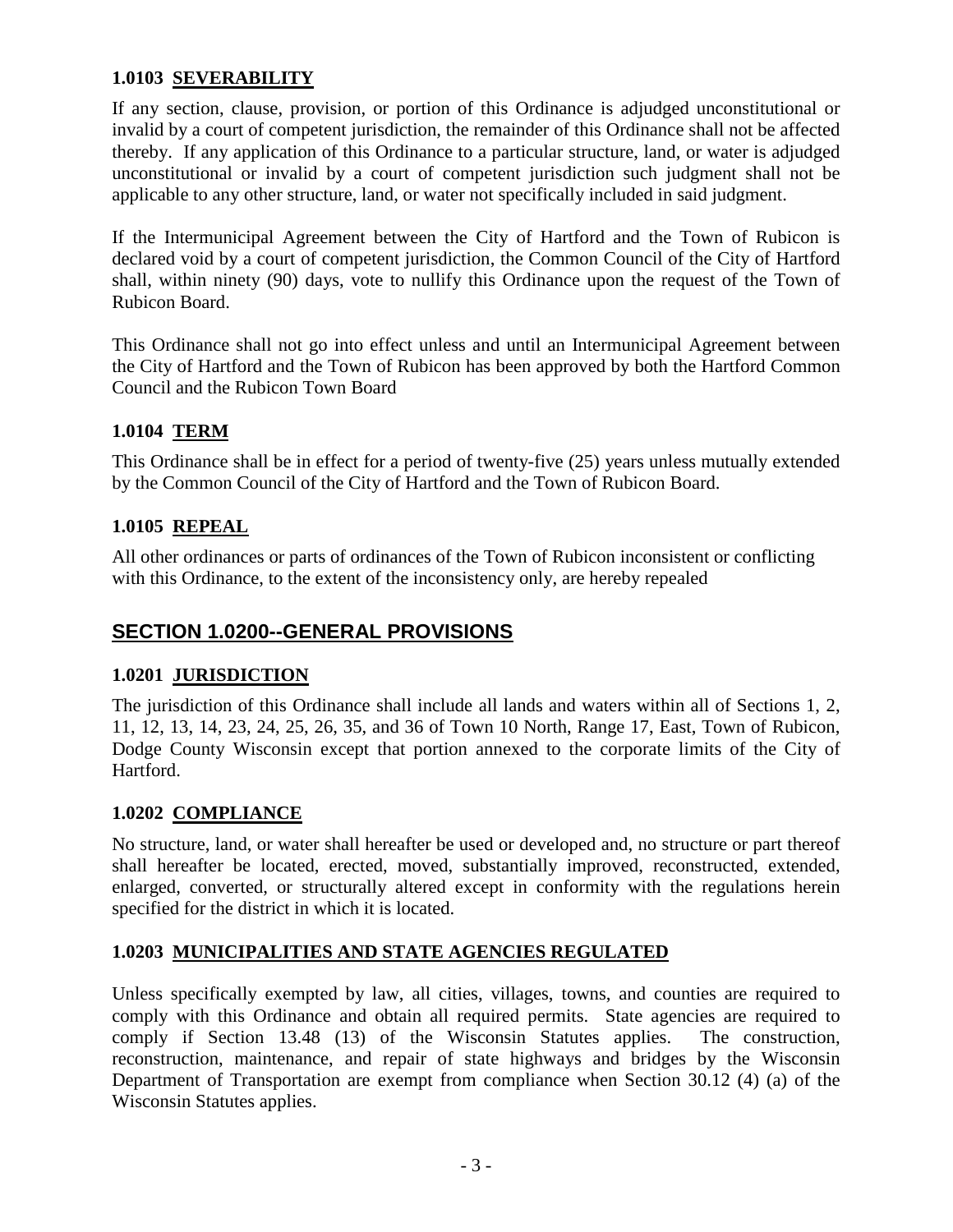## **1.0204 USE RESTRICTIONS AND REGULATIONS**

The following use restrictions and regulations shall apply:

- a) Principal Uses: Only those principal uses specified for a district and their essential services shall be permitted in that district.
- b) Accessory Uses and structures are permitted in any district but not until their principal use and/or structure is present or under construction. Residential accessory uses shall not involve the conduct of any business, trade, or industry except for permitted home occupations and professional home offices, as defined in this Ordinance. Accessory uses include incidental repairs; storage; parking facilities; gardening; servant's quarters and watchmen's quarters not for rent; fences; private swimming pools; and private emergency shelters. Detached accessory uses in residential districts shall not be located in the street or side yards of a principal use structure.
- c) Conditional Uses and their accessory uses are considered as special uses requiring review, public hearing, and approval by the City of Hartford Plan Commission (*hereinafter the Plan Commission*) and when permitted, requiring special zoning district map delineation in accordance with Sections 1.0300 and 1.0400.
- d) Unclassified or Unspecified Uses may be permitted by the Plan Commission after review provided that such uses are similar in character to the uses permitted in the zoning district. If a decision on such uses can not be reached by the Plan Commission, the Extraterritorial Zoning Board of Appeals (*hereinafter the Zoning Board of Appeals*) may, after review, permit such uses.
- e) Temporary Uses, such as temporary offices, construction offices, and shelters for materials and equipment being used in the construction of a permanent structure, may be permitted by the Zoning Administrator for a maximum one (1) year period while sales or construction are in progress.
- f) Corner Lots shall include street yard setbacks on all street frontages but shall include no rear yard requirement.
- g) Conceptual Approval of planned unit developments (PUD'S), group housing, multiplefamily, commercial, industrial or mixed-use projects may be granted by the Plan Commission. Such conceptual approval shall serve as a notice of intent to formally approve a project when detailed plans meeting the requirements of this Ordinance and conditions set by the Plan Commission are submitted in a formal application. Conceptual approval shall not, however, be binding on the Plan Commission or the Common Council. In such cases, the Plan Commission may require a public hearing conforming to the review procedures set forth in Sections 1.0300 and 1.0400 of this Ordinance.
- h) Permitted Obstructions in Required Yards. The following shall not be considered as obstructions when located within or over any yard: awnings or canopies; steps four feet or less above grade which are necessary for access to a permitted structure; bay windows, chimneys, flues, sills, eaves, belt courses, and ornaments projecting three (3) feet or less into the yard; arbors and trellises; flag poles; ornamental light standards; lawn furniture; sun dials; bird baths; landscaping; driveways as permitted by Section 1.0500; signs as permitted by Section 1.0600; fences as permitted by Section 1.0403.

The following shall not be considered as obstructions when located within or over any side or rear yard: open terraces and decks not more than two (2) feet above the adjacent ground level and no closer than five (5) feet to a property line; recreational equipment; laundry drying equipment; air conditioning condensers; accessory uses permitted by Section 1.0403.

## **1.0205 SITE RESTRICTIONS AND REGULATIONS**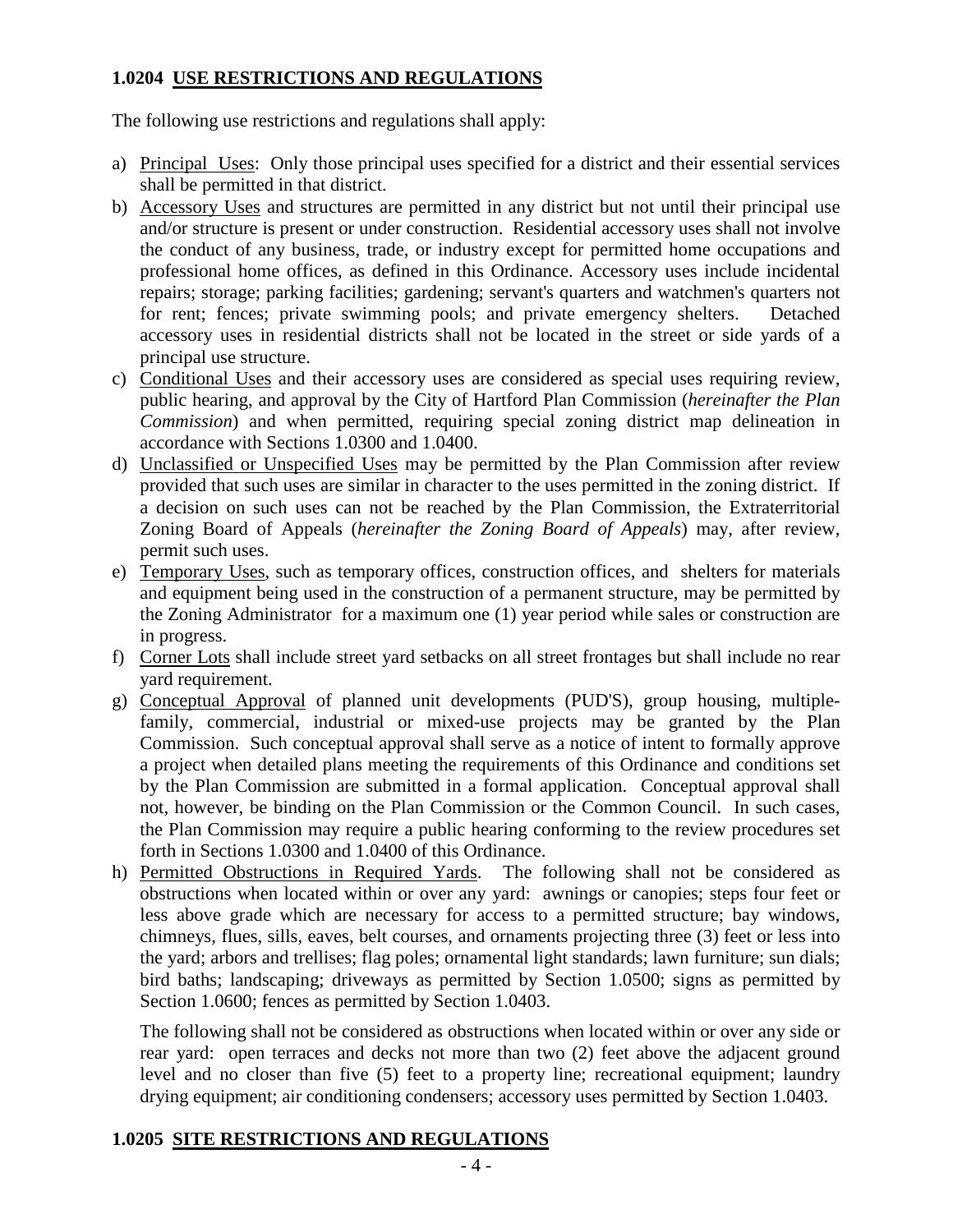No land shall be used or structure erected where the land is unsuitable for such use or structure by reason of flooding, concentrated runoff, inadequate drainage, adverse soil or rock formation, unfavorable topography, or low bearing strength, erosion susceptibility, or any other feature likely to be harmful to the health, safety, prosperity, and general welfare of this community. The Plan Commission, in applying the provisions of this section, shall in writing recite the particular facts upon which it bases its conclusion that the land is not suitable for certain uses. The applicant shall have an opportunity to present evidence contesting such unsuitability if he so desires. Thereafter the Plan Commission may affirm, modify, or withdraw its determination of unsuitability. In any event, the following requirements must be met:

- a) All lots or ownership parcels shall abut upon a public street, road, or highway and each lot shall have a minimum frontage of 90 feet.
- b) Except in an approved Planned Unit Development (PUD) all principal structures in singlefamily and two-family residential districts shall be located on a lot; and only one (1) principal structure shall be erected, or moved onto a lot. Construction of accessory uses on a lot under the same ownership of an abutting lot on which a principal use structure is located will not be permitted without a conditional use permit. The Plan Commission may permit more than one structure per lot in other districts where more than one structure is either needed or suitable for the orderly development of the parcel. Where additional structures are permitted, the Plan Commission may impose additional yard requirements, landscaping requirements, or parking requirements or require a minimum separation distance between principal structures.
- c) No Zoning Permit shall be issued for a lot or parcel which abuts Public Street dedicated to only a portion of its proposed width and located on that side thereof from which required dedication has not been secured.
- d) Structures or plantings proposed to be located within the defined "Horizontal Area of Solar Detriment" of an existing use having an operational active solar system may not be placed either initially or at some future date so as to intrude into the defined "Vertical Area of Solar Detriment" of the existing use.

# **1.0300 ZONING DISTRICT TABLE**

- a) For the purpose of this Ordinance, The portion of the Town of Rubicon, Wisconsin within the extraterritorial jurisdiction of the City of Hartford is hereby divided into seven (7) basic use districts:
	- **R-1** Single-Family Residential
	- **R-2** Two-Family Residential
	- **C-1** General Commercial
	- **C-2** Extensive Commercial
	- **I-2** Industrial
	- **A-2** General Agricultural
	- **Inst-1** Institutional
- b) Boundaries of the above listed districts are hereby established as shown on the maps entitled "Zoning District Map No. 1 Town of Rubicon, Wisconsin within the extraterritorial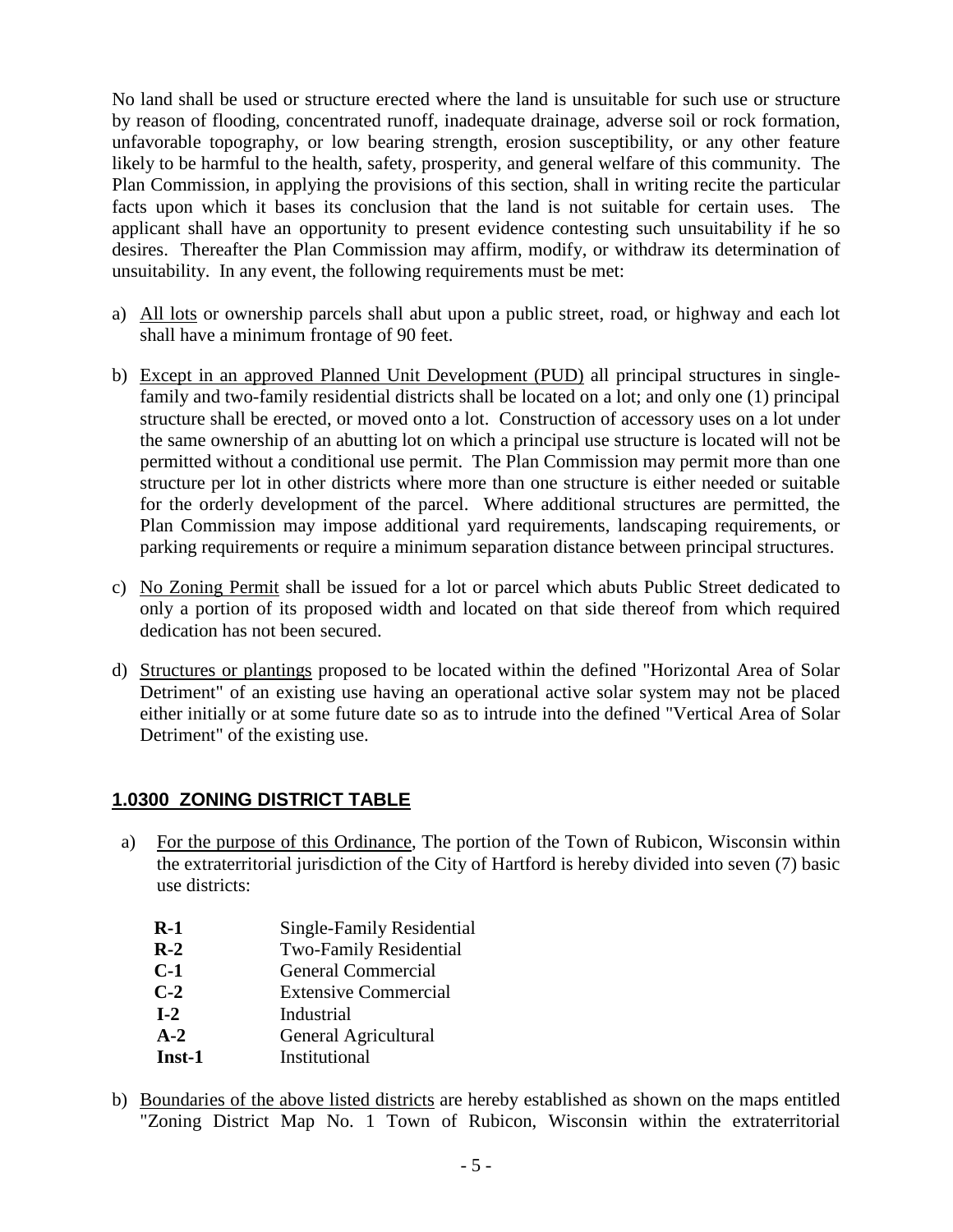jurisdiction of the City of Hartford" which accompany and are thereby made a part of this Ordinance.

- c) The District boundaries in all districts shall be construed to follow: corporate limits; U.S. Public Land Survey lines; lot or property lines; center lines of streets, highways, alleys, easements, and railroad rights-of-way or such lines extended.
- d) Land Divisions within the extraterritorial jurisdiction of the City of Hartford are subject to the Town of Rubicon Land Division Code, the City of Hartford Subdivisions Ordinance, and the Dodge County Land Use Code.

| <b>RESIDENTIAL USES</b>                       | $R-1$     | $R-2$     | $C-1$     | $C-2$     | $I-2$ | $A-2$     | Inst-1 |
|-----------------------------------------------|-----------|-----------|-----------|-----------|-------|-----------|--------|
| Single Family Dwelling Unit (1 Unit per Lot)  | P         |           |           |           |       | Р         |        |
| Single Family Dwelling Unit (2 Units per Lot) |           |           |           |           |       | С         |        |
| Two-Family Dwelling Unit                      |           | P         |           |           |       | C         |        |
| Multi-Family Dwelling Unit                    |           |           | <b>CA</b> | <b>CA</b> |       |           |        |
| Mobile Home Parks                             |           |           |           |           |       |           |        |
| <b>Group Living Facility</b>                  |           |           |           |           |       |           |        |
| Seasonal Housing for Farm Workers             |           |           |           |           |       | C         |        |
| Residential Garage (Attached or Detached)     | <b>PA</b> | <b>PA</b> | <b>CA</b> | <b>CA</b> |       | <b>PA</b> |        |
| Shed                                          | <b>PA</b> | <b>PA</b> |           |           |       | <b>PA</b> |        |
| Pool                                          | <b>PA</b> | <b>PA</b> |           |           |       | <b>PA</b> |        |

e) Use Tables are included below

| <b>INSTITUTIONAL USES</b>                 | $R-1$ | $R-2$ | $C-1$ | $C-2$ | $I-2$ | $A-2$ | Inst-1 |
|-------------------------------------------|-------|-------|-------|-------|-------|-------|--------|
| Airports                                  |       |       |       |       |       |       |        |
| Cemeteries                                |       |       | C     | C     | C     | C     | P      |
| <b>Cultural Institutions</b>              |       |       | P     | P     |       |       | P      |
| Hospitals                                 |       |       |       |       |       |       |        |
| Parks and Open Space (Public or Private): |       |       |       |       |       |       |        |
| 1. Golf Course/Driving Range              |       |       | C     | C     | C     | C     |        |
| 2. Nature Preserves                       | P     | P     | P     | P     | P     | P     |        |
| 3. Parks, Trails, Playgrounds             | P     | P     | P     | P     | P     | P     | P      |
| Public Assembly Areas:                    |       |       |       |       |       |       |        |
| 1. Community Center                       |       |       | P     | P     |       |       | Ρ      |
| 2. Convention Hall                        |       |       |       |       |       |       | P      |
| 3. Town Hall                              |       |       | Р     | P     | P     |       | P      |
| <b>Safety Services</b>                    |       |       | P     | P     | P     | P     | P      |
| <b>Schools</b>                            |       |       | P     | Ρ     | P     | P     | P      |
| <b>Basic Utilities</b>                    | P     | P     | P     | Ρ     | P     | Р     | P      |

#### **KEY**

| $R-1$  | Single-Family Residential   | Р  | <b>Permitted Use</b>   |
|--------|-----------------------------|----|------------------------|
| $R-2$  | Two-Family Residential      | C  | Conditional Use        |
| $C-1$  | <b>General Commercial</b>   | PA | <b>Permitted Acces</b> |
| $C-2$  | <b>Extensive Commercial</b> | CA | Conditional Acc        |
| $1-2$  | Industrial                  |    | <b>Prohibited Use</b>  |
| $A-2$  | <b>General Agricultural</b> |    |                        |
| Inst-1 | Institutional               |    |                        |

| $R-1$ | Single-Family Residential     |           | <b>Permitted Use</b>           |
|-------|-------------------------------|-----------|--------------------------------|
| $R-2$ | <b>Two-Family Residential</b> |           | Conditional Use                |
| C-1   | General Commercial            | <b>PA</b> | <b>Permitted Accessory Use</b> |
| $C-2$ | <b>Extensive Commercial</b>   | CA        | Conditional Accessory Use      |
| $1-2$ | <b>Industrial</b>             |           | <b>IProhibited Use</b>         |
|       |                               |           |                                |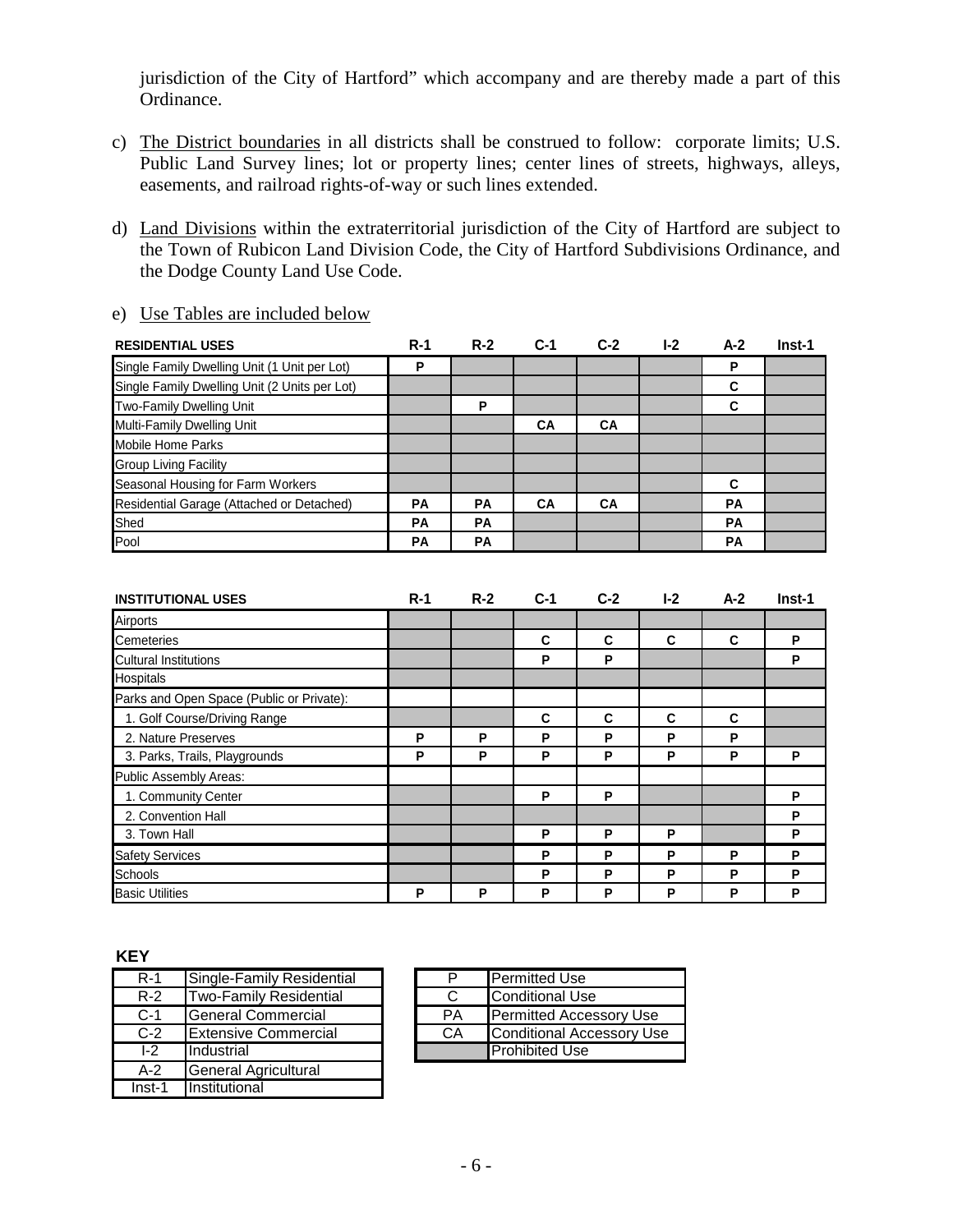| <b>COMMERCIAL USES</b>                       | $R-1$ | $R-2$ | $C-1$                   | $C-2$                   | $I-2$  | $A-2$                        | Inst-1 |
|----------------------------------------------|-------|-------|-------------------------|-------------------------|--------|------------------------------|--------|
| <b>Adult Entertainment</b>                   |       |       |                         | C                       |        |                              |        |
| <b>Animal Sales And Services:</b>            |       |       |                         |                         |        |                              |        |
| 1. Animal Hospitals & Shelters               |       |       | C                       | P                       |        | C                            |        |
| 2. Horse Boarding & Riding Facilities        |       |       |                         | C                       |        | P                            |        |
| 3. Kennels                                   |       |       | С                       | P                       |        | C                            |        |
| 4. Pet Shops                                 |       |       | P                       | P                       |        |                              |        |
| Day Care Facilities                          | P     | P     | P                       | P                       | P      | C                            |        |
| Eating & Drinking Establishments:            |       |       |                         |                         |        |                              |        |
|                                              |       |       | P                       | P                       |        |                              |        |
| 1. Restaurants                               |       |       |                         |                         |        |                              |        |
| 2. Restaurants with Bars                     |       |       | C                       | C                       |        |                              |        |
| 3. Restaurants with Drive-Thru Service       |       |       |                         | C                       |        |                              |        |
| 4. Taverns                                   |       |       | C                       | C                       |        |                              |        |
| <b>Financial Institutions</b>                |       |       | P                       | P                       |        |                              |        |
| Food & Beverage Sales:                       |       |       |                         |                         |        |                              |        |
| 1. Beer & Liquor Stores                      |       |       | C                       | C                       |        |                              |        |
| 2. Convenience Stores                        |       |       | P                       | P                       |        |                              |        |
| 3. Fruit & Vegetable Markets                 |       |       | P                       | P                       |        |                              |        |
| 4. Grocery Stores                            |       |       | P                       | P                       |        |                              |        |
| 5. Roadside Stands                           |       |       | $\overline{\mathsf{c}}$ | $\overline{\mathsf{c}}$ |        | P                            |        |
| <b>Indoor Recreation &amp; Entertainment</b> |       |       | C                       | P                       |        |                              |        |
| <b>Landscaping Businesses</b>                |       |       | $\overline{\mathsf{c}}$ | c                       | P      | С                            |        |
| Lumber Yards & Building Supplies             |       |       | $\overline{\mathbf{c}}$ | $\overline{\mathsf{c}}$ | P      |                              |        |
| Office Businesses and Professional Uses:     |       |       |                         |                         |        |                              |        |
| 1. Home Occupations                          | P     | P     | P                       | P                       |        | P                            |        |
| 2. Medical and Dental Clinics                |       |       | P                       | P                       |        |                              |        |
| 3. Professional Offices & Studios            |       |       | P                       | P                       |        |                              |        |
| 4. Veterinary Clinics                        |       |       | P                       | P                       |        | C                            |        |
| Retail Sales and Services:                   |       |       |                         |                         |        |                              |        |
| 1. General Retail                            |       |       | P                       | P                       |        |                              |        |
| 2. Auction Services                          |       |       | P                       | С<br>P                  | C<br>P | C<br>$\overline{\mathbf{c}}$ |        |
| 3. Service & Repair<br>Telecommunications:   |       |       |                         |                         |        |                              |        |
| 1. Offices                                   |       |       | P                       | P                       |        |                              |        |
| 2. Communication, Radio, Television Towers   |       |       | C                       | С                       | C      | C                            |        |
| Vehicles & Equipment:                        |       |       |                         |                         |        |                              |        |
| 1. Car Washes                                |       |       | $\overline{\mathsf{c}}$ | P                       |        |                              |        |
| 2. Fuel Stations                             |       |       | C                       | P                       |        |                              |        |
| 3. Machinery & Equipment Sales & Storage     |       |       |                         | C                       |        |                              |        |
| 4. Motor Vehicle Sales & Rental              |       |       |                         | P                       |        |                              |        |
| 5. Vehicle Service & Repair                  |       |       |                         | $\overline{\mathbf{c}}$ | C      |                              |        |
| <b>Visitor Accomodations:</b>                |       |       |                         |                         |        |                              |        |
| 1. Bed & Breakfasts                          |       |       | C                       | C                       |        |                              |        |
| 2. Hostels                                   |       |       | C                       | С                       |        |                              |        |
| 3. Hotels, Motels, Resorts                   |       |       |                         |                         |        |                              |        |

# **KEY**

| $R-1$    | Single-Family Residential   | P  | <b>Permitted Use</b>           |
|----------|-----------------------------|----|--------------------------------|
| $R-2$    | Two-Family Residential      | C  | Conditional Use                |
| $C-1$    | <b>General Commercial</b>   | PA | <b>Permitted Accessory Use</b> |
| $C-2$    | <b>Extensive Commercial</b> | CA | Conditional Accessory Us       |
| $1-2$    | Industrial                  |    | <b>Prohibited Use</b>          |
| $A-2$    | General Agricultural        |    |                                |
| $Inst-1$ | Institutional               |    |                                |

| R-1                   | Single-Family Residential     |           | <b>Permitted Use</b>           |
|-----------------------|-------------------------------|-----------|--------------------------------|
| $R-2$                 | <b>Two-Family Residential</b> |           | Conditional Use                |
| C-1                   | General Commercial            | <b>PA</b> | <b>Permitted Accessory Use</b> |
| $C-2$                 | <b>Extensive Commercial</b>   | СA        | Conditional Accessory Use      |
| $\overline{1\cdot 2}$ | <b>Industrial</b>             |           | <b>Prohibited Use</b>          |
|                       |                               |           |                                |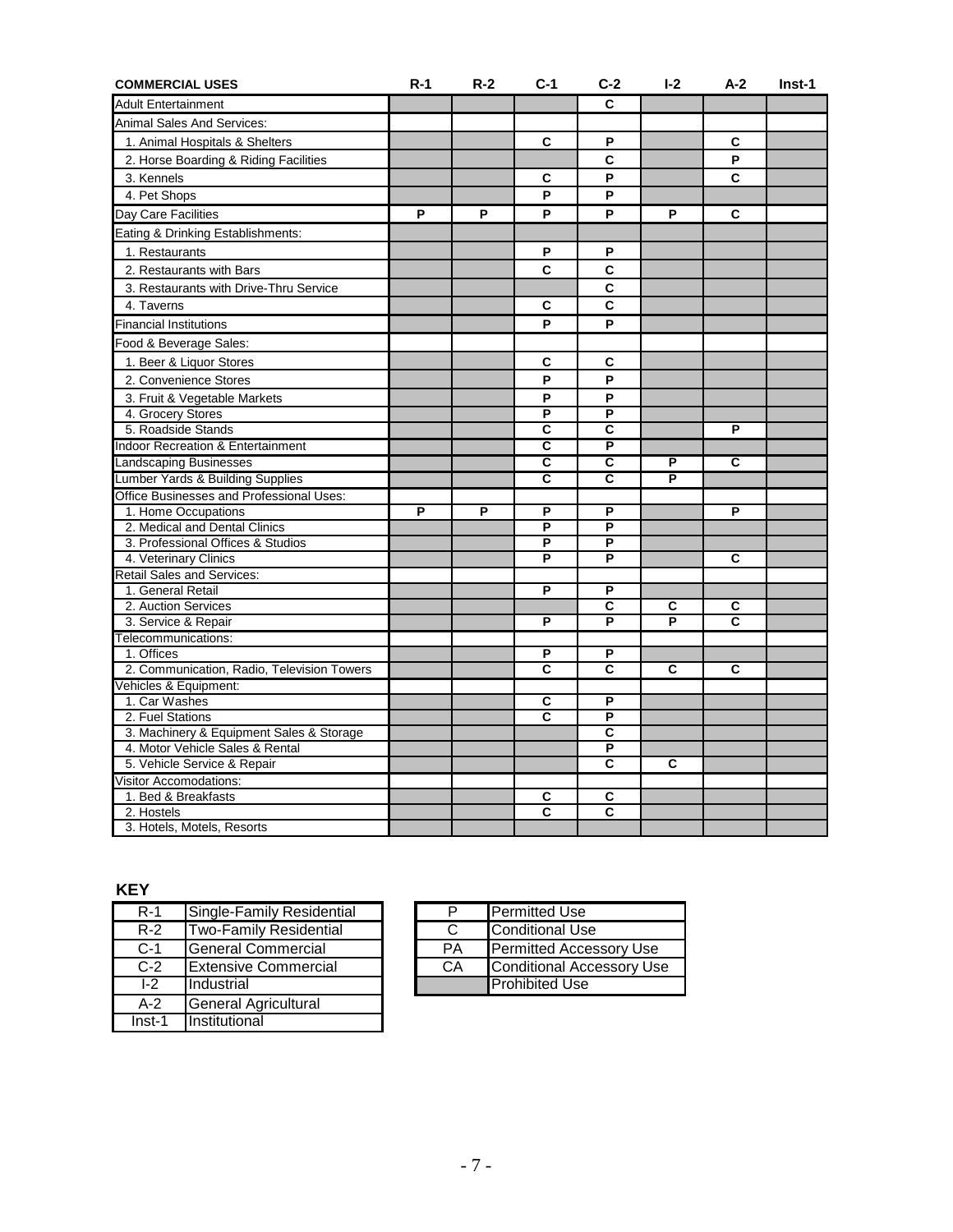| <b>Industrial Uses</b>                   | $R-1$ | $R-2$ | $C-1$ | $C-2$                   | $I-2$                   | $A-2$                   | Inst-1 |
|------------------------------------------|-------|-------|-------|-------------------------|-------------------------|-------------------------|--------|
| Industrial Services:                     |       |       |       |                         |                         |                         |        |
| 1. Agricultural Services                 |       |       |       |                         | C                       | C                       |        |
| 2. Machinery & Equipment Repair          |       |       |       | C                       | P                       | C                       |        |
| 3. Printing & Publishing                 |       |       | P     | P                       | P                       |                         |        |
| 4. Propane Gas Distributors              |       |       |       | $\overline{\mathbf{c}}$ | $\overline{\mathbf{c}}$ |                         |        |
| 5. Sawmills                              |       |       |       |                         | $\overline{\mathbf{c}}$ |                         |        |
| Manufacturing & Production:              |       |       |       |                         |                         |                         |        |
| 1. Animal Feed Preparation               |       |       |       |                         | Α                       |                         |        |
| 2. Fertilizer Production                 |       |       |       |                         | $\overline{\mathbf{c}}$ |                         |        |
| 3. Food Processing                       |       |       |       |                         | $\overline{\mathbf{c}}$ |                         |        |
| 4. Power Generation & Transmission       |       |       |       |                         | $\overline{c}$          |                         |        |
| Resource Extraction & Processing:        |       |       |       |                         |                         |                         |        |
| 1. Mineral Resource Processing           |       |       |       |                         | $\overline{\mathbf{c}}$ | $\overline{\mathbf{c}}$ |        |
| 2. Quarrying & Mineral Extraction        |       |       |       |                         | C                       | $\overline{\mathbf{c}}$ |        |
| 3. Soil & Peat Removal                   |       |       |       |                         |                         | $\overline{\mathbf{c}}$ |        |
| Warehousing & Transportation:            |       |       |       |                         |                         |                         |        |
| 1. Contractor's Offices & Storage Yards  |       |       |       |                         | P                       |                         |        |
| 2. Feed Mills, Granaries, and Elevators  |       |       |       |                         | P                       | C                       |        |
| 3. Food Storage Warehouse                |       |       |       |                         | P                       |                         |        |
| 4. Freight Yards                         |       |       |       |                         | $\overline{P}$          |                         |        |
| 5. Outdoor Storage Areas                 |       |       |       | C                       | $\overline{\mathbf{c}}$ |                         |        |
| 6. Road Maintenance Equipment Storage    |       |       |       |                         | P                       |                         | P      |
| 7. Self-Service Storage                  |       |       |       | C                       | P                       |                         |        |
| 8. Transportation Terminals              |       |       |       |                         | $\overline{P}$          |                         |        |
| 9. Trucking Companies                    |       |       |       |                         | P                       |                         |        |
| 10. Warehousing                          |       |       |       |                         | P                       |                         |        |
| <b>Waste Related Uses:</b>               |       |       |       |                         |                         |                         |        |
| 1. Disposal of Sewage, Rubbish, or Offal |       |       |       |                         | C                       | $\overline{\mathbf{c}}$ |        |
| 2. Incinerators                          |       |       |       |                         | $\overline{\mathsf{c}}$ |                         |        |
| 3. Recyclables Collection                |       |       |       |                         | P                       |                         | P      |
| 4. Recyclables Processing                |       |       |       |                         | $\overline{P}$          |                         | P      |
| 5. Salvage & Junk Yards                  |       |       |       |                         | C                       |                         |        |
| 6. Sanitary Landfills                    |       |       |       |                         | C                       |                         |        |
| 7. Sewage Treatment Facilities           |       |       |       |                         | $\overline{\mathbf{c}}$ |                         |        |

| <b>Agricultural Uses</b>              | $R-1$ | $R-2$ | $C-1$ | $C-2$ | $1-2$ | $A-2$ | Inst-1 |
|---------------------------------------|-------|-------|-------|-------|-------|-------|--------|
| <b>Animal Confinement Facilities:</b> |       |       |       |       |       |       |        |
| 1. General Livestock                  |       |       |       |       |       | C     |        |
| 2. Fur Farms                          |       |       |       |       |       | C     |        |
| 3. Stockyards & Livestock Sales       |       |       |       |       |       | С     |        |
| 4. Agricultural Trucking Companies    |       |       |       |       | Р     | С     |        |
| <b>Aquatic Species Raising</b>        |       |       |       |       |       | Р     |        |
| <b>General Farming</b>                |       |       |       |       |       | P     |        |
| <b>Harvesting of Wild Crops</b>       |       |       |       |       |       | Р     |        |
| Horticulture:                         |       |       |       |       |       |       |        |
| 1. Greenhouses                        |       |       |       | Р     | С     | D     |        |
| 2. Plant Nurseries                    |       |       |       | Р     | C     | Р     |        |
| 3. Tree Farming                       |       |       |       |       |       | Р     |        |

# **KEY**

| $R-1$    | Single-Family Residential   | P  | <b>Permitted Use</b>           |
|----------|-----------------------------|----|--------------------------------|
| $R-2$    | Two-Family Residential      | C  | Conditional Use                |
| $C-1$    | <b>General Commercial</b>   | PA | <b>Permitted Accessory Use</b> |
| $C-2$    | <b>Extensive Commercial</b> | CA | Conditional Accessory Us       |
| $1-2$    | <b>Industrial</b>           |    | <b>I</b> Prohibited Use        |
| $A-2$    | General Agricultural        |    |                                |
| $Inst-1$ | Institutional               |    |                                |

| R-1   | Single-Family Residential     |    | <b>Permitted Use</b>           |
|-------|-------------------------------|----|--------------------------------|
| $R-2$ | <b>Two-Family Residential</b> |    | Conditional Use                |
| C-1   | General Commercial            | PA | <b>Permitted Accessory Use</b> |
| $C-2$ | <b>Extensive Commercial</b>   | CA | Conditional Accessory Use      |
| $1-2$ | <b>Industrial</b>             |    | <b>Prohibited Use</b>          |
|       |                               |    |                                |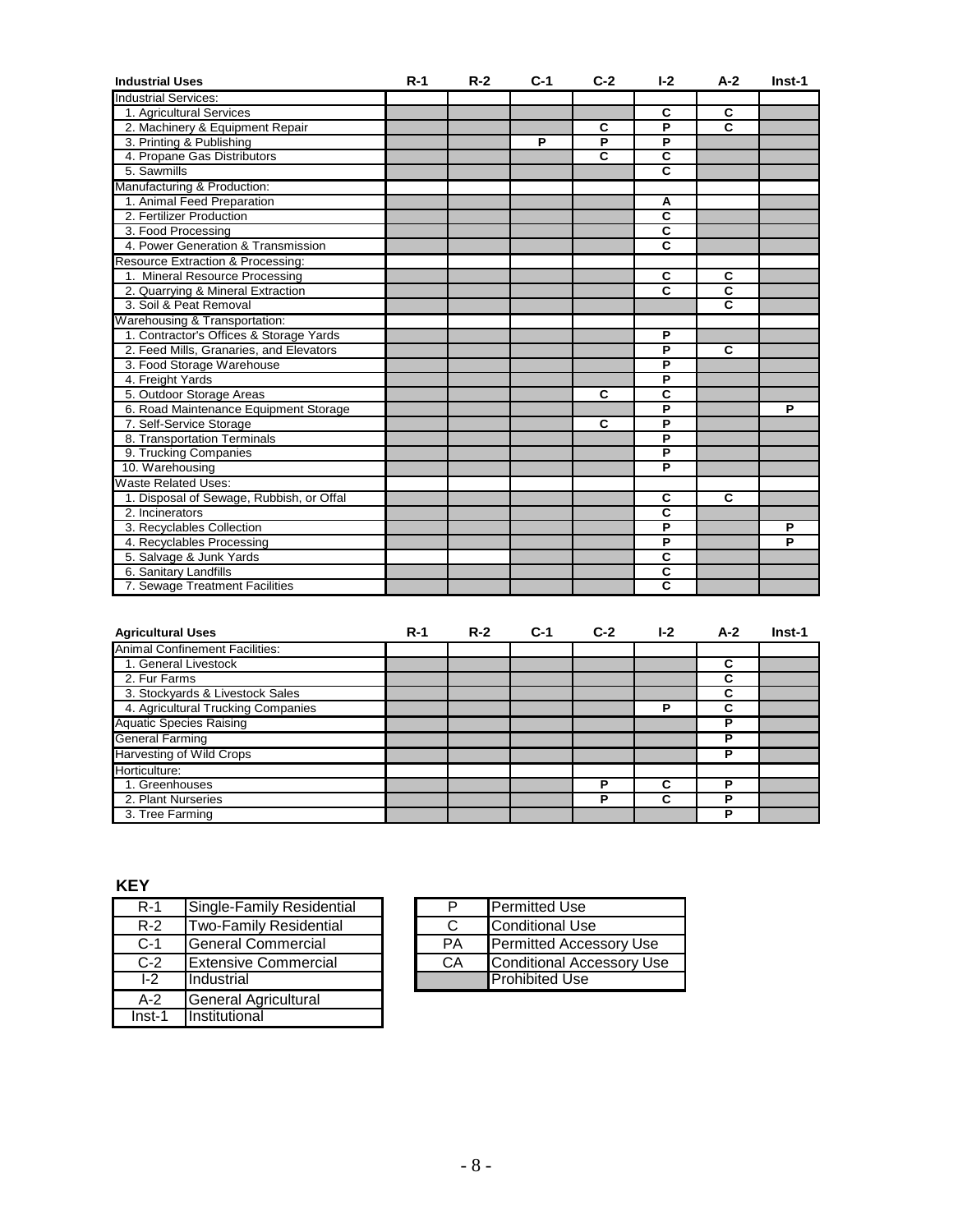# **1.0400 MEASUREMENTS AND EXCEPTIONS**

## **1.0401 INTENSITY AND DIMENSIONAL STANDARDS TABLE**

|                              | $R-1$  | $R-2$  | $C-1$                          | $C-2$  | $I-2$  | $A-2$  | Inst-1 |
|------------------------------|--------|--------|--------------------------------|--------|--------|--------|--------|
| Minimum Lot Area (sq. ft)    |        |        |                                |        |        |        |        |
| -Not served by public sewer  | 65,340 | 65,340 | 65,340                         | 65,340 | 65,340 | 65,340 | 65,340 |
| -Served by public sewer      | 18,000 | 18,000 | 18,000                         | 18,000 | 18,000 | 18,000 | 18,000 |
| Maximum Residential Lot Area |        |        |                                |        |        |        |        |
| $(sq. ft)^*$                 | None   | None   | None                           | None   |        |        |        |
| Minimum Lot Width (feet)     |        |        |                                |        |        |        |        |
| -Not served by public sewer  | 150    | 150    | 150                            | 150    | 150    | 150    | 150    |
| -Served by public sewer      | 90     | 90     | 90                             | 90     | 90     | 90     | 90     |
| Minimum Setbacks (feet)**    |        |        |                                |        |        |        |        |
| -Street                      |        |        | See Right-of-Way Setback Table |        |        |        |        |
| -Side                        | 10     | 10     | 10                             | 10     | 10     | 10     | 10     |
| -Rear                        | 25     | 25     | 25                             | 25     | 25     | 25     | 25     |
| Maximum Height (feet)        | 40     | 40     | 65                             | 65     | 65     | 40     | 65     |
| Maximum Lot Coverage         | 20%    | 20%    | 70%                            | 50%    | 50%    | 10%    | 50%    |

#### **Table of Dimensional Standards**

**\*Note**: In the A-2 District, no more than 87,120 square feet of a lot can be used for residential purposes.

**\*\*Note**: Livestock Barns must be setback at least 100 feet from any residential structure.

## **1.0402 ADDITIONAL REGULATIONS**

For lots not served by public sewer, soil and site evaluation may require larger lot areas. A lot shall contain sufficient area for a building site and sanitary system without encroaching on environmentally sensitive areas and access to the building site shall not cross an environmentally sensitive area.

#### **Right-of-Way Setback Table**

| Type of Property & Abutting Roadway        | <b>From Right-of-Way</b> |
|--------------------------------------------|--------------------------|
| For Properties Served by Public Sewer:     | 27                       |
| Streets and Town Roads Setback (feet)      |                          |
| For Properties Not Served by Public Sewer: | 42                       |
| Streets and Town Roads Setback (feet)      |                          |
| Federal, State, and County Trunk Highways  | 67                       |
| Setback (feet)                             |                          |

#### **1.0403 HEIGHT MEASUREMENT AND EXCEPTIONS**

## a) Exceptions

Zoning district height limits do not apply to:

1**)** Architectural projections, such as belfries, cupolas, spires, domes, monuments, chimneys, or chimney flues.

2) Special structures, such as elevator penthouses, gas tanks, grain elevators, scenery lofts, radio and television receiving antennas, manufacturing equipment and necessary mechanical appurtenances, smoke stacks, and flag poles.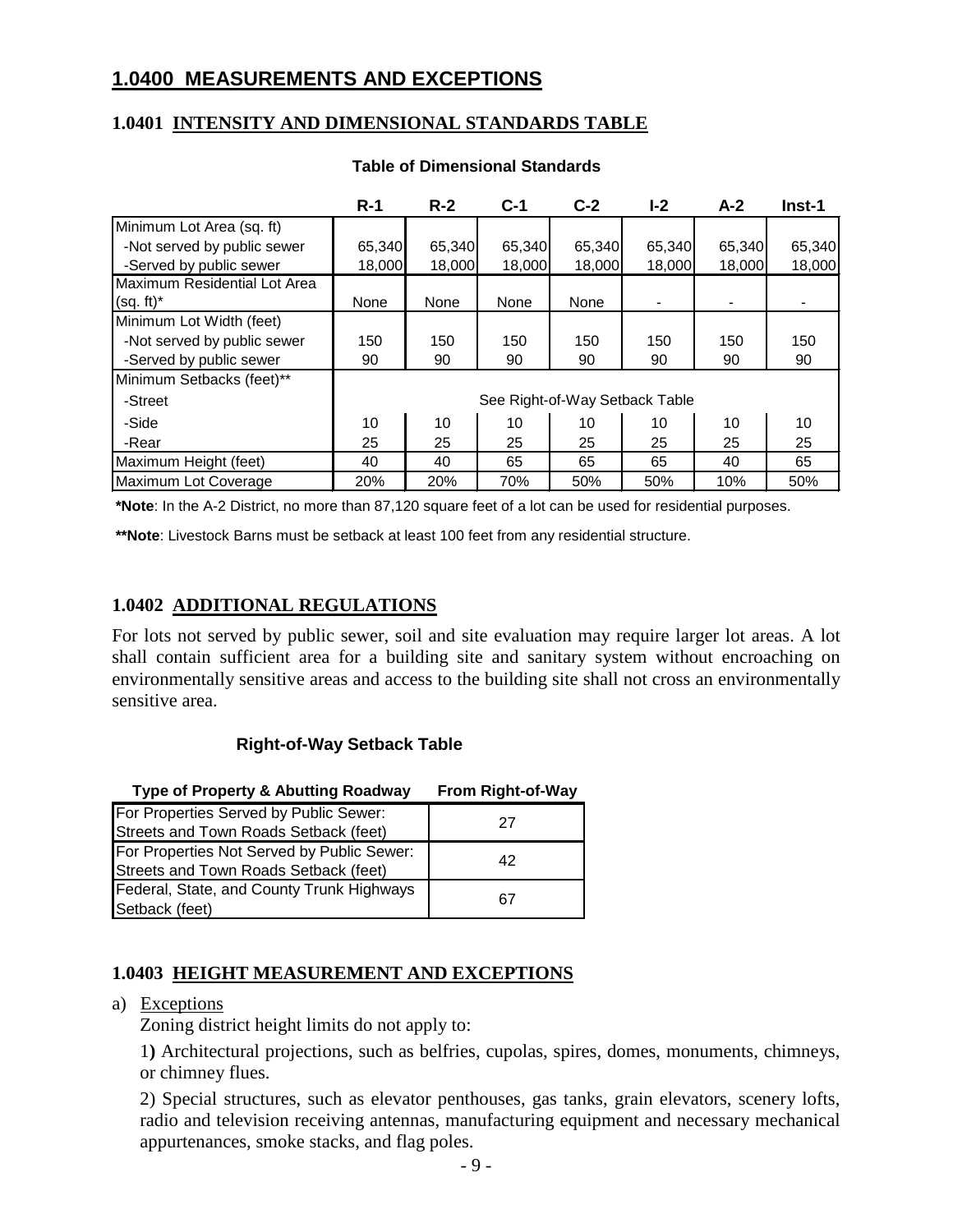3) Essential services, including utilities, water towers, electric power and communication transmission lines.

b) Communication Structures

Communication structures, such as radio and television transmission and relay towers, aerials, and observation towers, shall not exceed in height 3 times their distance from the nearest lot line, or a height equal to the distance of the tower from any residential structure, whichever height is less. In addition, no tower or structure or any projecting aerial shall exceed 500 feet in height,

- c) Power Generation and Transmission Structures Windmills for power generation shall not exceed 125 feet in height.
- d) Agricultural Structures

Agricultural structures, such as barns, silos, and windmills, shall not exceed in height twice their distance from the nearest lot line and windmills for shall not exceed 125 feet in height.

e) Public or Semi-Public Facilities

Public or semi-public facilities, such as schools, churches, hospitals, monuments, sanitariums, governmental offices and stations, may be erected to a height of 65 feet, provided all required yards are increased not less than one foot for each foot the structure exceeds the district's maximum height distance.

## **1.0404 ACCESSORY USES**

- a) Accessory Uses. Permitted accessory structures and uses include, but are not limited to, the following list of examples.
	- 1) Private detached garages or carports, with the garage wall not to exceed 10 feet in height.
	- 2) For all lots located within the R-1 or R-2 Residential Zoning Districts, no single accessory building shall exceed 1,500 square feet in area.
	- 3) Private swimming pools and cabanas.
	- 4) Fences, walls, and permanent barbecue stoves.
	- 5) Satellite television antennas and conventional antennas.
	- 6) In addition, dwellings for proprietors and employees of the use, barns, storage of grain, machinery storage, animal raising, feed preparation, and wholesale sales of products produced on-site are permitted accessory uses and structures in the A-2 Agricultural District.
- b) Bulk Regulations. Except as otherwise provided by this Ordinance, all accessory structures and uses shall observe the bulk regulations of the district in which they are located, provided that:
	- 1) Detached accessory structures in residential districts, except fences, and satellite and conventional antennas.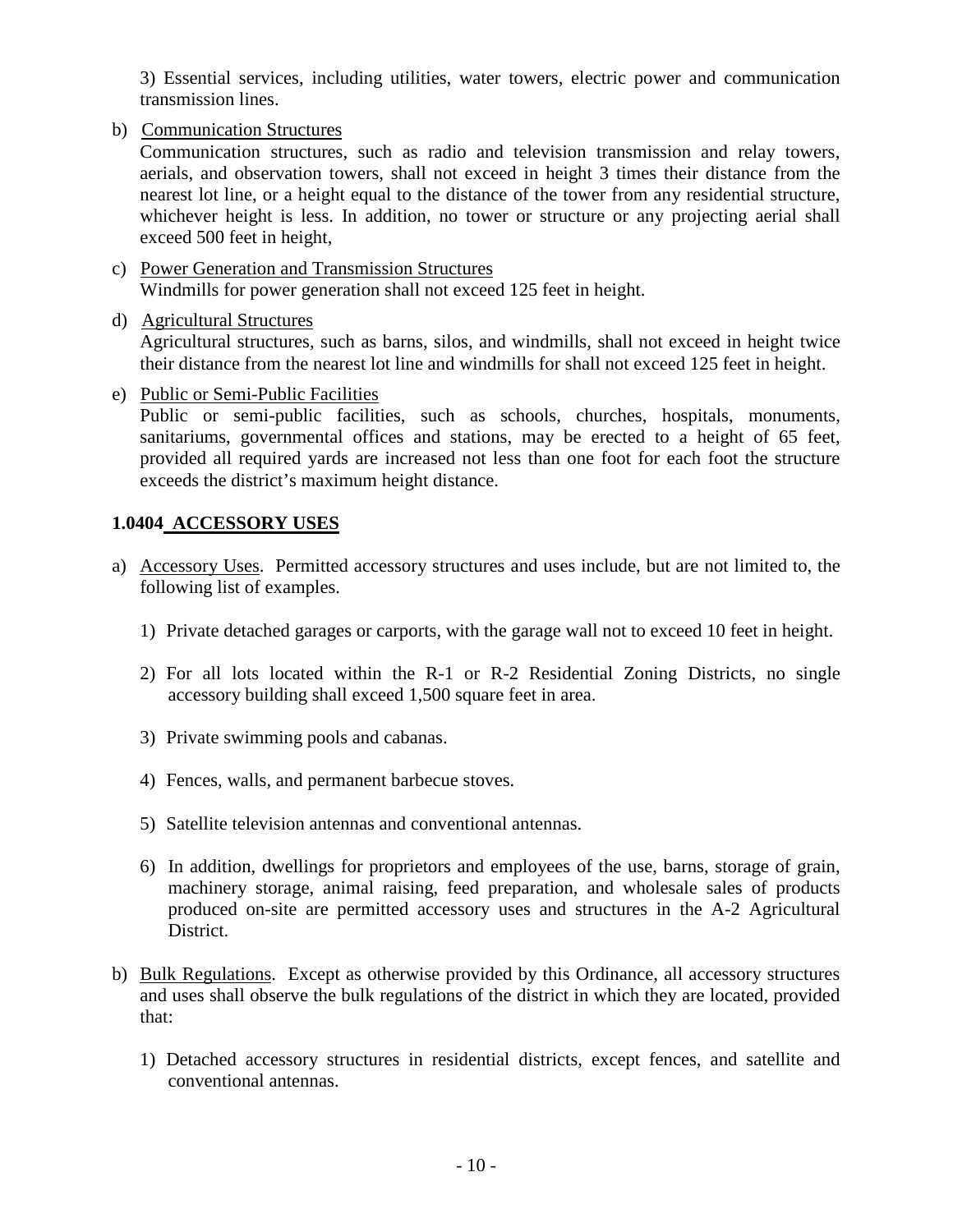- a. Minimum side yard: 10 feet.
- b. Minimum rear yard: 10 feet.
- c. Minimum building separation: No detached accessory structure may be located less than ten (10) feet from any structure on the lot.
- 2) Swimming Pools.
	- a. A fence or wall with no openings or breaks, except for gates, not less than four (4) feet in height must be placed around the pool or lot on which the pool is located, or the pool must be constructed with a self-contained fence and retractable ladder. If a pool is four (4) feet in height above surrounding grade, no fencing is required; however, a fold-up ladder which can be locked in the up position shall be required.
	- b. Swimming pools shall not be located closer than four (4) feet to any wall, fence, or structure.
- 3) Fences and Walls.

 In all districts where fences are constructed which have only one finished or decorative side, the finished or decorative side must face the neighboring parcels.

- a. Residential Districts/Residential Areas in Agricultural Districts. Decorative semiopen fences may be constructed and maintained in a required street yard setback to a maximum height of four (4') feet and shall be set back at least one (1') foot from the street side property line. Decorative, opaque fences up to six (6') feet in height may be allowed in a street yard provided that the fence complies with the minimum street yard building setback requirements. Fences up to six (6') feet in height shall be permitted in the interior side yard and rear yard provided that they are constructed within the lot boundaries.
- b. Industrial Districts. Fences are permitted in any required yard and shall not exceed a height of ten feet (10'). Barbed wire may be used, but not on any portion of the fence below eight feet (8').
- c. Business Districts. Fences are permitted in the required side yard or rear yard and shall not exceed a height of ten feet (10'). Barbed wire may be used, but not on any portion of the fence below eight feet (8').
- d. Institutional Districts. Fences are permitted in any required yard and shall not exceed a height of ten feet (10'). Barbed wire may be used, but not on any portion of the fence below eight feet (8').
- e. Agricultural Districts. Fences are permitted in any required yard and shall not exceed a height of ten feet (10'). Barbed wire and electrically charged wire may be used.
- f. Fences or walls constructed in whole or in part of electrically charged wire, barbed wire, spikes, glass, protruding nails, or other sharp or pointed material shall be prohibited unless specifically permitted herein.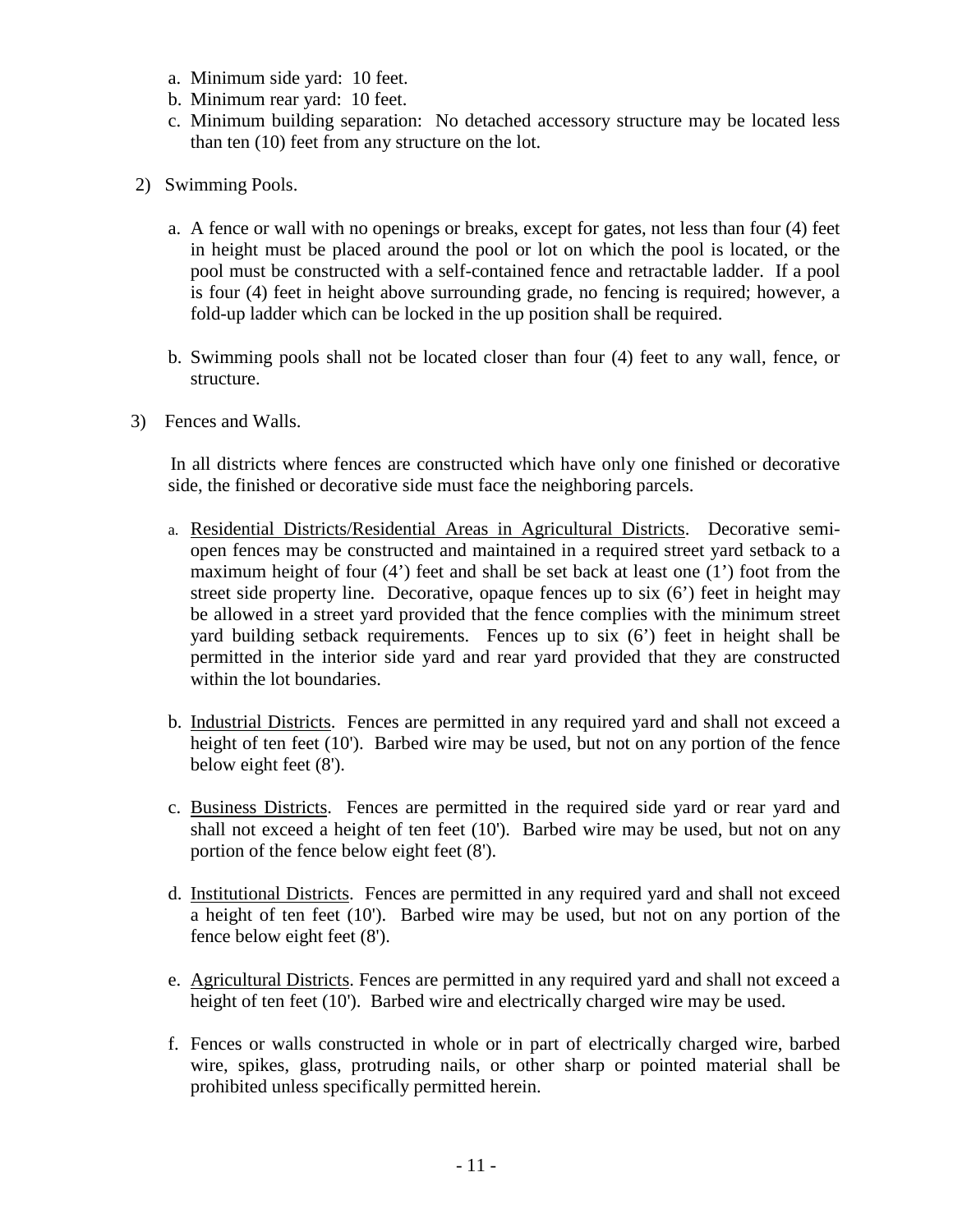## **1.0405 CORNER LOTS**

All yards abutting a street shall be designated street yards and shall carry with such designation the required building and use setbacks. On corner lots all yards not abutting a street shall be designated side yards as allowed in the district but in no case less than 10 feet in width.

# **SECTION 1.0500 -- OFF-STREET PARKING AND LOADING REQUIREMENTS**

#### **1.0510 Applicability**

## **1.0511 New Development**

The off-street parking and loading standards of this section shall apply to any new building constructed and to any new use established. However, within the C-1 General Commercial District, there shall be no minimum parking requirements in existing platted areas that are, or previously have been, in commercial use.

# **1.0512 Expansions and Alterations**

The off-street parking and loading standards of this section shall apply when an existing structure or use is expanded or enlarged. Additional off-street parking and loading spaces shall be required to serve only the enlarged or expanded area, provided that in all cases the number of off-street parking and loading spaces provided for the entire use (pre-existing + expansion) must equal at least 75 percent of the minimum ratio established in the Off-Street Parking Schedules of this section.

## **1.0513 Change of Use**

Off-street parking and loading must be provided for any change of use or manner of operation that would, based on the Off-Street Parking and Loading Requirements, result in a requirement for more parking or loading spaces than the existing use.

#### **1.0514 Off-Street Parking Requirements**

| <b>Activity</b>                                                                                                                                                                  | <b>Number of Spaces</b><br><b>Required</b>                                                         |
|----------------------------------------------------------------------------------------------------------------------------------------------------------------------------------|----------------------------------------------------------------------------------------------------|
| Office or administrative area                                                                                                                                                    | 1 per 300 square feet                                                                              |
| Indoor sales area                                                                                                                                                                | 1 per 200 square feet                                                                              |
| Outdoor sales or display area (3,000 square feet or less)                                                                                                                        | 1 per 750 square feet                                                                              |
| Outdoor sales or display area (over 3,000 square feet) -<br>Motor vehicles/equipment sales - Other sales/display                                                                 | 1 per 2,000 square feet 1<br>per 1,000 square feet                                                 |
| Indoor storage/warehousing/vehicle<br>service/manufacturing area - 1 - 3,000 square feet -<br>3,001 - 5,000 square feet - 5,001 - 10,000 square feet -<br>10,001 square feet $+$ | 1 per 250 square feet 1<br>per 500 square feet 1 per<br>750 square feet 1 per<br>1,250 square feet |

# **SECTION 1.0600--CONDITIONAL USES**

Conditional uses and their accessory uses, because of their unique characteristics, cannot be properly classified as a permitted principal or accessory use in a particular zoning district. Conditional uses are considered as special uses requiring review, public hearing, and approval by the Plan Commission in accordance with Sections 1.5000 of this Ordinance.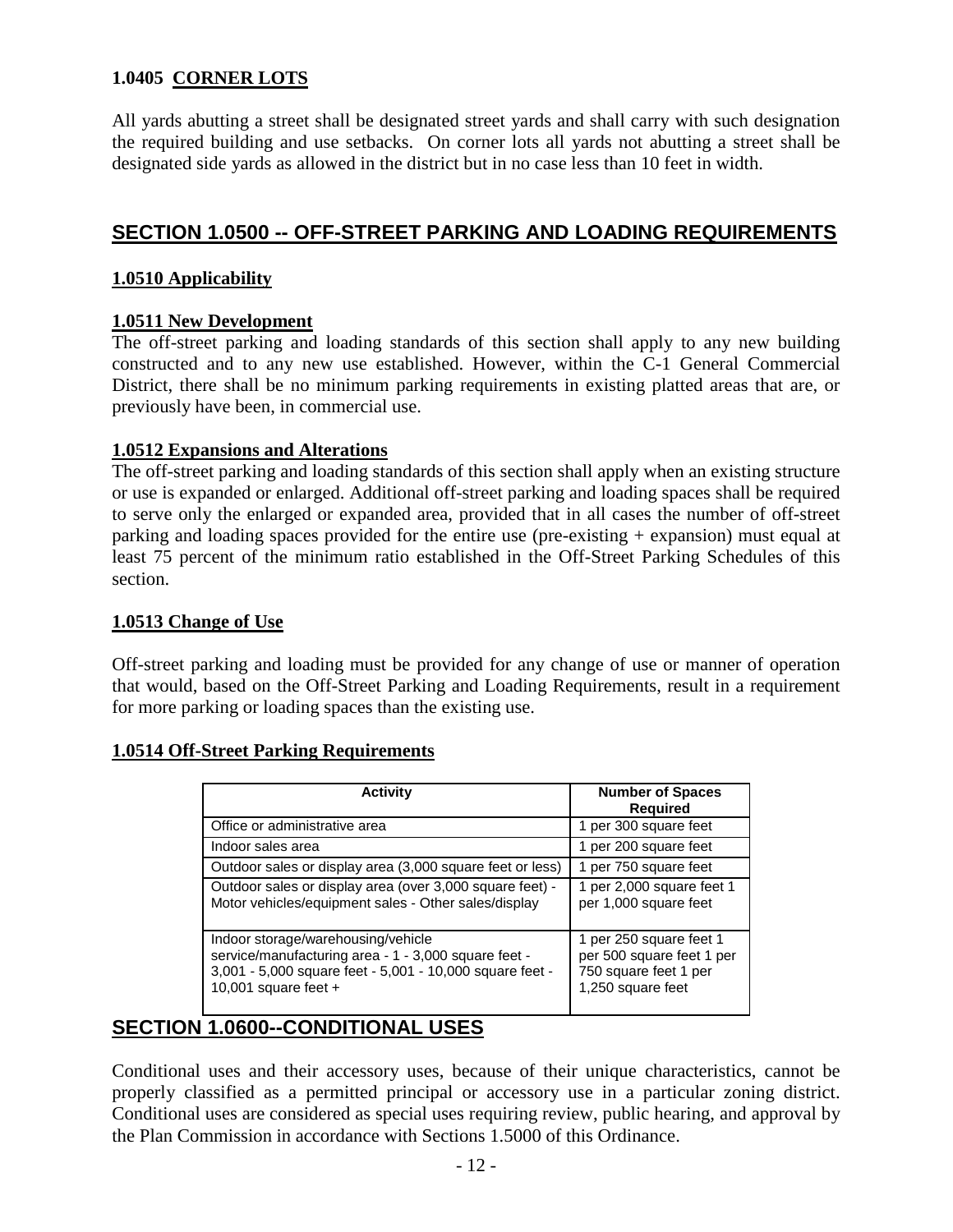## **1.0601 PERMITS**

The Plan Commission may authorize the Zoning Administrator to issue a conditional use permit for conditional uses after review and a public hearing, provided that such conditional uses and related structures are in accordance with the purpose and intent of this ordinance and are found to be not hazardous, harmful, offensive, or otherwise adverse to the environment or the value of the neighborhood or the community.

## **1.0602 APPLICATION**

Applications for conditional use permits shall be made to the Zoning Administrator on forms furnished by the Zoning Administrator.

## **1.0603 REVIEW AND APPROVAL**

The Plan Commission shall not review a proposed Conditional Use Permit unless the proposed conditional use has received approval from the Town of Rubicon Board.

The Plan Commission shall review the site, existing and proposed structures, architectural plans, neighboring uses, parking areas, driveway locations, highway access, traffic generation and circulations, drainage, sewerage and water systems, and proposed operation, and prior to Plan Commission action shall hold a public hearing as set forth in Section 1.5000.

Conditions such as landscaping, architectural design, type of construction, floodproofing, anchoring of structures, construction, commencement and completion dates, sureties, lighting, fencing, planting, screens, operational control, hours of operation, improved traffic circulation, deed restrictions, highway access restrictions, increased yards, or parking requirements, may be required by the Plan Commission upon its finding that these are necessary to fulfill the purpose and intent of this ordinance.

## **1.0604 PLAN COMMISSION ACTION**

Following a public hearing and after careful consideration the Plan Commission may grant the Conditional Use Permit as applied for, grant the Conditional Use Permit with conditions deemed appropriate by both the City of Hartford and the Town of Rubicon, or deny the permit. Compliance with all other provisions of this ordinance, such as lot width and area, yards, height, parking, loading, traffic, highway access, and performance standards, shall be required of all conditional uses. Variances shall only be granted as provided in Section 1.4000 of this ordinance.

## **1.0700--SIGNS AND GRAPHICS**

#### **INTENT AND PURPOSE**

a) The purposes of these regulations are to encourage the effective use of signs as a means of communications in the Town of Rubicon, Wisconsin within the extraterritorial jurisdiction of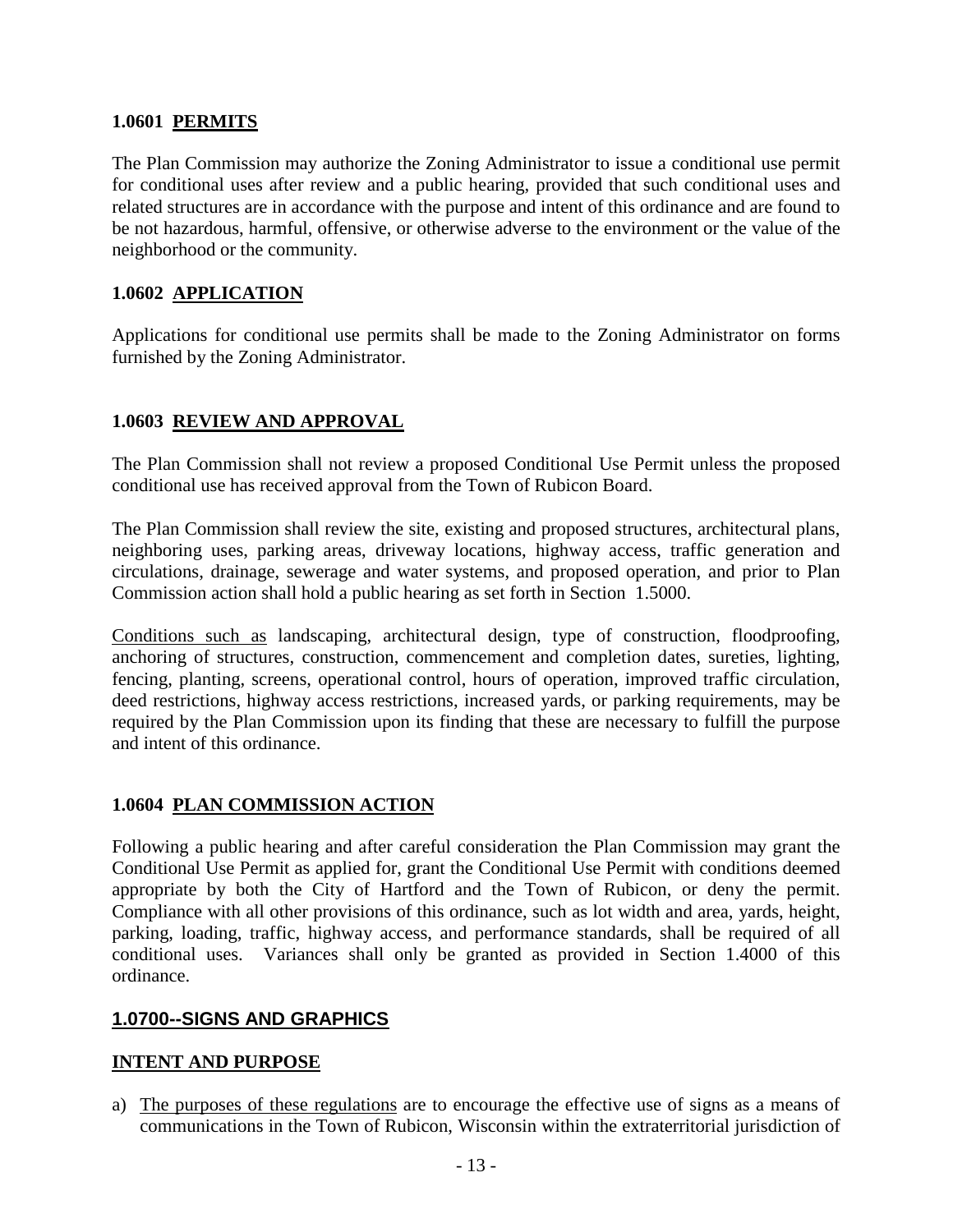the City of Hartford; to maintain and enhance the aesthetic environment; to minimize the possible adverse effect of signs on nearby public and private properties; and to enable the fair and consistent enforcement of these regulations. This section is adopted in furtherance of the more general purposes set forth in the zoning ordinance.

- b) All signs not expressly permitted under this ordinance or exempt from regulation hereunder are prohibited signs. Such prohibited signs include, but are not limited to:
	- Animated Signs;
	- **Beacons**;
	- Electronic Changeable Copy Signs
	- Festoon lighting and other strings of lights except holiday lights bearing no commercial message;
	- Signs attached to or painted on vehicles and visible from the public right-of-way, unless said vehicle is operable and used in the normal day-to-day operation of the business.
- c) Building in Joint Occupancy or Multiple Use. When a building is occupied by a single occupant who engages in more than one activity within the building, or the building contains two or more activities engaged in by separate occupants, only one projecting graphic and only one ground graphic shall be allowed per building and must be assigned by the building owner or agent. The signable area for a wall graphic may be divided among the building occupants by the building owner or agent for the owner. All other graphic regulations for an individual zoning district as set forth in this Chapter shall apply in all cases of joint or multiple building use or occupancy.

# **1.0702 SIGNS PERMITTED IN INDIVIDUAL ZONING DISTRICTS WITHOUT A PERMIT**

Certain signs are permitted as accessory uses in individual zoning districts without a permit as set forth in the individual district regulations. In addition, the following signs may also be permitted without permit:

- a) Memorial Signs, Tablets, Name of Building and Date of Erection Signs when cut into any masonry surface or when constructed of cast metal and affixed flat against a structure and not illuminated.
- b) Any Official Signs such as traffic control, parking restrictions, information and notices. Onsite, private traffic and parking control signs not exceeding three (3) square feet each in area and not exceeding ten (10) cumulative square feet in area per property.
- c) Construction signs, identifying the architects, engineers, contractors and other individuals or firms involved with the construction, but not including the advertisement of any product announcing the character of the building enterprise, or the purpose for which the building is intended, up to a maximum area of thirty-two (32) square feet. The sign shall be confined to the site of the construction, and shall be removed within three (3) days after the beginning of the intended use of the project.
- d) Metal or masonry nameplates attached to a building and not exceeding four (4) square feet in sign area.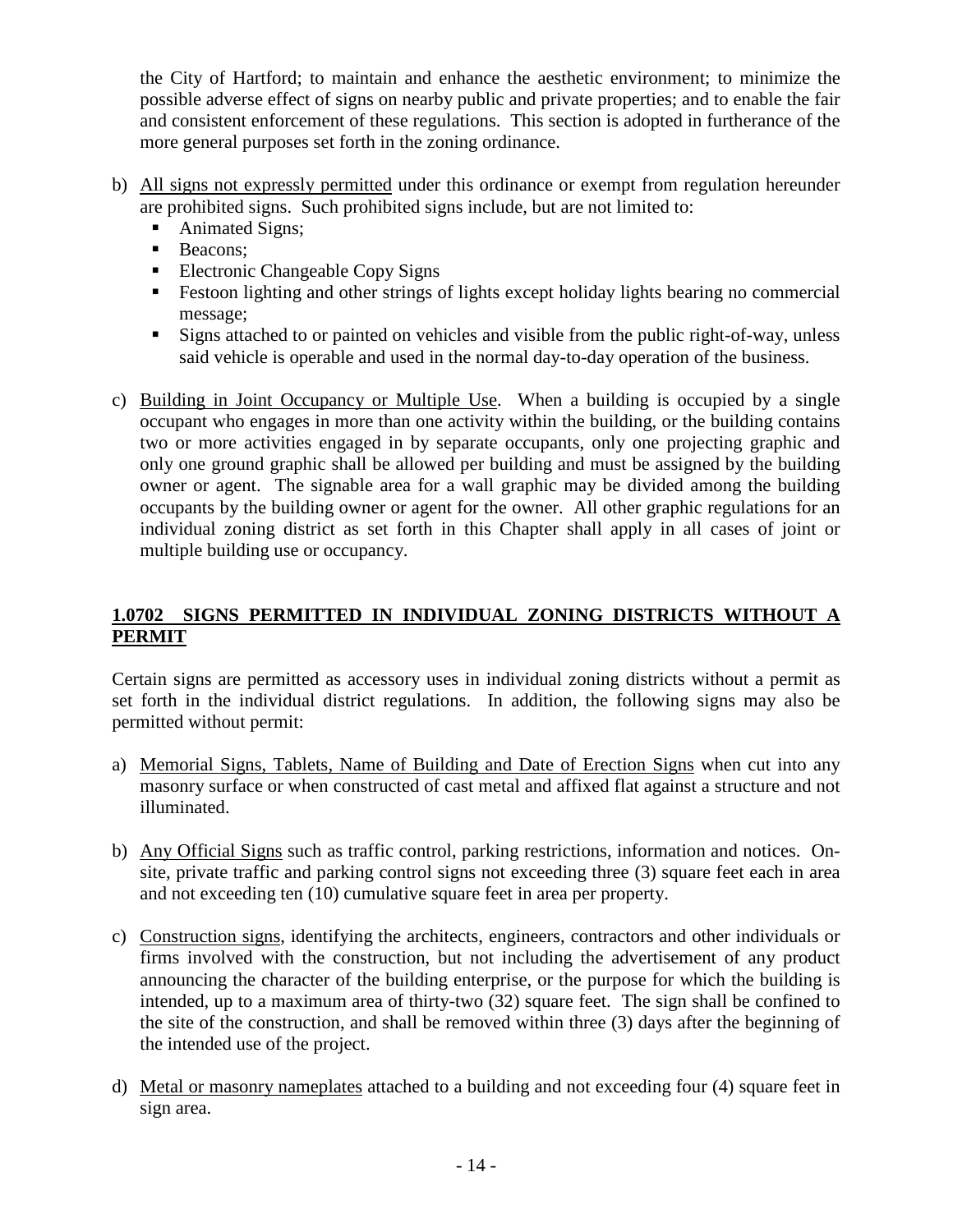- e) Temporary Real Estate Signs pertaining to the lease or sale of any building, land, farm equipment or animals provided such signs do not exceed thirty-two (32) square feet in sign area and are located not less than twenty-five (25) feet from the right-of-way of any street or highway and upon the property so offered for sale or lease. Such signs shall be removed no later than ten (10) days after closing of the sale.
- f) Election Campaign Signs. Election campaign signs may be permitted in any district without a permit provided that permission shall be obtained from the property owner, renter, or lessee. Such signs in residential zoning districts shall not exceed four (4) square feet in sign area per sign nor more than a total of 20 square feet per individual property (ownership). Such signs in all other zoning districts shall not exceed four (4) square feet in sign area per sign nor more than a total of 32 square feet in sign area per individual property (ownership or lease). Such signs must be located on private property.
- g) Window Signs shall be placed only on the inside of glass windows and doors on business buildings and shall not exceed fifty (50) percent of the glass area of the window or door upon which the sign is displayed. Illuminated window signs shall not be used as night lights.
- h) Flags of the state, city, foreign nations having diplomatic relations with the United States, and any other flag adopted or sanctioned by a public elected legislative body. All United States flags must be flown in accordance with protocol established by the Congress of the United States. Any flag not meeting these conditions shall be considered a banner (or permanent sign) requiring a permit and shall be subject to regulation as such.

# **1.0703 SIGNS PERMITTED IN AGRICULTURAL ZONING DISTRICTS WITH A PERMIT**

The following signs are permitted in Agricultural Zoning Districts upon the granting of a permit and subject to the following regulations:

- a) Name, Occupation or Organization Signs not to exceed ten (10) square feet in sign area, and not exceeding two (2) in number per farm or premises.
- b) Off-premise Directional Sales Signs as set forth in Section 1.0705.
- c) Flags, Temporary Banners, and Pennants as defined herein may be used for on or off premise public service announcements on a temporary basis but the use of such public service announcements by an individual establishment shall be limited to no more than six (6) occasions within a calendar period of ten (10) days constituting an occasion and with each such occasion being separated by a minimal twenty (20) days during which the flags, banners, and/or pennants are removed.

# **1.0704 SIGNS PERMITTED IN RESIDENTIAL DISTRICTS WITH A PERMIT**

The following signs are permitted in residential districts upon the granting of a permit and subject to the following regulations:

a) Occupation Signs not exceeding two (2) square feet in area and located on the building.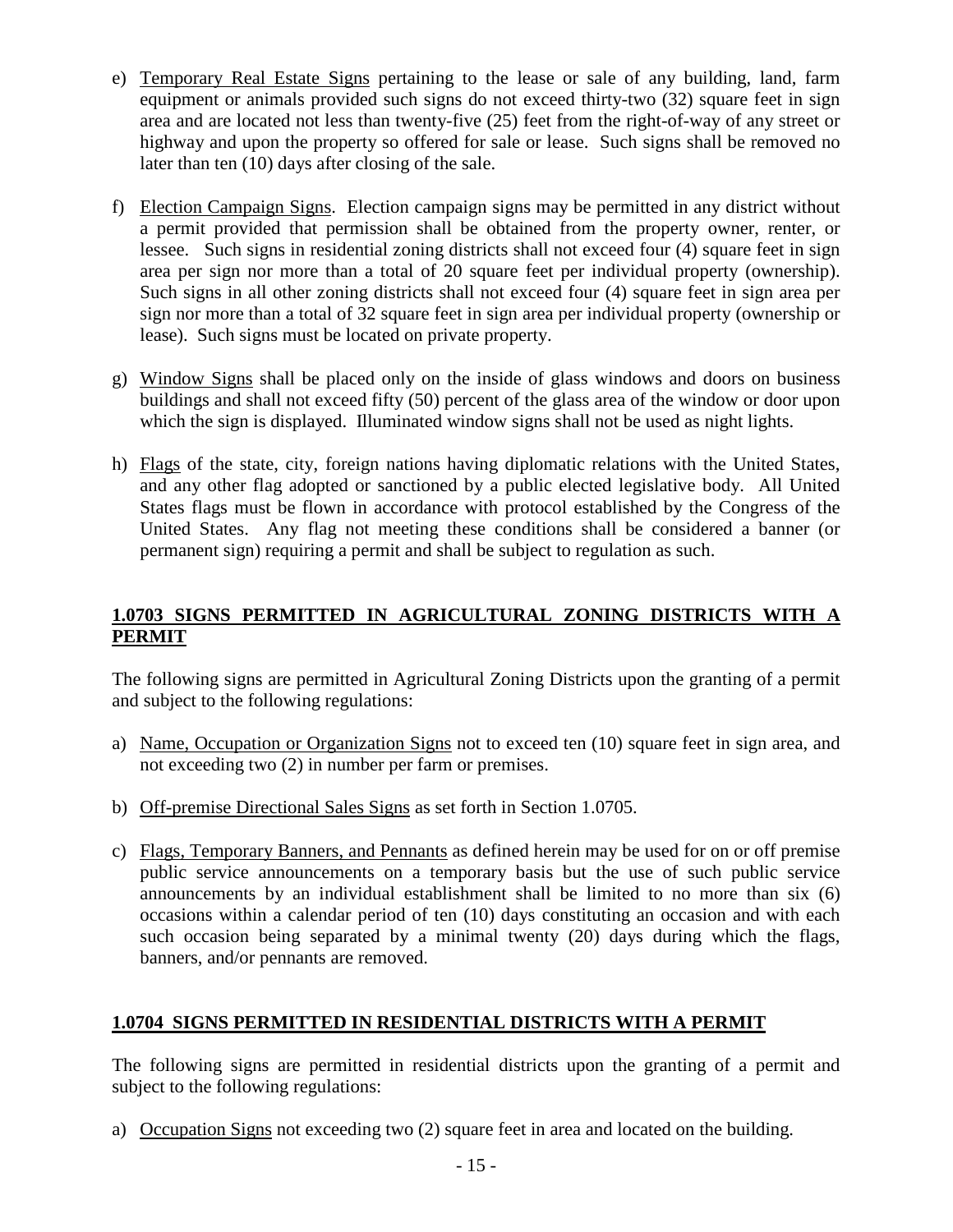- b) Permanent Subdivision or Residential Complex Identification Signs shall be constructed of wood, metal and/or masonry; and, of a design which will be compatible with the landscape and shall state only the name of the subdivision or residential complex. Such signs and their location shall be reviewed and approved by the Zoning Administrator prior to issuance of a permit.
- c) Subdivision Lot Sales Signs relating to the sale of land in a newly developed subdivision not exceeding thirty-two (32) square feet in sign area; not more than one (1) per street frontage; located not less than ten (10) feet from the property line, and, removed no later than the date on which all lots in the subdivision have been sold at least once.

## **1.0705 SIGNS PERMITTED IN C-1, C-2, AND INST-1 DISTRICTS WITH A PERMIT**

- a) Wall Signs shall not project more than fourteen (14) inches from the wall's surface; shall not exceed in sign area two (2) square feet for each linear one (1) foot of building (store) frontage facing an access street. Wall signs shall not cover windows, doorways or architectural detail.
- b) Projecting Signs fastened to, suspended from or supported by structures on business buildings shall not exceed 50 square feet in sign area, or 100 percent of the setback from the property line as expressed in square feet, whichever is larger, for any one premise; shall not extend more than six (6) feet into any required yard for the district; shall not extend into (and/or above) any public right-of-way; shall not be less than ten (10) feet from all side lot lines, or beyond the building wall, whichever is less; shall not exceed a height of twenty-five (25) feet above the adjacent centerline street grade and shall not be less than ten (10) feet above the sidewalk or fifteen (15) feet above the driveway or an alley; and, shall not be located within 150 feet from a ground sign.
- c) Ground Signs, shall not exceed thirty-five (35) feet in height; shall not be placed closer than five (5) feet to any property line; shall not exceed seventy-five (75) square feet in area; one such sign shall be permitted for each three hundred (300) feet of public street frontage to a maximum of three (3) such signs; there shall be a minimum of two hundred (200) feet between such signs.
- d) Off-Premise Directional/Sales Signs as defined herein, shall meet the requirements of the type of sign as set forth in this section; shall not exceed two (2) in number per business; shall indicate the business name, direction and distance to the specific business, as well as the principal merchandise sold; shall not exceed in sign area 25 square feet on one side of the street property line but may be increased in size one (1) square foot for one (1) foot the sign is set back from the street property line to a maximum of 50 square feet on one side; and, shall be placed no closer than 150 feet from another off-premise or ground sign.
- e) Flags, Temporary Banners, and Pennants as defined herein may be used for on-premise advertising purposes or off-premise public service announcements on a temporary basis, but the use of such devices by an establishment shall be limited to no more than six (6) occasions within a calendar year with a maximum of ten (10) days constituting an occasion and with each such occasion being separated by a minimum of twenty (20) days during which time the flags, banners, and/or pennants are removed.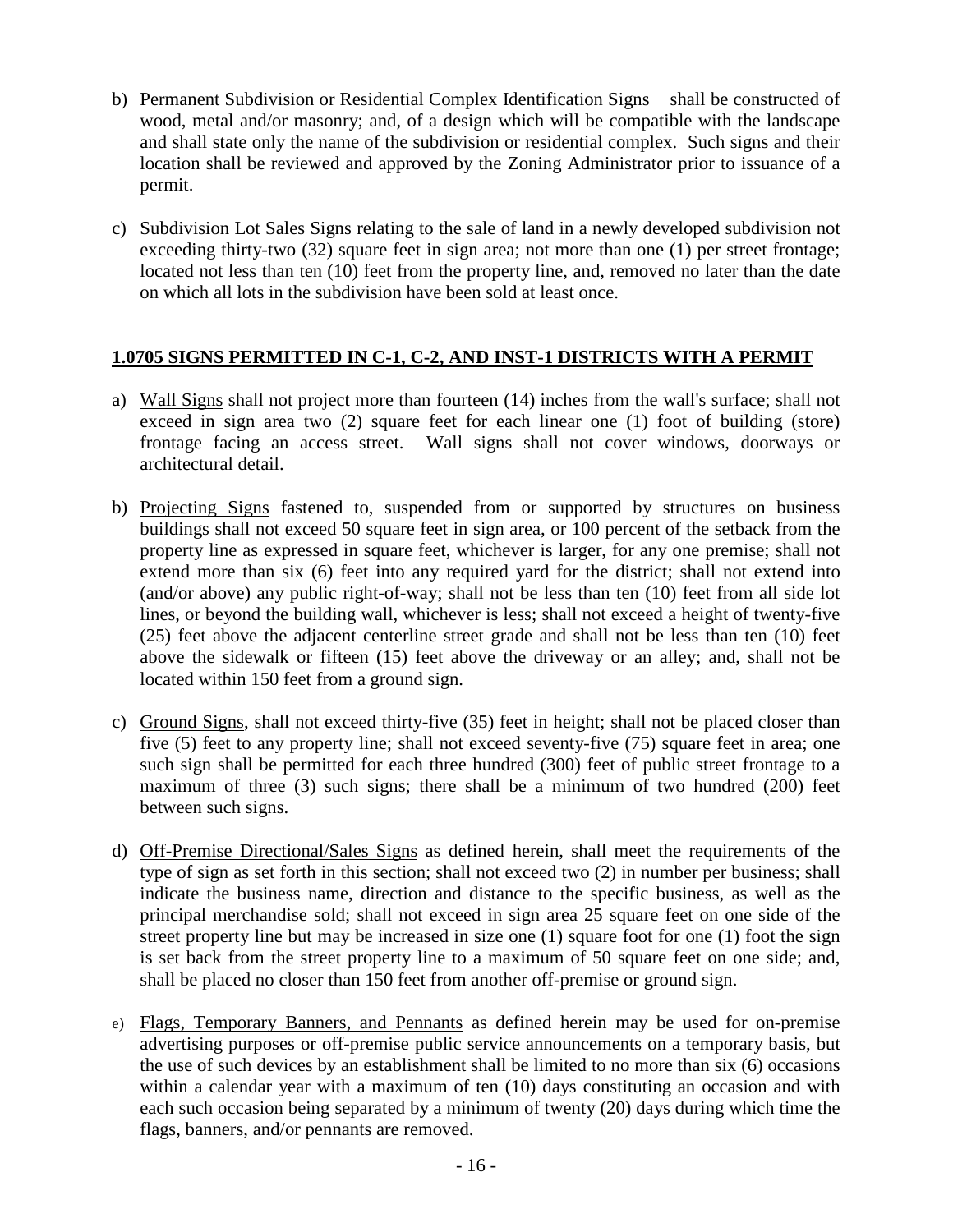f) Flags, Seasonal Banners, and Pennants as defined herein may be used for advertising purposes on-premise on a temporary basis, but the use of such advertising devices by an individual business shall be limited to no more than six (6) occasions per year with a combined total of no more than 90 days per calendar year. When multiple banners are displayed concurrently, each banner shall be counted towards this maximum (i.e., two banners, 45 day maximum; 3 banners, 30 day maximum).

## **1.0706 SIGNS PERMITTED IN THE I-2 DISTRICT WITH A PERMIT**

- a) Wall Signs shall not project more than fourteen (14) inches from the wall's surface; shall not exceed in sign area two (2) square feet for each linear one (1) foot of building (store) frontage facing an access street. Wall signs shall not cover windows, doorways or architectural detail.
- b) Ground Signs shall not exceed thirty-five (35) feet in height; shall not be placed closer than five (5) feet to any property line; shall not exceed fifty (50) square feet in area but may be increased in sign area one (1) square foot for each one (1) foot the sign is set back from the five (5) foot setback line to a maximum of one hundred (100) square feet; one such sign shall be permitted for each three hundred (300) feet of public street frontage to a maximum of three (3) such signs; there shall be a minimum of two hundred (200) feet between such signs.

# **1.0707 FACING OF SIGNS**

No illuminated signs, except those permitted in residential zoning districts, shall be permitted to face a Residential Zoning District when within 100 feet of such district boundary and no signrelated illuminating device shall be directed toward residential parcels in a predominantly residential district.

# **1.0708 SIGN DESIGN AND ILLUMINATION**

- a) Traffic and Public Safety. Private advertising or message signs shall not resemble Department of Transportation traffic regulation signs, devices, or lights. Signs shall not obstruct or be designed to interfere with the visibility of traffic, official traffic signs, devices, or lights. Signs shall not obstruct emergency, street or building access or violate building or other public safety codes. Exterior lights and illuminated signs shall not create glare or direct light onto adjacent properties nor shall they direct light onto public rights-of-way at intensities exceeding the intensity of public streetlights.
- b) Size of Letters. Sign lettering and numbering on Wall and Ground Signs, shall be a minimum of six inches in height.
- c) Restrictions on Changeable Copy Signs. The changeable copy portion of a ground sign shall not exceed 33% of the total area of the ground sign for all business, institutional, and industrial districts. Changeable Copy Wall signs shall be subject to district restrictions on wall sign area.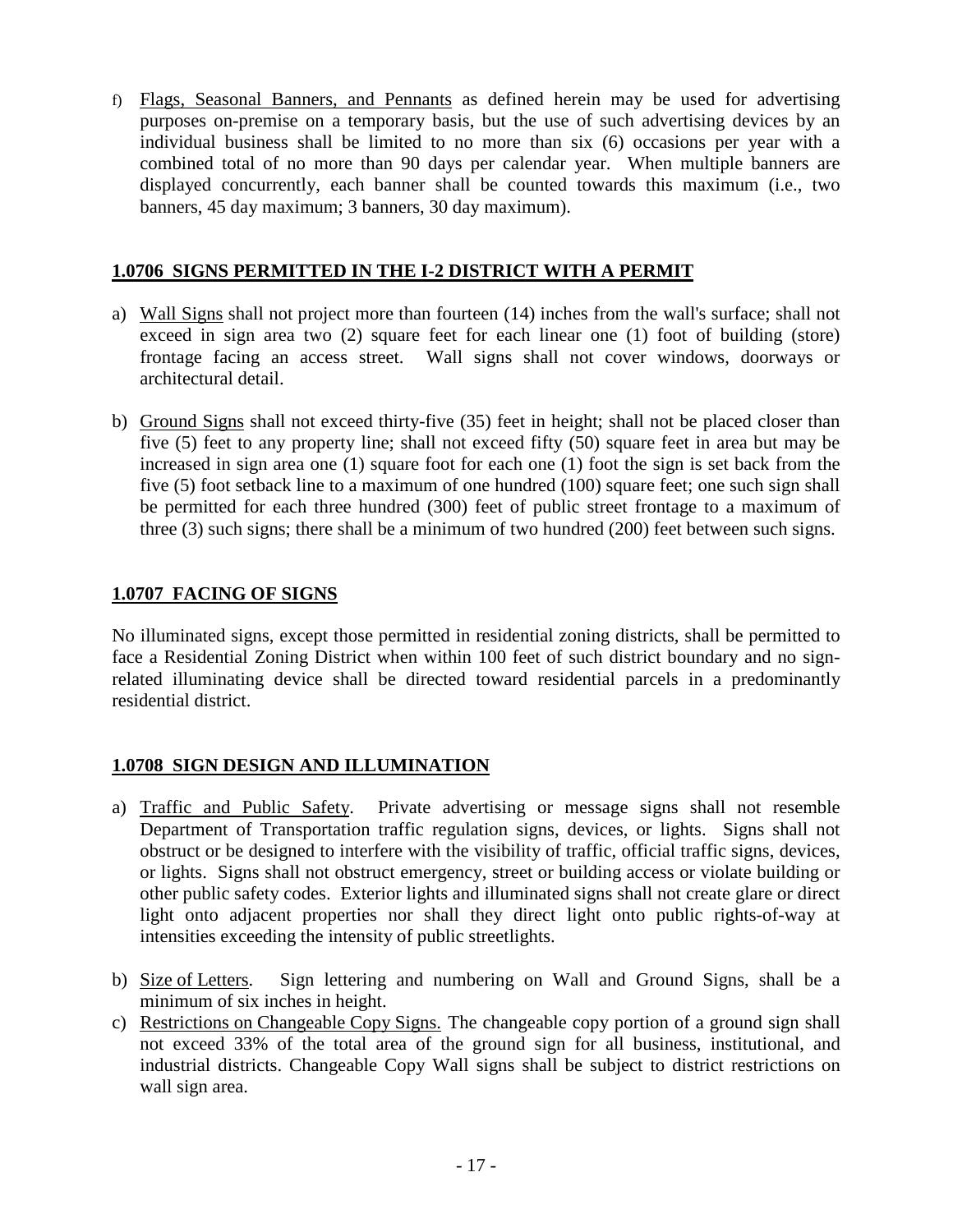d) Clocks. Signs or portions of signs that display only time and change appearance only to indicate changes in time shall not be considered animated, but are subject to all other district sign requirements.

# **SECTION 1.0800 NONCONFORMING USE OF LAND, NONCONFORMING STRUCTURES, NONCONFORMING YARDS, AND CHARACTERISTICS OF USE**

## **1.0801 APPLICABILITY**

The regulations of this section govern uses, structures, lots, and other situations that came into existence legally, but that do not comply with one or more requirements of this Code.

## **1.0802 PURPOSE AND INTENT**

It is the general policy of this Ordinance to allow uses, structures, and lots that came into existence legally — in conformance with then-applicable requirements—to continue to exist and be put to productive use, but to bring as many aspects of such situations into compliance with existing regulations as is reasonably possible. The regulations of this chapter are intended to: Recognize the interests of property owners in continuing to use their property; Promote reuse and rehabilitation of existing buildings; and Place reasonable limits on the expansion and alteration of nonconformities that have the potential to adversely affect surrounding properties or the community as a whole*.*

## **1.0803 DETERMINATION OF NONCONFORMING STATUS**

The burden of establishing that any nonconformity is a legal nonconformity shall in all cases be upon the owner of such nonconformity.

# **1.0804 REPAIRS AND MAINTENANCE**

Incidental repairs and normal maintenance of nonconforming situations shall be allowed unless such repairs increase the extent of nonconformity or are otherwise expressly prohibited by this Code. For purposes of this section, "incidental repairs" shall mean repairs that are subordinate and minor in significance, and include painting, decorating, paneling, re-roofing or re-shingling a roof, replacing siding, replacement of doors, windows and other non-structural components and the maintenance, repair or replacement of existing private onsite wastewater treatment systems (POWTS) or water supply systems or connections to public utilities. Incidental repairs and normal maintenance repairs are not considered a modification or addition and are not considered an increase in the extent of the nonconformity; Incidental repairs and ordinary maintenance repairs do not include any costs associated with the repair of a damaged structure. Nothing in this section shall be construed to prevent structures from being structurally strengthened or restored to a safe condition, in accordance with an official order of a public official.

The construction of a deck that does not exceed 200 square feet and that is adjacent to the exterior wall of a principal structure shall not be considered an extension, modification or addition. The roof of a structure may extend over a portion of the deck in order to provide safe ingress and egress to the principal structure.

# **1.0805 CHANGE OF TENANCY OR OWNERSHIP**

The status of nonconformity is not affected by changes of tenancy, ownership, or management.

# **1.0806 EXISTING NONCONFORMING USES**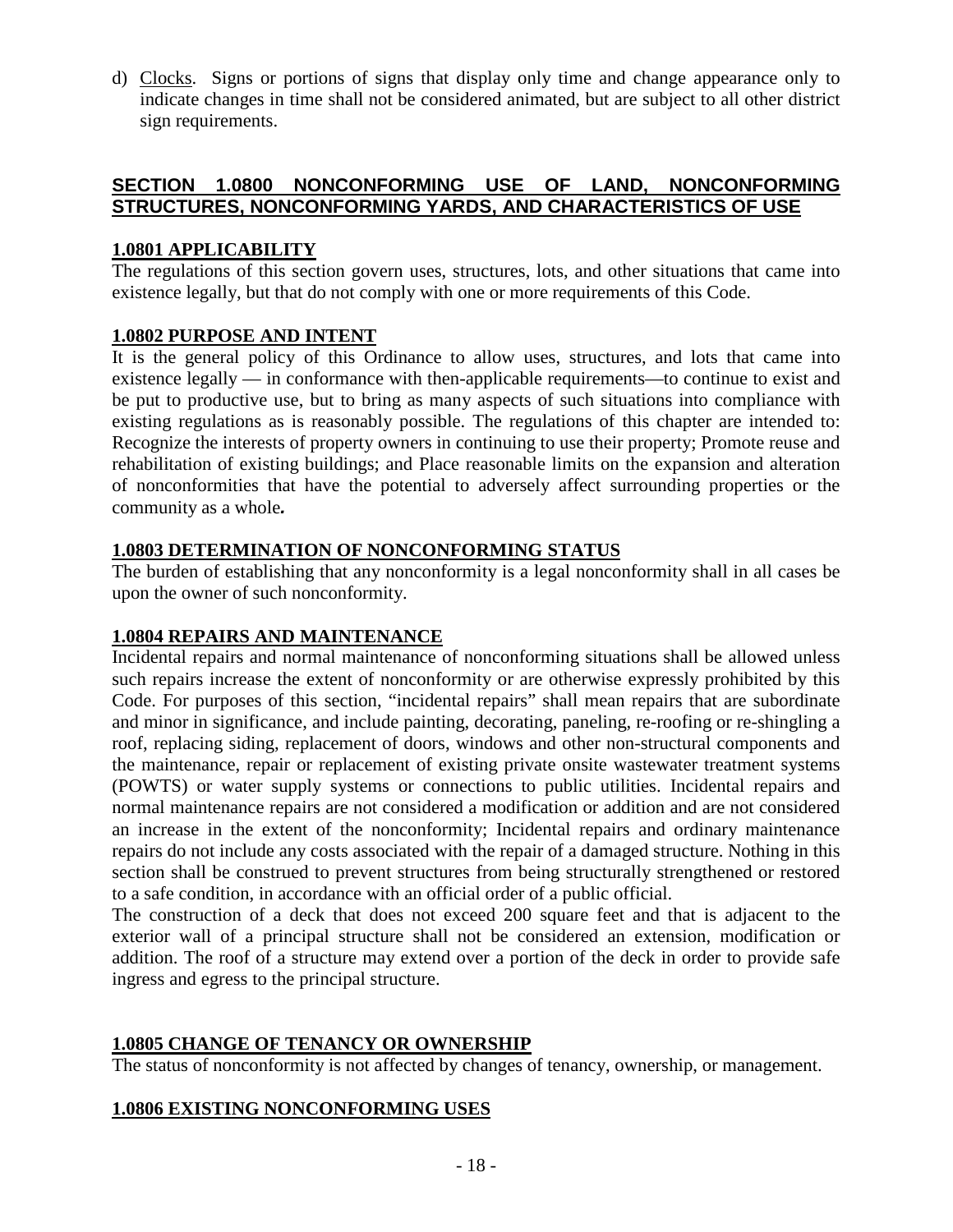The lawful nonconforming use of a structure, land, or water existing at the time of the adoption or amendment of this Code may be continued although the use does not conform with the provisions of this Code. However, only the portion of the land or water in actual use may be so continued, and the structure, land, water or area within which the use is contained may not be extended, enlarged, modified, added to, repaired, reconstructed, substituted, moved, or structurally altered except when required to do so by law or order, so as to comply with the provisions of this Code, or in accord with Sec. 10.2.4.

## **1.0807 CHANGE TO CONFORMING USE**

A nonconforming use may be changed to any use that is allowed in the zoning district in which it is located, subject to all standards and requirements applicable to the new use. Once a nonconforming use is converted to a conforming use it may not be changed back to a nonconforming use.

## **1.0808 EXPANSION**

Existing nonconforming uses may not be expanded if the expansion would increase the degree of nonconformity.

## **1.0809 ABOLISHMENT OR REPLACEMENT**

If such nonconforming use is discontinued or terminated for a period of 12 months, any future use of the structure, land, or water, shall conform to the provisions of this Code.

## **1.0810 DAMAGES OR DESTRUCTION OF STRUCTURE, LAND OR WATER WHICH CONTAINS A NONCONFORMING USE**

Except as provided for in s.10.1.4, when any structure, land or water which contains a nonconforming use is damaged by fire, explosion, flood, public enemy, or other calamity to the extent of more than 50 percent of its current assessed value, it shall not be restored except so as to comply with the use provisions of this Code.

## **1.0811 TOTAL LIFETIME REPAIRS**

Except as provided for in s. 10.1.4, the total lifetime structural repairs, modifications, additions or alterations of the structure, land or water which contains a nonconforming use shall not exceed 50 percent of the County's current assessed value of the structure, land or water which contains the nonconforming use unless the use of said structure, land or water is permanently changed to conform to the use provisions of this Code.

# **1.0812 EXISTING NONCONFORMING STRUCTURES**

Lawfully nonconforming structures existing at the time of the adoption or amendment of this Code may be continued, although their size or location does not conform with the provisions of this Code.

# **1.0813 ADDITIONS AND ENLARGEMENTS**

Additions and enlargements to existing nonconforming structures are allowed so long as they do not increase the extent of the nonconformity. Additions and enlargements shall conform to the required provisions of this Code. Additions and enlargements that comply with the size and location provisions of the Code do not increase the extent of the nonconforming structure.

## **1.0814 MOVEMENT**

Existing nonconforming structures may be moved on site, provided that the new location does not increase the extent of the nonconformity. Nonconforming structures moved to another site must conform to the provisions of this Code.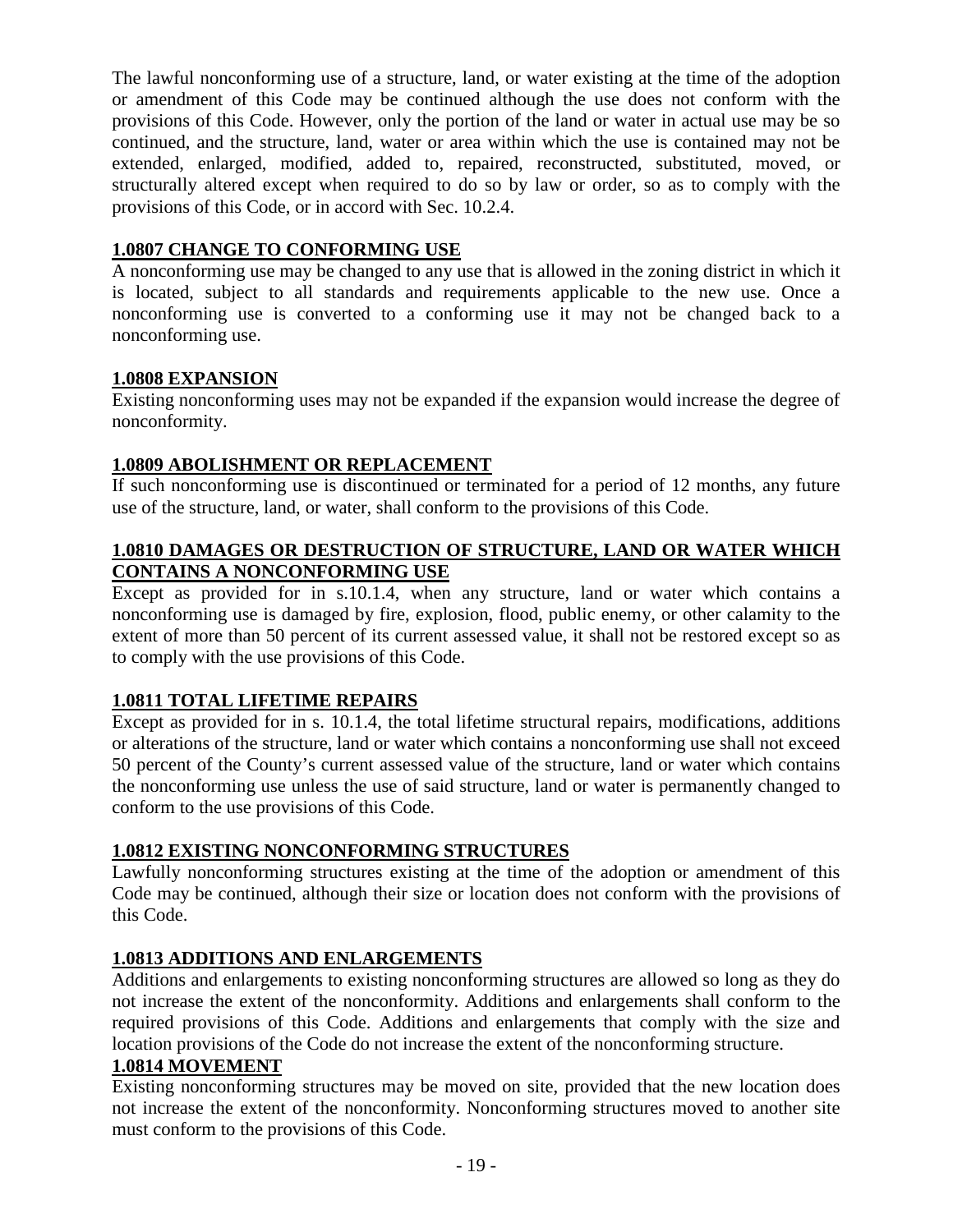## **1.0815 RECONSTRUCTION OF DAMAGED NONCONFORMING STRUCTURES**

If a nonconforming structure is destroyed by any means to the extent of more than 50 percent of the assessed valuation of the structure at the time the damage occurred, the structure shall not be reconstructed except in compliance with all regulations applicable to the zoning district in which it is located. No repairs, replacement or reconstruction shall be undertaken unless commenced within one year of the date of the partial destruction and diligently carried on to its completion.

# **SECTION 1.1000--ADMINISTRATION**

## **1.101 PLAN COMMISSION**

The City of Hartford Plan Commission shall have the duties of making reports and recommendations relating to the planning and development of the extraterritorial zoning area to public officials, agencies, public utility companies, civic, educational, professional, and other organizations, and citizens. The Commission, its members and employees, in the performance of its functions, may enter upon any land and make examinations and surveys related to the planning of the City's extraterritorial zoning area. In general, the Plan Commission shall have such powers as may be necessary to enable it to perform its functions and promote planning of the City's extraterritorial zoning area.

Consultation. Anyone seeking approval of a conditional use permit, preliminary and/or final plat, Certified Survey Map, conceptual plat, site plan review, or a zoning change shall be entitled to one consultation with the City Planning and Engineering Staffs in exchange for fee requirements listed in Chapter 42 of the City of Hartford Municipal Code. For all subsequent consultations and City Staff professional preparation time, the petitioner shall pay a fee based upon hourly rates as determined in Chapter 42 of the City of Hartford Municipal Code. Immediately following the first consultation, City Staff shall prepare an estimate of the projected cost for additional Staff consultations and preparation of the Staff review of the petitioner's proposal for submittal to the Plan Commission. The petitioner shall, prior to the City Staff proceeding with consultation and review and prior to placement of the matter on an agenda, submit a certified check to the City Planner, which shall be placed in an escrow account, and drawn upon as appropriate. An accounting shall be provided to the petitioner when accessing said escrow account. Unless City Staff provides a certificate to the petitioner at the end of the first consultation attesting that all aspects of the development have been completely addressed to Staff's satisfaction and that Staff time preparing the matter for review shall be minimal, it is a rebuttable presumption that, without an escrow amount, any application forwarded to the Plan Commission and/or Common Council shall be subject to rejection as incomplete. If the petitioner believes that the amount to be escrowed or the amount drawn down by the City is excessive, he/she may appeal to the Common Council. Upon final approval of the petitioner's proposal by the Common Council, the City shall promptly return any unused escrowed amount without interest.

# **1.102 ZONING ADMINISTRATOR DESIGNATED**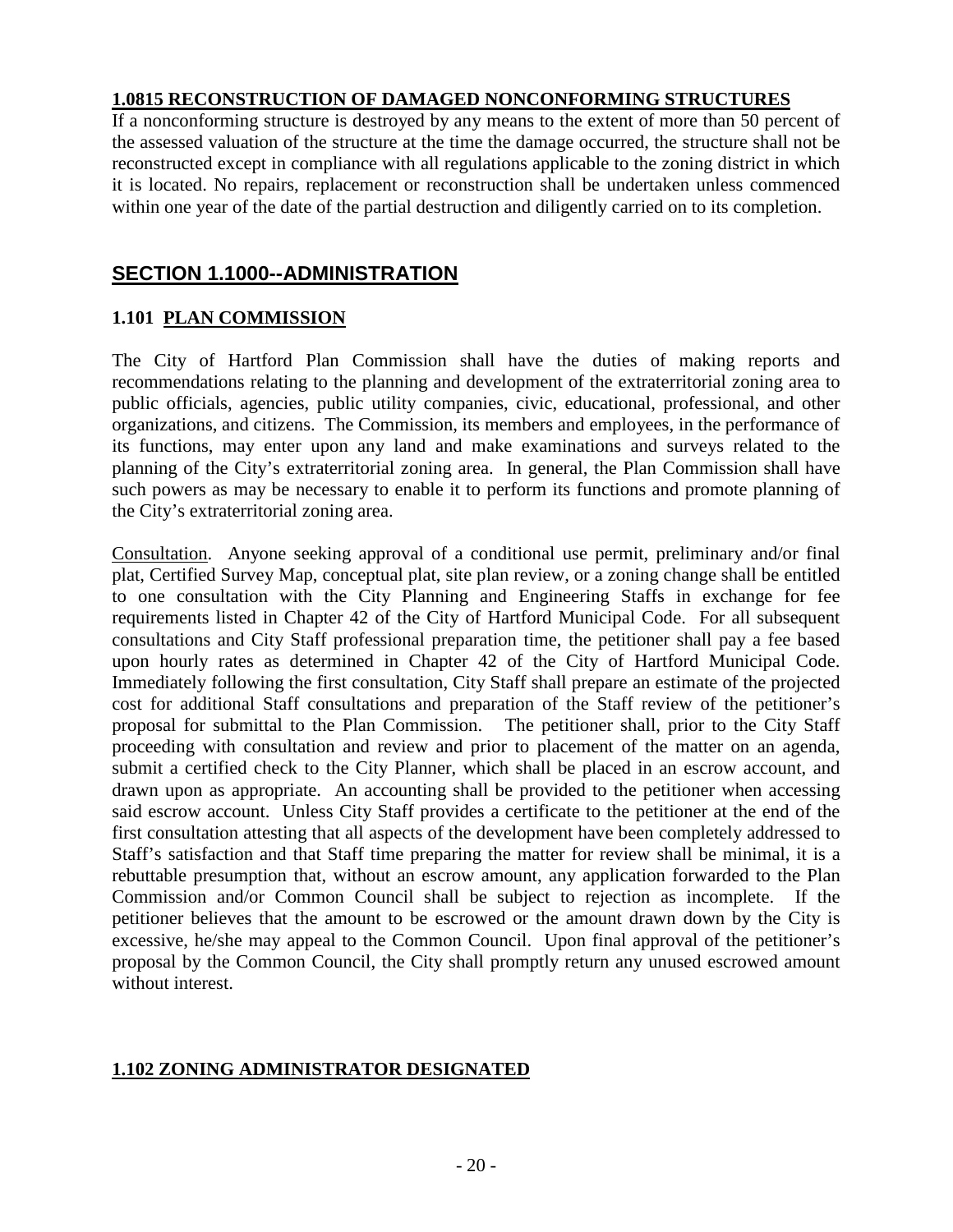The Director of Planning and Zoning of the City of Hartford is hereby designated as the Zoning Administrator. It shall be the duty of the Zoning Administrator to enforce the provisions of this ordinance through the issuance of citations. The Zoning Administrator shall further:

- a) Maintain Records of all permits issued, inspections made, work approved, and other official actions.
- b) Inspect all structures, lands, and waters as often as necessary to assure compliance with this Ordinance.
- c) Investigate all complaints made relating to the location of structures and the use of structures, lands and waters, give notice of all violations of the ordinance to the owner, resident, agent or occupant of the premises, and issue citations or seek court orders for correction of violations.
- d) Assist the City Attorney in the prosecution of ordinance violations.
- e) Be Permitted Access to premises and structures during reasonable hours to make those inspections as deemed necessary by him to ensure compliance with this ordinance. If the Zoning Administrator is refused entry after presentation of identification, a special inspection warrant in accordance with Section 66.122 of the Wisconsin Statutes may be requested.
- f) Prohibit the use or erection of any structure, land or water until the Zoning Administrator has inspected and approved such use or erection.
- g) Request Assistance and cooperation from the City Attorney as deemed necessary.

# **1.1103 ZONING PERMIT REQUIRED**

No building shall be erected, moved, placed, altered, or enlarged, unless otherwise excepted by this ordinance, and no change in zoning in commercial and manufacturing districts; and no building hereafter erected, altered or moved shall be occupied; and no nonconforming use shall be maintained, renewed, changed or extended until a zoning permit shall have been issued by the Zoning Administrator. Such permit shall show that the building or premises or part thereof is in compliance with the provisions of this ordinance. Such permit shall be applied for at the time of zoning of any land and/or building. Applications for a zoning permit shall be made to the Zoning Administrator on forms furnished by the Zoning Administrator.

## **1.1104 USES NOT REQUIRING A ZONING/OCCUPANCY PERMIT**

No zoning/occupancy permit shall be required in any of the following instances:

- a) For erecting or placing an accessory building less than 100 square feet in area.
- b) For any improvement or alteration to an existing building less than 100 square feet in area which does not effect a change in use.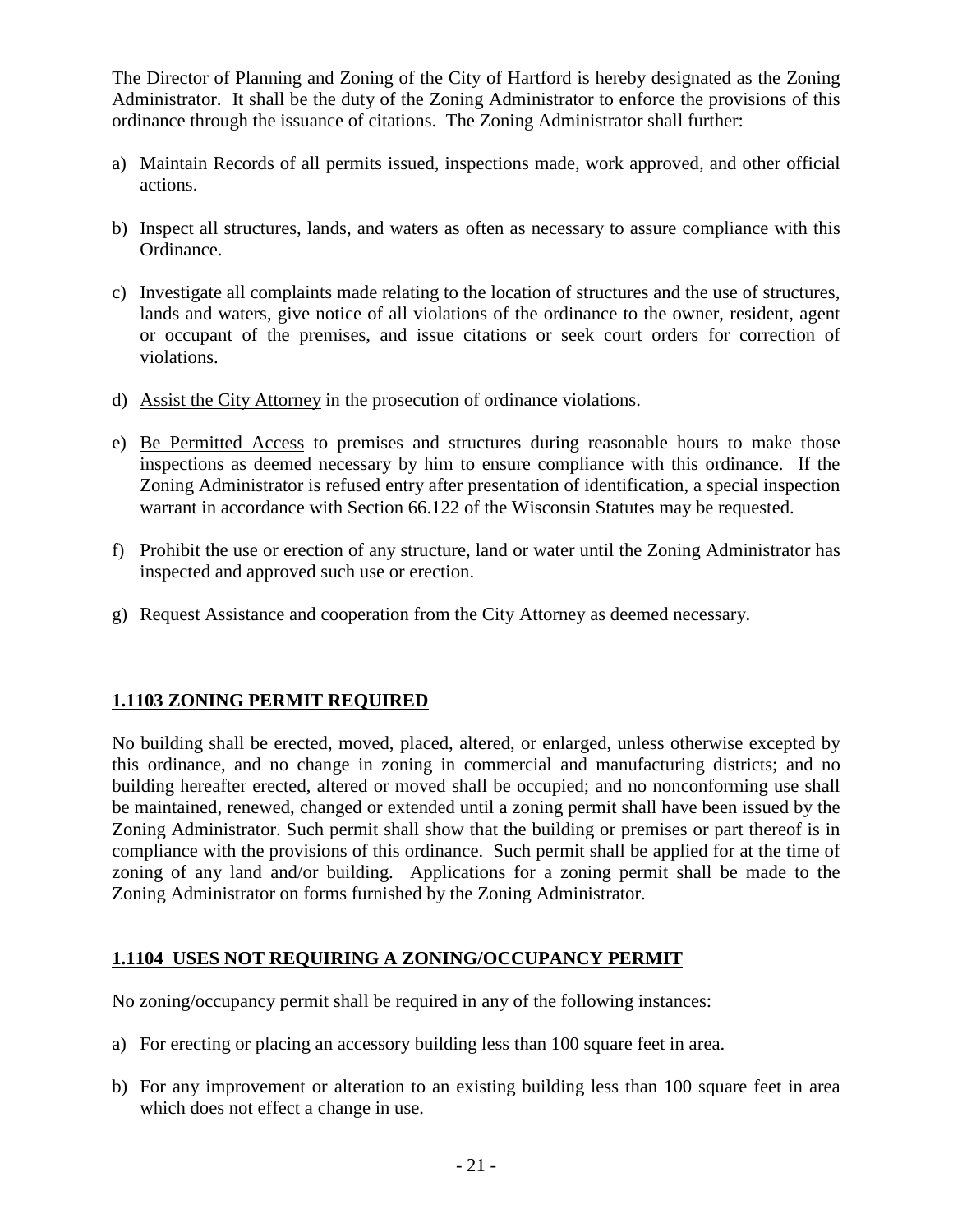c) For repairs (not including repairs to supporting members of the structure).

Any work not requiring a permit shall comply with the applicable setback, yard, height, and other requirements of this ordinance.

## **SECTION 1.2000--SITE, BUILDING, AND OPERATIONS PLAN REVIEW**

## **1.2100 INTENT AND PURPOSE**

For the purpose of promoting compatible development, stability of property values, and to prevent impairment or depreciation of property value, no person shall commence any use or erect any structure, with the exception of one and two-family dwelling, without first obtaining the approval of the Plan Commission of detailed site, architectural and in the case of commercial, industrial or institutional uses, operational plans as set forth in this section. The Plan Commission shall review the site, existing and proposed structures, architecture, neighboring uses, parking areas, driveway locations, loading and unloading in the case of commercial and industrial uses, highway access, traffic generation and circulation, drainage, landscaping, sewerage and water systems, as well as plans for proposed operation. Operation plans for use of an existing structure only require review and approval of the Zoning Administrator.

## **1.2200 COMPLIANCE**

Compliance with all other provisions of this ordinance, such as lot width and area, yards, height, parking, loading traffic, and highway access shall be required of all conditional uses. Variances may only be granted as provided in Section 1.4000. Conditions such as landscaping, architectural design, type of construction, floodproofing, anchoring of structures, construction commencement and completion dates, sureties, lighting, fencing, plating screens, operational control, hours of operation, improved traffic circulation, deed restrictions, highway access restrictions, increased yards, or parking requirements, may be required by the Plan Commission upon its finding that these are necessary to fulfill the purpose and intent of this ordinance.

## **1.2300 PRINCIPLES**

To implement and define criteria for the purposes set forth above, the following principles are established:

- a) No building shall be permitted the design or exterior appearance of which is of such unorthodox or abnormal character in relation to its surrounding as to be unsightly or offensive to generally accepted taste and community standards.
- b) No building shall be permitted the design or exterior appearance of which is so identical with those adjoining as to create excessive monotony or drabness.
- c) No building shall be permitted where any exposed facade is not constructed or faced with a finished material which is aesthetically compatible with the other facades and presents an attractive appearance to the public and to surrounding properties.
- d) No building or sign shall be permitted to be sited on the property in a manner which would unnecessarily destroy or substantially damage the natural beauty and aesthetics of the area, particularly insofar as it would adversely affect values incident to ownership of land in that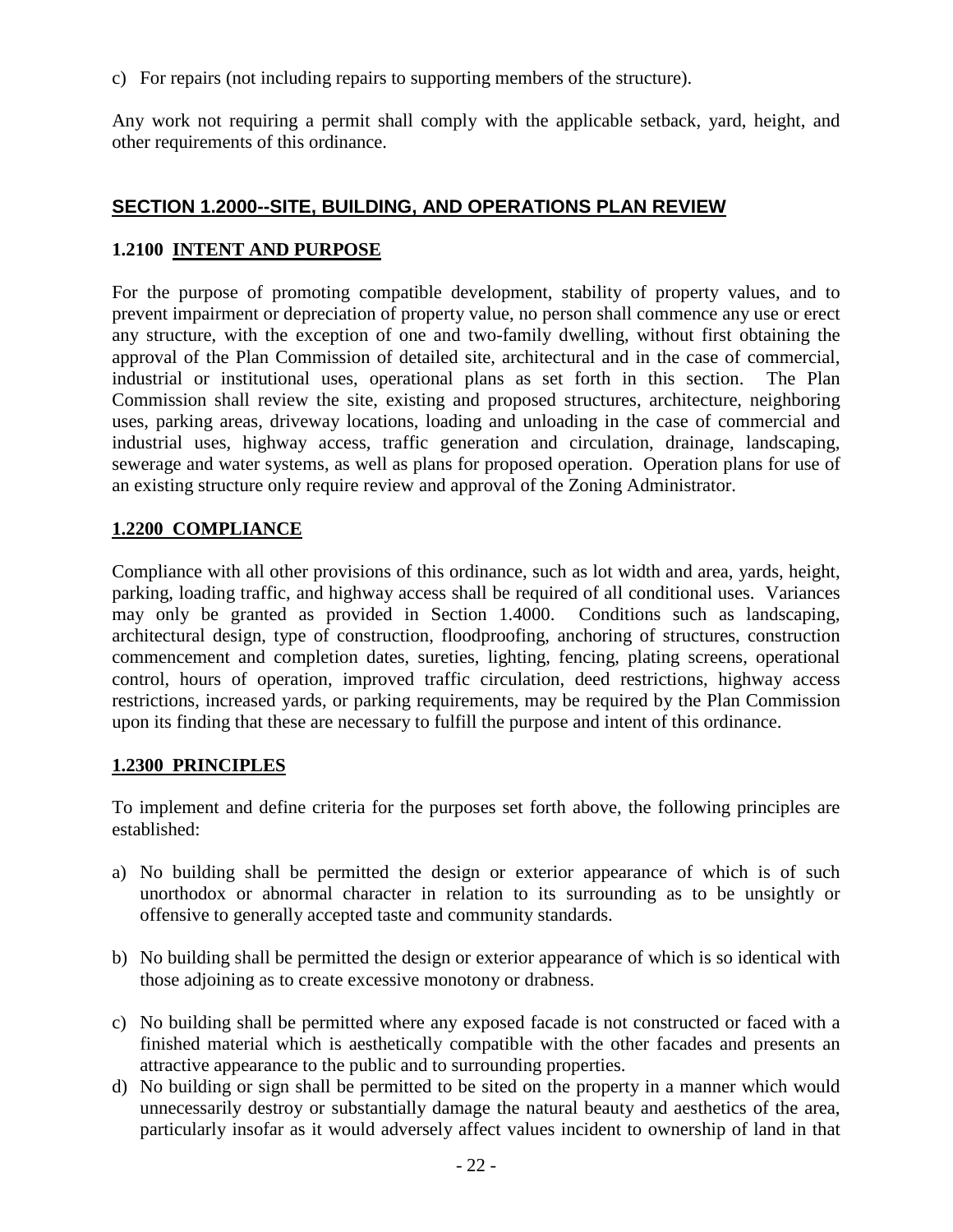area; or which would unnecessarily have an adverse affect on the beauty and general enjoyment of existing structures on adjoining properties.

# **1.2400 ADMINISTRATION**

Applications for Site Plan Review shall be made to the Zoning Administrator on forms furnished by the Zoning Administrator.

- a) Site plan data to be submitted with all plan review applications shall include the following:
	- Existing topography shown at a contour interval not less than two (2) feet.
	- Proposed changes in topography.
	- The type, size, location and dimensions of all structures including fences and walls.
	- **Location and number of parking, loading, and storage areas.**
	- **Primary building materials used in construction of all structures.**
	- $\blacksquare$  Height of building(s).
	- Location of existing and proposed sanitary sewers, storm sewers, and water mains (including size).
	- Location of existing or proposed storm water detention/retention areas.
	- Location of proposed solid waste (refuse) storage area.
	- Location of pedestrian sidewalks and walkways.
	- Existing and proposed public right-of-way widths.
	- Existing and proposed street names.
	- Location, type, height, and intensity of proposed lighting.
	- Location of existing trees and extent, and type of proposed plantings.
	- Stormwater management plans.
	- Architectural plans, elevations, and perspective drawings and sketches illustrating the design and character of proposed structures.
- b) Operations plan data to be submitted for Plan Commission or staff review with all plan review applications shall include at least the following:
	- Specific use of site and building(s).
	- Hours of operations.
	- Number of full and part time employees.
	- Estimate of daily truck and auto trips to the site.
	- Type of materials and equipment to be stored on site.
	- Method of handling solid and liquid waste disposal (This requirement shall not apply to general agricultural animal operations).
	- **Method of exterior maintenance (site and buildings).**
	- Method of site and building security other than local police.
	- Copies of all special use permits issued by state or county services.
	- Any other information which will assist the Plan Commission in making a determination and recommendation of the proposal.
- c) All landscape plans must be completed by a landscape architect or nursery person and shall contain:
	- North Arrow and Scale.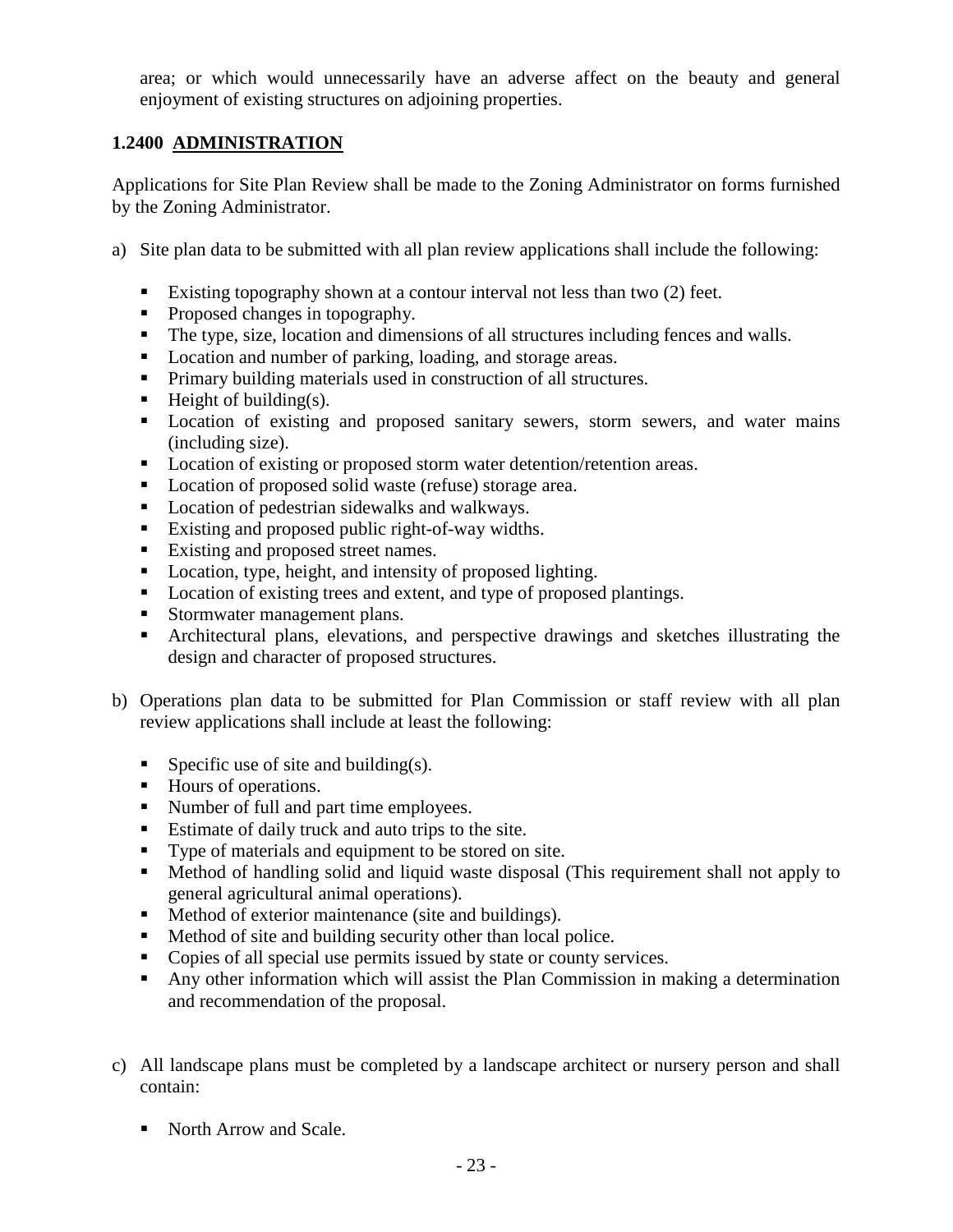- Topographic information and final grading adequate to identify areas needing slope protection.
- Location, size and surface materials of all structures and parking areas.
- The location, type, size, quantity and botanical name of all proposed landscape materials, drawn to reflect mature sizes.
- The location, size and common name of all existing plant materials to be retained, drawn to reflect mature sizes.

## **1.2500 REVIEW AND FINDINGS**

Plan data which is required for Plan Commission review or staff review shall be submitted to the Zoning Administrator not less than twenty (20) business days prior to a meeting of the Plan Commission where consideration is requested. The Plan Commission shall not review any plans unless they have previously been approved by the Town of Rubicon Board.

The Plan Commission shall not approve any plans unless they find by a preponderance of the evidence after viewing the application that the structure, as planned, will not violate the intent and purpose of this ordinance. The Plan Commission will approve said plans only after determining that the proposed building or buildings will not impair an adequate supply of light and air to adjacent property, or substantially increase the danger of fire, or traffic congestion, or otherwise endanger the public health or safety.

## **1.2600 APPEALS**

Any applicant or property owner directly adjacent to the property in question aggrieved by any decisions of the Plan Commission related to plan review may appeal the decision to the Zoning Board of Appeals. Such appeal shall be filed with the City Clerk within 30 days after filing of the decision with the Zoning Administrator.

# **SECTION 1.3000--CHANGES AND AMENDMENTS**

## **1.3001 AUTHORITY**

Whenever the public necessity, convenience, general welfare or good zoning practice require, the Common Council may, by ordinance, change the district boundaries or amend, change or supplement the regulations established by this ordinance or amendments thereto. Such Change or Amendment shall be subject to the prior review and recommendation of the Plan Commission and the Town of Rubicon Town Board.

## **1.3002 INITIATION**

A change or amendment of either this ordinance or to the district map boundaries may be initiated by the City of Hartford Common Council, the City of Hartford Plan Commission, The Town of Rubicon Town Board, or by a petition of one (1) or more of the owners of property within the area proposed to be changed in zoning classification. **1.3003 PETITIONS**

Petitions for any change to the district boundaries or amendments to the regulations shall be filed with the City Clerk, describing the premises to be rezoned or the regulations to be amended,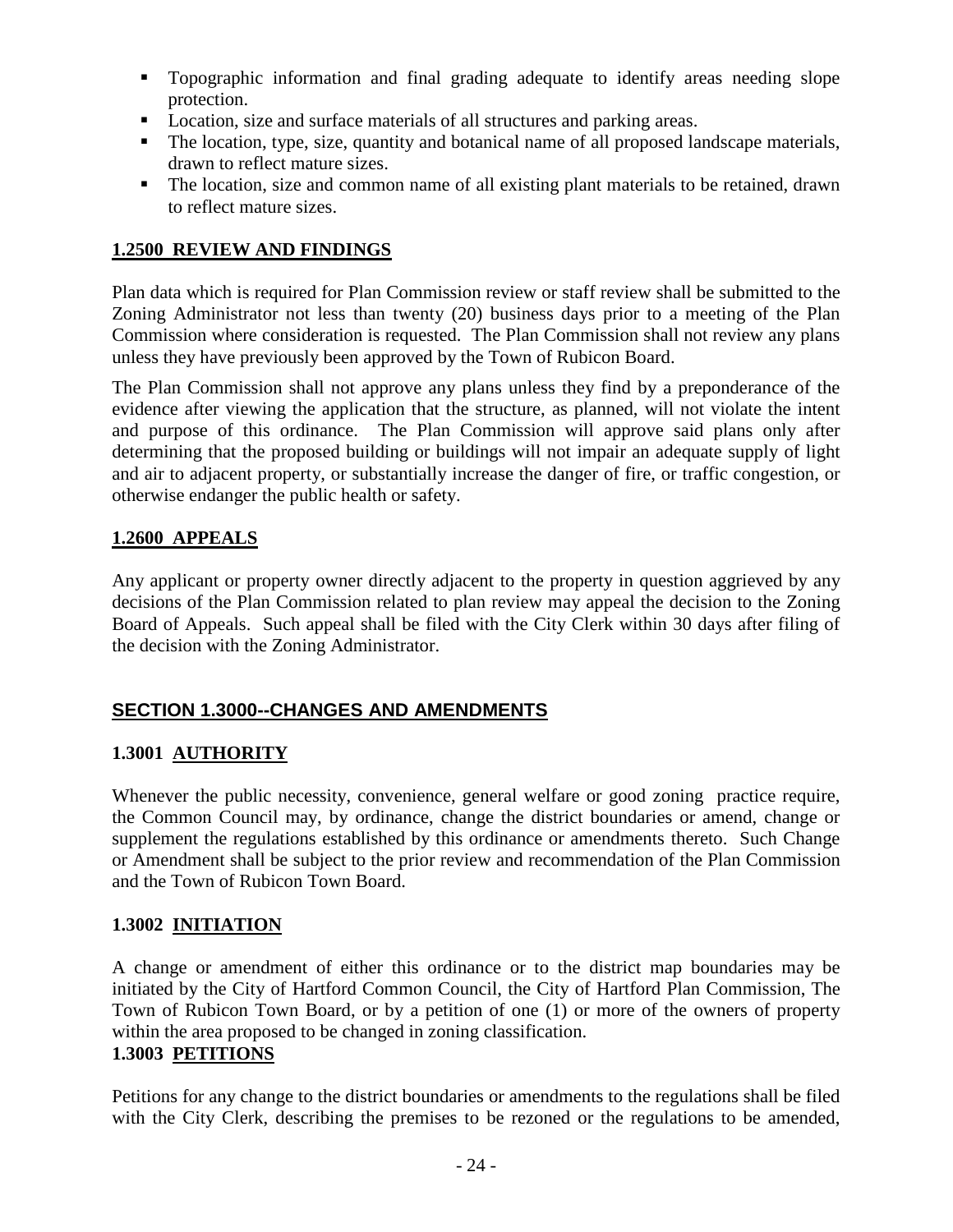listing the reasons justifying the petition, and specifying the proposed use and have attached the following:

- a) Plot Plan drawn to a scale of one (1) inch equals 100 feet showing the area proposed to be rezoned, its locations, and dimensions.
- b) Additional Information required by the City of Hartford Plan Commission, the City of Hartford Common Council, Town of Rubicon Town Board, Director of Planning and Zoning, or Zoning Administrator.

## **1.3004 RECOMMENDATIONS**

The Plan Commission shall review all proposed changes and amendments within the City's extraterritorial zoning area and shall recommend that the petition be granted as requested, modified, or denied. In addition, the Town of Rubicon Town Board shall review all proposed changes and amendments within the City's extraterritorial zoning area and shall recommend that the petition be granted as requested, modified, or denied. The recommendation shall be made at a meeting subsequent to and within 60 days of the meeting at which the petition is first submitted to the Common Council and the recommendation shall be made in written form to the Common Council.

## **1.3005 HEARINGS**

The Common Council shall hold a public hearing upon each petition after recommendation by the Plan Commission and the Town of Rubicon Town Board, and shall give notice of such hearings as specified in Section 1.5000 of this ordinance.

## **1.3006 COMMON COUNCIL'S ACTION**

Following public hearing and after careful consideration of the Plan Commission's recommendations, the Common Council shall within 30 days from the date of the public hearing, approve or deny the request or petition for the proposed change or amendment. If the Plan Commission's recommendation is to deny the proposed request or petition, such request or petition may only be approved by the favorable vote of three-fourths (3/4) of the members of the Council present.

In addition, the Common Council shall not approve any request or petition for the proposed change or amendment that has not received a favorable recommendation from the Town of Rubicon Town Board.

## **1.3007 PROTEST**

In case of a protest against such amendment, duly signed and acknowledged by the owners of 20% or more either of the area of the land included in such proposed amendment, or by the owners of 20% or more of the area of the land immediately adjacent extending 100 feet therefrom, or by the owners of 20% or more of the land directly opposite thereto extending 100 feet from the street frontage of such opposite land, such amendment shall not become effective except by the favorable vote of three-fourths (3/4) of the members of the Common Council voting on the proposed change.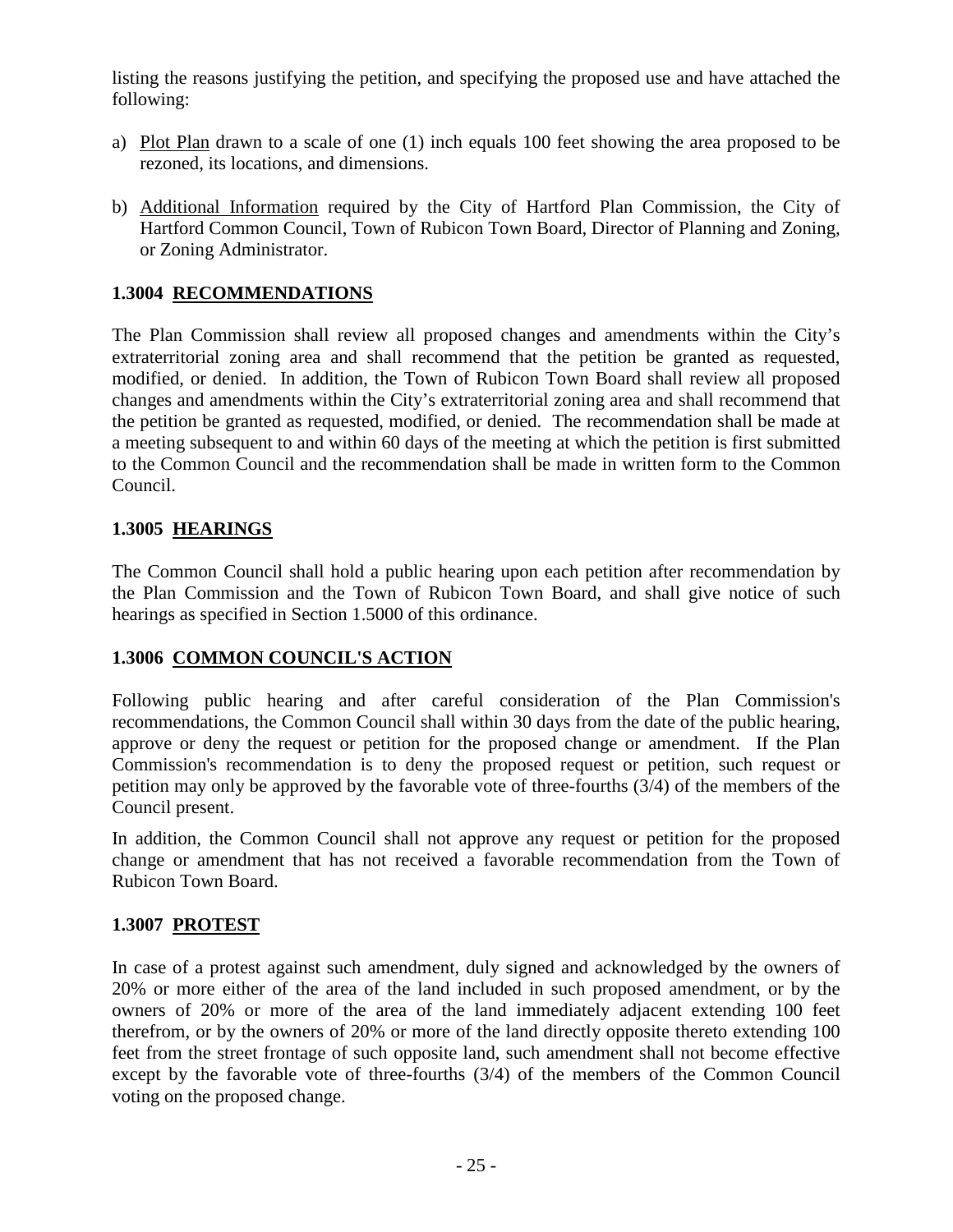## **SECTION 1.4000—ZONING BOARD OF APPEAL**

## **1.4001 ESTABLISHMENT**

There is hereby established an Extraterritorial Zoning Board of Appeals for the Town of Rubicon, Wisconsin within the extraterritorial jurisdiction of the City of Hartford for the purpose of hearing appeals and applications, and granting variances and exceptions to the provisions of this Zoning Ordinance.

## **1.4002 MEMBERSHIP**

The Extraterritorial Zoning Board of Appeals shall consist of the five (5) members of the existing Zoning Board of Appeals for the City of Hartford.

- a) Terms shall be for three year periods, and staggered to ensure continuity.
- b) The Chairman shall be designated by the Mayor.
- c) Two Alternate Members shall be appointed by the Mayor for a term of three (3) years and shall act only when a regular member is absent or declines to vote because of conflict of interest.
- d) The Secretary shall be the City Clerk but shall not be a voting member.
- e) The Zoning Administrator shall attend all meetings for the purpose of providing technical assistance when requested by the Board but shall not be a voting member.
- f) Official Oaths shall be taken by all members in accordance with Section 19.01 of the Wisconsin Statutes within ten (10) days of receiving notice of their appointment.
- g) Vacancies shall be filled for the unexpired term in the same manner as appointments for a full term.

#### **1.4003 ORGANIZATIONS**

The Zoning Board of Appeals shall organize and adopt rules of procedure for its own government in accordance with the provisions of this ordinance and Chapter 62.23 of the Wisconsin State Statutes. Specifically:

- a) Meetings shall be held at the call of the chairman and shall be open to the public.
- b) Minutes of the proceedings and a record of all actions shall be kept by the secretary, showing the vote of each member upon each question, the reasons for the Board's determination, and its finding of facts. These records shall be immediately filed in the Office of the Board and shall be of public record.
- c) The Concurring Vote of four (4) members of the Board shall be necessary to correct an error; grant a variance; make an interpretation; and permit a utility, temporary, unclassified, or substituted use.

## **1.4004 POWERS**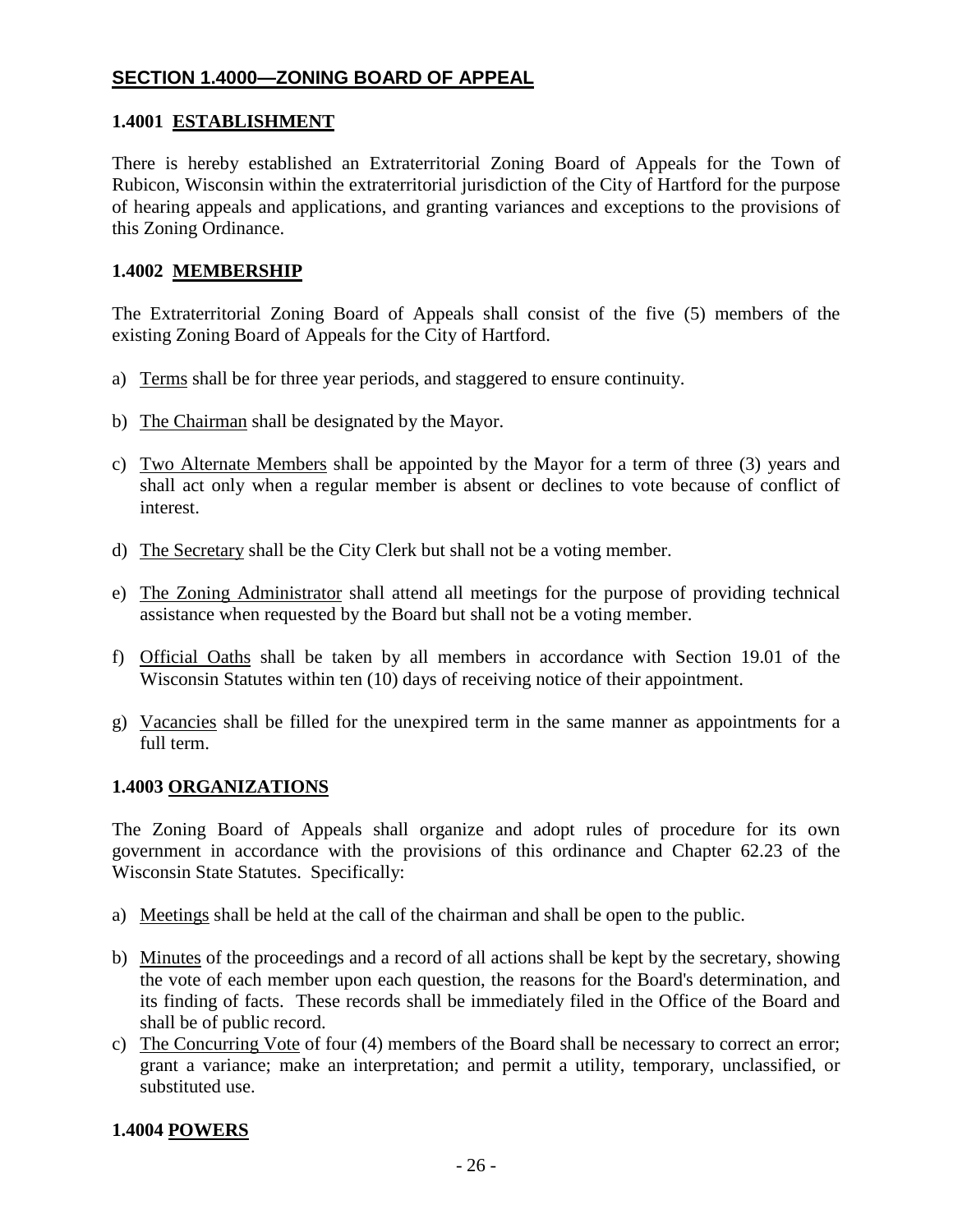The Zoning Board of Appeals shall have the following powers:

- a) Errors. To hear and decide appeals where it is alleged there is error in any order, requirement, decision, or determination made by the Director of Planning and Zoning or Zoning Administrator.
- b) Variances. To hear and grant appeals for variances which are not contrary to the public interest but where owing to special conditions, a literal enforcement will result in practical difficulty or unnecessary hardship, so that the spirit and purpose of this ordinance shall be observed and the public, safety, welfare and justice secured. Land use variances shall not be granted.
- c) Interpretations. To hear and decide application for interpretations of the zoning regulations and the boundaries of the zoning districts after the Plan Commission has made a review and recommendation.
- d) Substitutions. To hear and grant applications for substitution of more restrictive nonconforming uses for existing nonconforming uses provided no structural alterations are to be made. Whenever the Board permits such a substitution, the use may not thereafter be changed without application.
- e) Permits. The Board may reverse, affirm wholly or partly, modify the requirements appealed from, and may issue or direct the issue of a permit.
- f) Assistance. The Board may request assistance from other officers, departments, commissions, and boards of the City of Hartford or Town of Rubicon.
- g) Oaths. The chairman may administer oaths and compel the attendance of witnesses.

# **1.4005 APPEALS AND APPLICATIONS**

Appeals from the decision of the Director of Planning and Zoning or Zoning Administrator concerning the literal enforcement of this ordinance may be made by any person aggrieved, or by any officer, department, board or bureau of the City. Such appeals shall be filed with the secretary within 30 days after the date or written notice of the decision or order of the Zoning Administrator. Applications may be made by the owner or lessee of the structure, land, or water to be affected at any time and shall be filed with the secretary. Such appeals and applications shall include the following:

- a) Name and Address of the appellant or applicants.
- b) Plat of Survey prepared by a registered land surveyor, or a location sketch drawn to scale, showing all of the information required under Section 1.1103 for a zoning permit.
- c) Additional Information required by the Plan Commission, Zoning Board of Appeals, City Engineer, Director of Planning and Zoning, or Zoning Administrator.

# **1.4006 HEARINGS**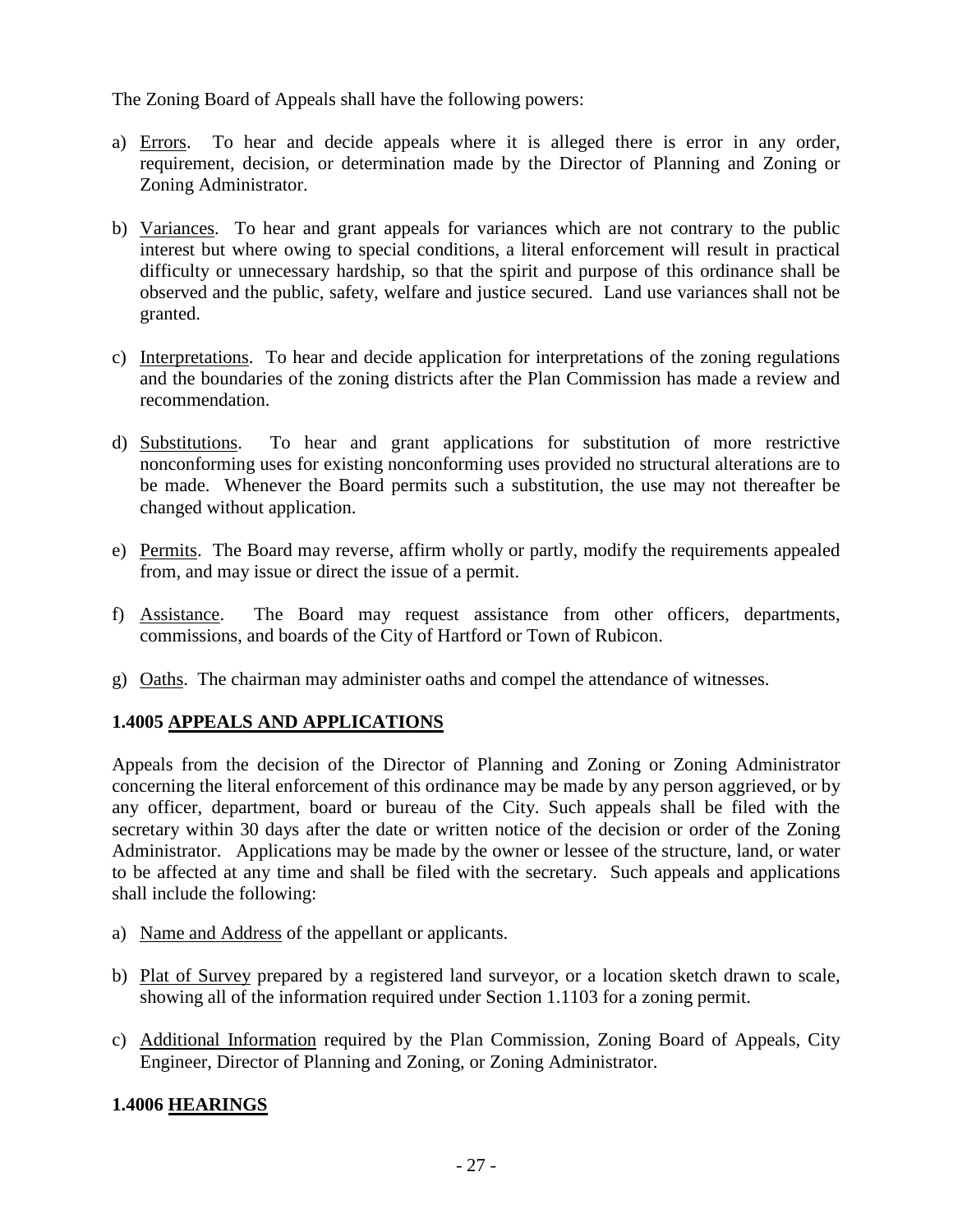The Zoning Board of Appeals shall fix a reasonable time and place for the required public hearing, and shall give notice as specified in Section 1.5000 of this ordinance. At the hearing the appellant or applicant may appear in person or may be represented by agent or attorney.

# **1.4007 FINDINGS**

No variance to the provisions of this ordinance shall be granted by the Board unless it finds that all the following facts and conditions exist and so indicates in the minutes of its proceedings:

- a) Preservation of Intent. No variance shall be granted that is not consistent with the spirit, purpose and intent of the regulations for the district in which it is requested.
- b) Exceptional Circumstances. There must be exceptional, extraordinary, or unusual circumstances of conditions applying to the lot or parcel, structure, use, or intended use that do not apply generally to other properties or uses in the same district and the granting of the variance would not be of so general or recurrent nature as to suggest that the Zoning Ordinance should be changed.
- c) Preservation of Property Rights. The variance must be necessary for the preservation and enjoyment of the same substantial property rights possessed by other properties in the same district and same vicinity.
- d) Absence of Detriment. No variance shall be granted that will create substantial detriment to adjacent property and will materially impair or be contrary to the purpose and spirit of this ordinance or the public interest.
- e) Hardship;
	- 1)Dimensional Variance. Hardship; Dimensional Variance. In the case of a dimensional variance request, compliance with the code requirement from which the variance is requested would unreasonably prevent the property owner from using his or her property for a permitted purpose or would otherwise be unnecessarily burdensome.
	- 2) Use Variance. The alleged difficulty or hardship is not self-imposed, nor is it based solely on economic grounds.
- f) Conditions of Approval. Conditions of approval may be imposed by the board to prevent or minimize adverse impacts upon the public and to ensure compatibility of land uses and consistency with the purposes and intent of this chapter. Conditions of approval may include, but shall not be limited to: limitations on size, bulk and location; standards for landscaping, buffering and lighting; limitations on emissions of odors, dust, smoke, refuse matter, vibration, noise and other factors affecting the comfort, enjoyment, health or safety of residents, workers or visitors in the surrounding area; adequate ingress and egress; and other on-site improvements.

## **1.4008 DECISION**

The Zoning Board of Appeals should decide all appeals and applications within 30 days after the final hearing and shall transmit a signed copy of the Board's decision to the appellant or applicant, Zoning Administrator, and the Plan Commission. In addition: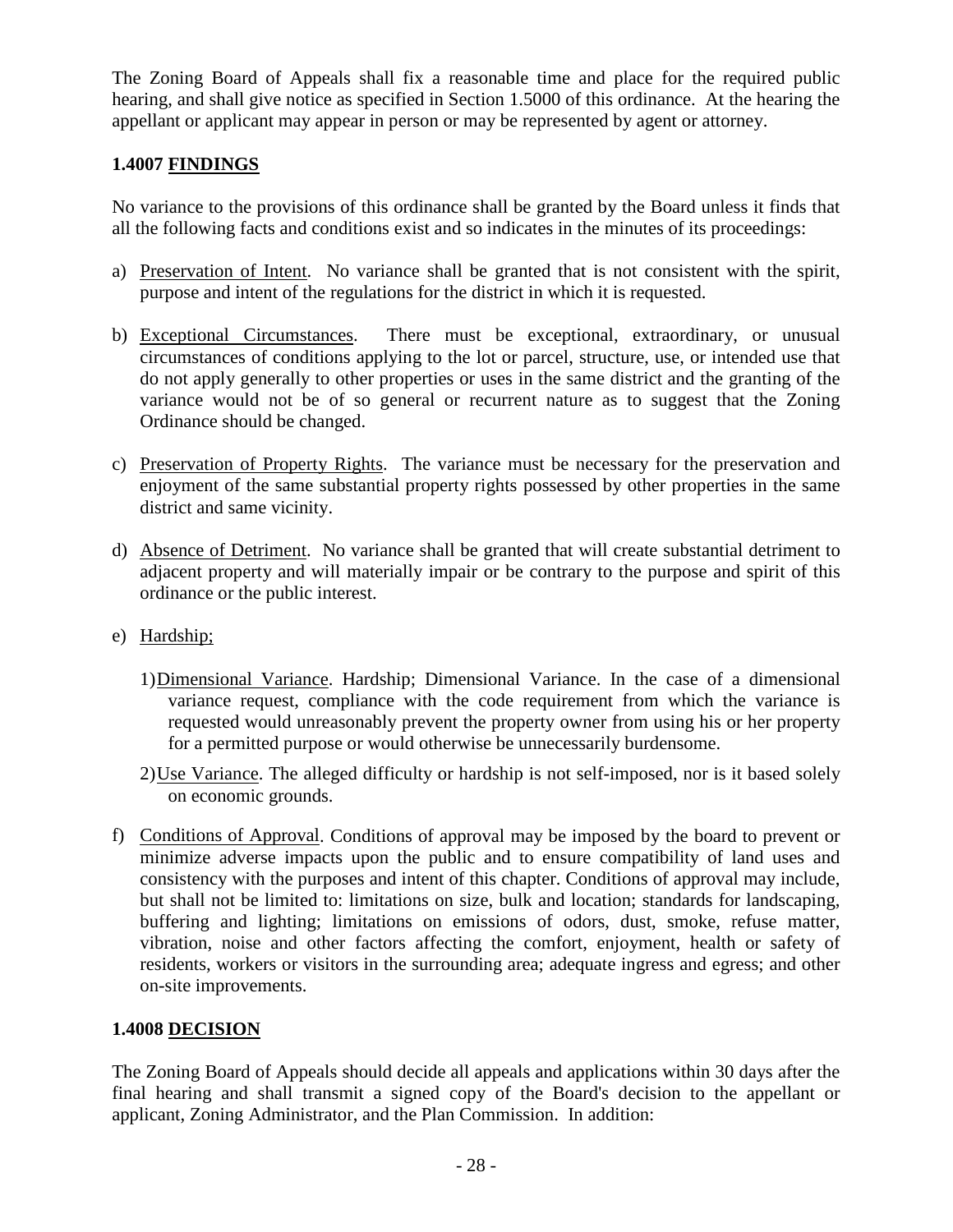- a) Variances, Substitutions, or Use Permits granted by the Board shall expire within six (6) months unless substantial work has commenced pursuant to such grant.
- b) Applicants Receiving Variances in Floodlands shall be notified, in writing, by the Board of Appeals that increased flood insurance premiums and risk to life or property may result from the granting of the variance. The Board shall keep a record of the notification in its files.

## **1.4009 REVIEWS BY COURT OF RECORD**

Any applicant or property owner directly adjacent to the property in question aggrieved by any decision of the Zoning Board of Appeals may present to the court of record a petition duly verified setting forth that such decision is illegal and specifying the grounds of the illegality. Such petition shall be presented to the court within 30 days after the filing of the decision in the office of the Zoning Board of Appeals.

# **SECTION 1.5000—PUBLIC HEARINGS**

Notice of any public hearing which the Common Council, Plan Commission, or Zoning Board of Appeals is required to hold under the terms of this ordinance shall specify the date, time, and place of said hearing and shall state the matter to be considered at said hearing. Notice shall be published in an official City Newspaper at least once each week for two (2) consecutive weeks and the hearing shall not be held until at least seven (7) days following the last publication. The City Clerk shall also give at least ten (10) days prior written notice to the clerk of any municipality within 1,000 feet of any land to be affected by the proposed action. In addition, the owners of property located within 200 feet of the proposed amendment or change to the Zoning District map boundaries shall be given written notice of such hearing(s) at least ten (10) days prior to the date of the hearing.

# **SECTION 1.6000—DEFINITIONS**

## **1.6100 WORD CONSTRUCTION**

## **1.6101 Lists and Examples**

Unless otherwise specifically indicated, lists of items or examples that use terms such as "for example," "including," and "such as," or similar language are intended to provide examples; not to be exhaustive lists of all possibilities.

## **1.6102 Technical and Nontechnical Terms**

Words and phrases not otherwise defined in this Code shall be construed according to the common and approved usage of the language, but technical words and phrases not otherwise defined in this Code that may have acquired a peculiar meaning in law shall be construed and understood according to such meaning.

## **1.6103 Public Officials and Agencies**

All public officials, bodies, and agencies to which references are made are those of the City of Hartford, unless otherwise indicated.

## **1.6104 Mandatory and Discretionary Terms**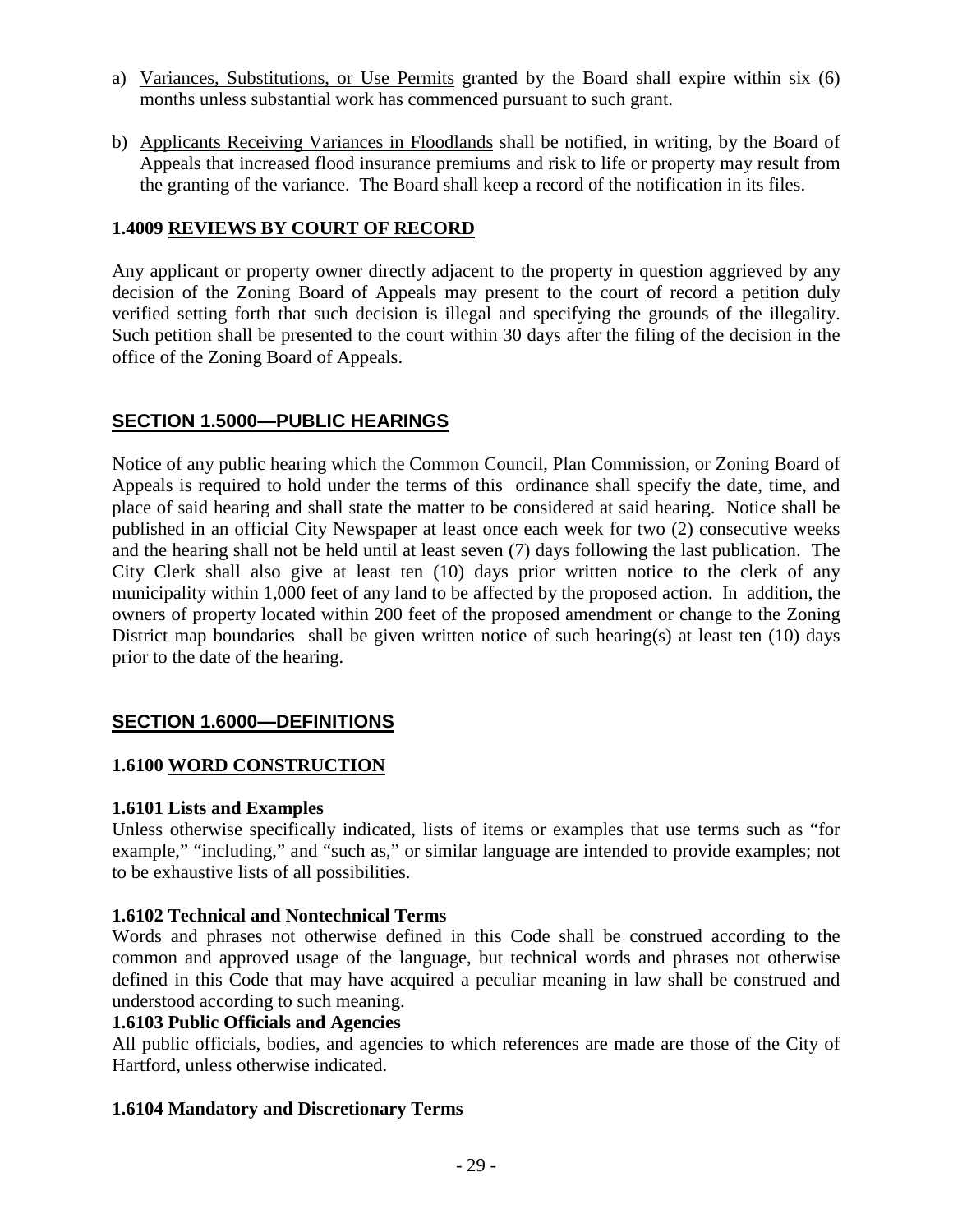The words "shall," "will," and "must," are always mandatory. The words "may" and "should" are discretionary terms.

## **1.6105 Conjunctions**

**1.6105-A** "and" indicates that all connected items, conditions, provisions or events apply; and

**1.6105-B** "or" indicates that one or more of the connected items, conditions, provisions or events apply.

#### **1.6106 Tenses and Plurals**

Words used in the past, present, or future tense include all other tenses, unless the context clearly indicates the contrary. The singular includes the plural, and the plural includes the singular.

#### **1.6107 Gender**

The masculine shall include the feminine.

#### **1.6200 TERMS DEFINED**

#### **Accessory Use or Structure**

A use or detached structure subordinate to the principal use of structure, land, or water and located on the same lot or parcel serving a purpose customarily incidental to the permitted principal use or the permitted principal structure.

#### **Adult Entertainment**

Any business engaged in the sale or display of books, videos, and other materials of a pornographic nature offensive to a significant segment of the population. Includes live performances and movie theater showings of a pornographic nature. Also includes gambling and wagering facilities. The provisions of this definition do not apply to the following establishments: theaters, performing art centers, civic centers, and dinner theaters where live dance, ballet, music and dramatic performances of serious artistic merit are offered on a regular basis and in which the predominant business or attraction is not the offering to customers of entertainment which is intended to provide sexual stimulation or sexual gratification to such customers and where the establishment is not distinguished by an emphasis on, or the advertising or promotion of employees engaging in nude or semi-nude exotic dancing.

#### **Advertising Street Signs or Graphics**

Signs or graphics which direct attention to a business, commodity, service, not exclusively related to the premises at which the street sign or graphic is located, or to a business, commodity or service which is conducted, sold or offered elsewhere than on the premises at which the street sign or graphic is located. Advertising street signs and graphics include advertising structures and/or billboards.

#### **Aggrieved Person**

One whose application for a permit is denied, one whose permit is revoked, and in some instances, taxpayers. An adjacent property owner is not an aggrieved person unless they are suffering some specific ascertainable damages or is specifically injured by the actions of this neighbor.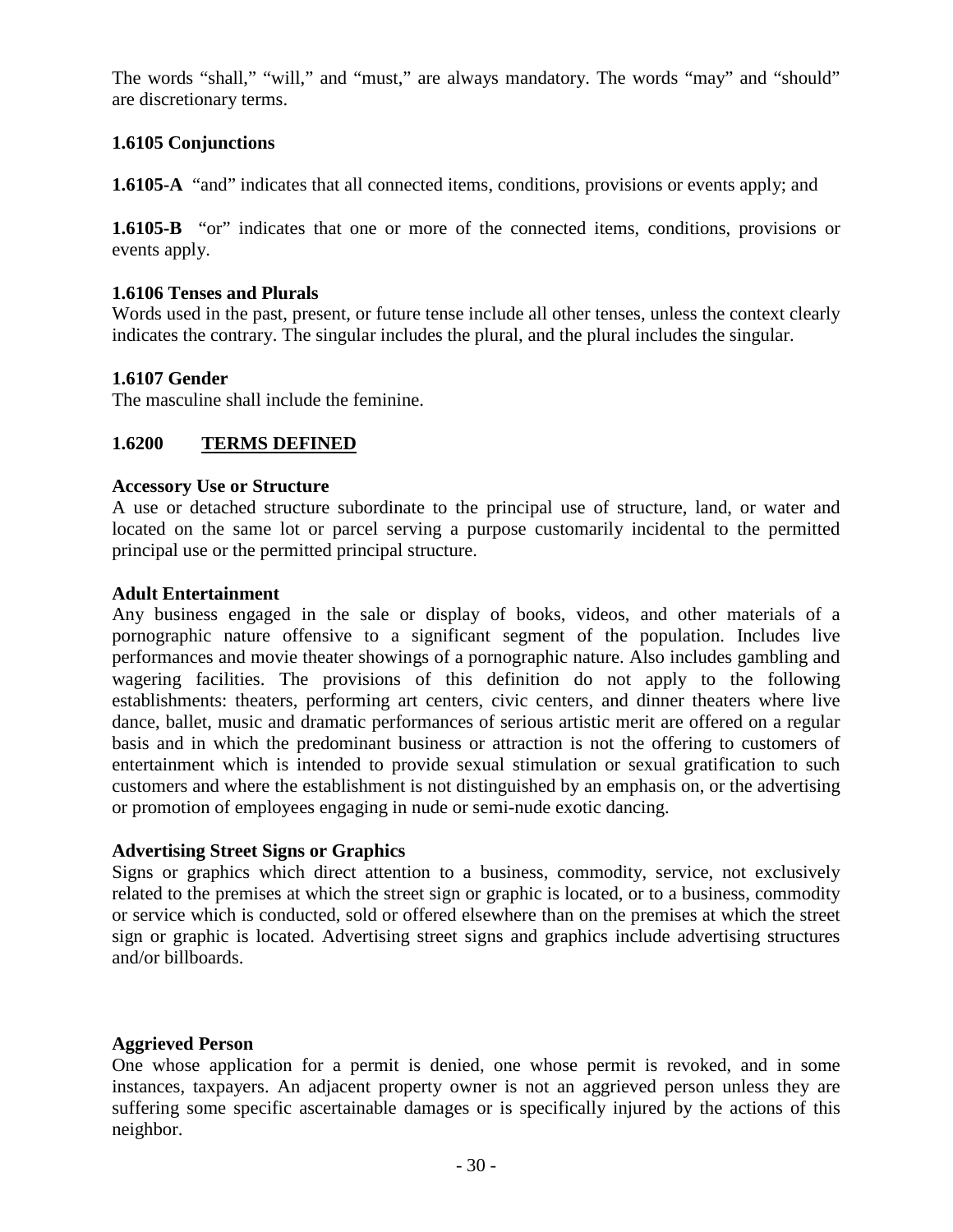## **Agricultural Services**

Any business involved in agricultural chemical sales and services, dairy equipment sales, feed mills, grain elevators, fertilizer production and distribution, large animal veterinary services, and hay bailing, planting, and harvesting.

#### **Airport**

Any area of land or water designed and set aside for the landing and take-off of aircraft, including all necessary facilities for the housing and maintenance of aircraft.

## **Alley**

A public way affording only secondary access to abutting properties and not intended for general traffic circulation.

## **Animal Confinement Facilities**

Any livestock or poultry operation with 500 or more animal units that are used in the production of food, fiber, or other animal products or that will be fed, confined, maintained, or stabled for a total of 45 days or more in any 12-month period.

## **Animal Hospitals and Shelters**

Establishments where small animals receive medical and surgical treatment or where animals are confined while awaiting placement. This classification includes only facilities that are entirely enclosed, soundproofed, and air-conditioned. Grooming of animals is included if incidental to the use.

#### **Animal Unit**

Animal Unit has the following meaning that was given in s. NR 243.03 (3) Wisconsin Administrative Code as of April 27, 2004: "Animal Unit" means a unit of measure used to determine the total number of single animal types or combination of animal types, as specified in s. NR 243.11, Wisconsin Administrative Code, which are fed, confined, maintained or stabled in an animal feeding operation. The total number of animal units for a given type of animal shall be calculated by multiplying the number of animals for each animal type by the appropriate equivalency factor from the following table, and summing the products. The number of combined animal units shall be the sum of the number of animal units for each animal type. For animal types not listed in the following table, the equivalency to animal units shall be based on live animal weights. In these cases, 1,000 pounds of live weight is equivalent to one animal unit.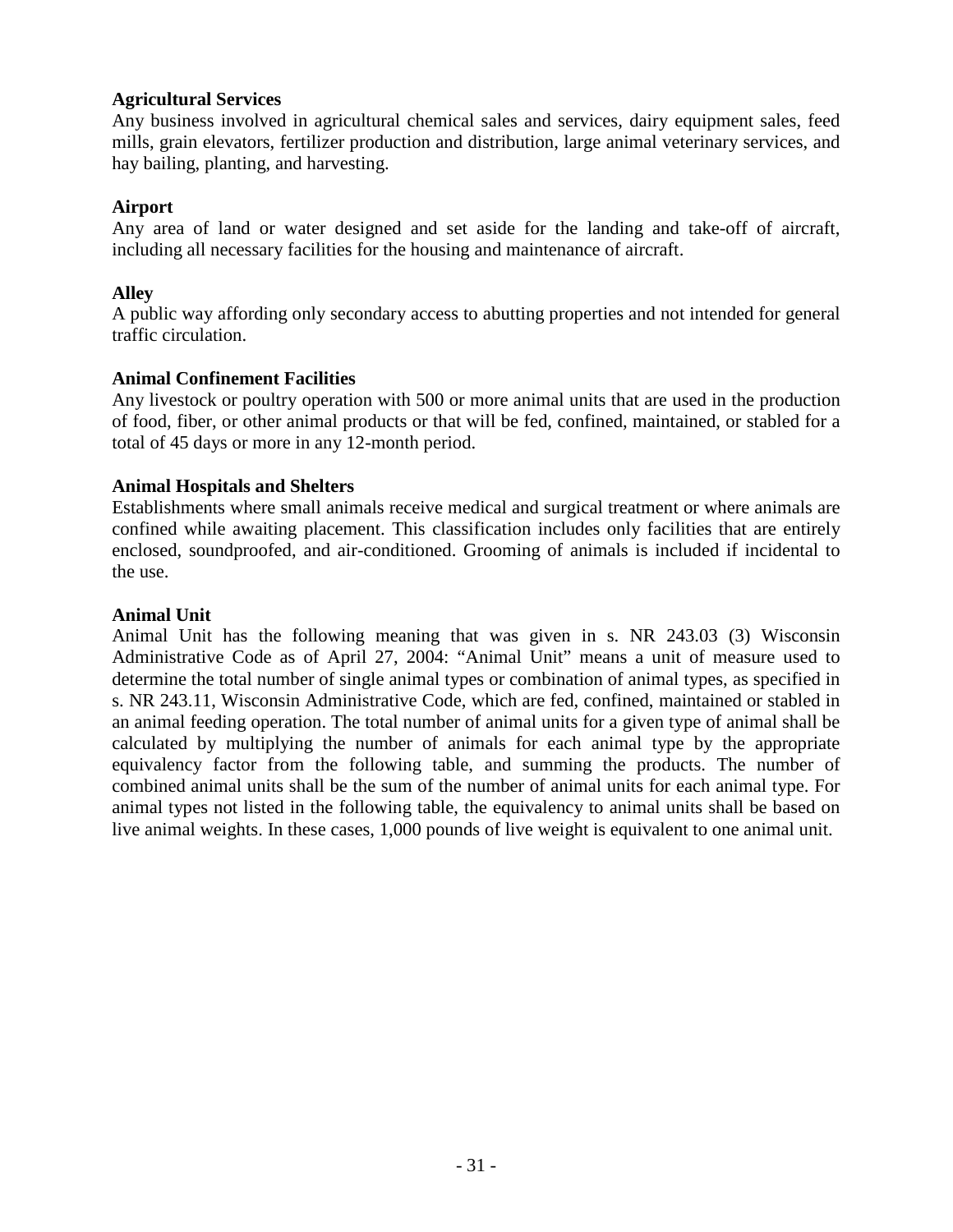| <b>Animal Unit Calculation Table</b>                                                                              |                                   |       |  |
|-------------------------------------------------------------------------------------------------------------------|-----------------------------------|-------|--|
| Number Equivalent to 1,000 Animal Units<br>Number Equivalent to 1,000<br>Animal Type<br>Animal Equivalency Factor |                                   |       |  |
| <b>Animal Units</b>                                                                                               |                                   |       |  |
| Dairy Cattle:                                                                                                     |                                   |       |  |
| 700                                                                                                               | Milking and Dry Cows              | 1.4   |  |
| 910                                                                                                               | Heifers (800 to 1200 lbs)         | 1.1   |  |
| 1670                                                                                                              | Heifers (400 to 800 lbs)          | 0.6   |  |
| 5000                                                                                                              | Calves (under 400 lbs)            | 0.2   |  |
| <b>Beef Cattle:</b>                                                                                               |                                   |       |  |
| 1000                                                                                                              | Steers or Cows                    | 1.0   |  |
|                                                                                                                   | (600 lbs to Mkt.)                 |       |  |
| 2000                                                                                                              | Calves (under 600 lbs)            | 0.5   |  |
| 700                                                                                                               | <b>Bulls</b>                      | 1.4   |  |
|                                                                                                                   | Swine:                            |       |  |
| 2500                                                                                                              | Pigs (55lbs to Mkt.)              | 0.4   |  |
| 10000                                                                                                             | Pigs (up to 55 lbs)               | 0.1   |  |
| 2500                                                                                                              | Sows                              | 0.4   |  |
| 2000                                                                                                              | <b>Boars</b>                      | 0.5   |  |
| Sheep:                                                                                                            |                                   |       |  |
| 10000                                                                                                             | Per Animal                        | 0.1   |  |
| Horses:                                                                                                           |                                   |       |  |
| 500                                                                                                               | Per Animal                        | 2.0   |  |
| Ducks:                                                                                                            |                                   |       |  |
| 5000                                                                                                              | Per Bird (Wet Lot)                | 0.2   |  |
| 100000                                                                                                            | Per Bird (Dry Lot)                | 0.01  |  |
| Chickens:                                                                                                         |                                   |       |  |
| 100000                                                                                                            | Layers                            | 0.01  |  |
| 200000                                                                                                            | <b>Broilers</b>                   | 0.005 |  |
| 100000                                                                                                            | Broilers (continuous over flow    | 0.01  |  |
|                                                                                                                   | watering)                         |       |  |
| 30000                                                                                                             | Layers or Broilers (Liquid Manure | 0.033 |  |
|                                                                                                                   | System)                           |       |  |
| Turkeys:                                                                                                          |                                   |       |  |
| 55000                                                                                                             | Per Bird                          | 0.018 |  |
| <b>Combined Animal Units:</b>                                                                                     |                                   |       |  |
| 1000                                                                                                              | Calculated Total                  |       |  |

## **Animated Graphic**

Any graphic that uses movement or change of lighting to depict action or create a special effect of scene.

#### **Antenna**

Any exterior apparatus designed for telephonic, radio or television communications through the sending and/or receiving of electromagnetic waves, digital signals, radio frequencies, wireless telecommunications signals, including but not limited to directional antennas, such as panel(s), microwave and satellite dishes and omni-directional antennas, such as whip antennas.

## **Application for Site Plan**

The application form and all accompanying documents required by ordinance for approval of a site plan.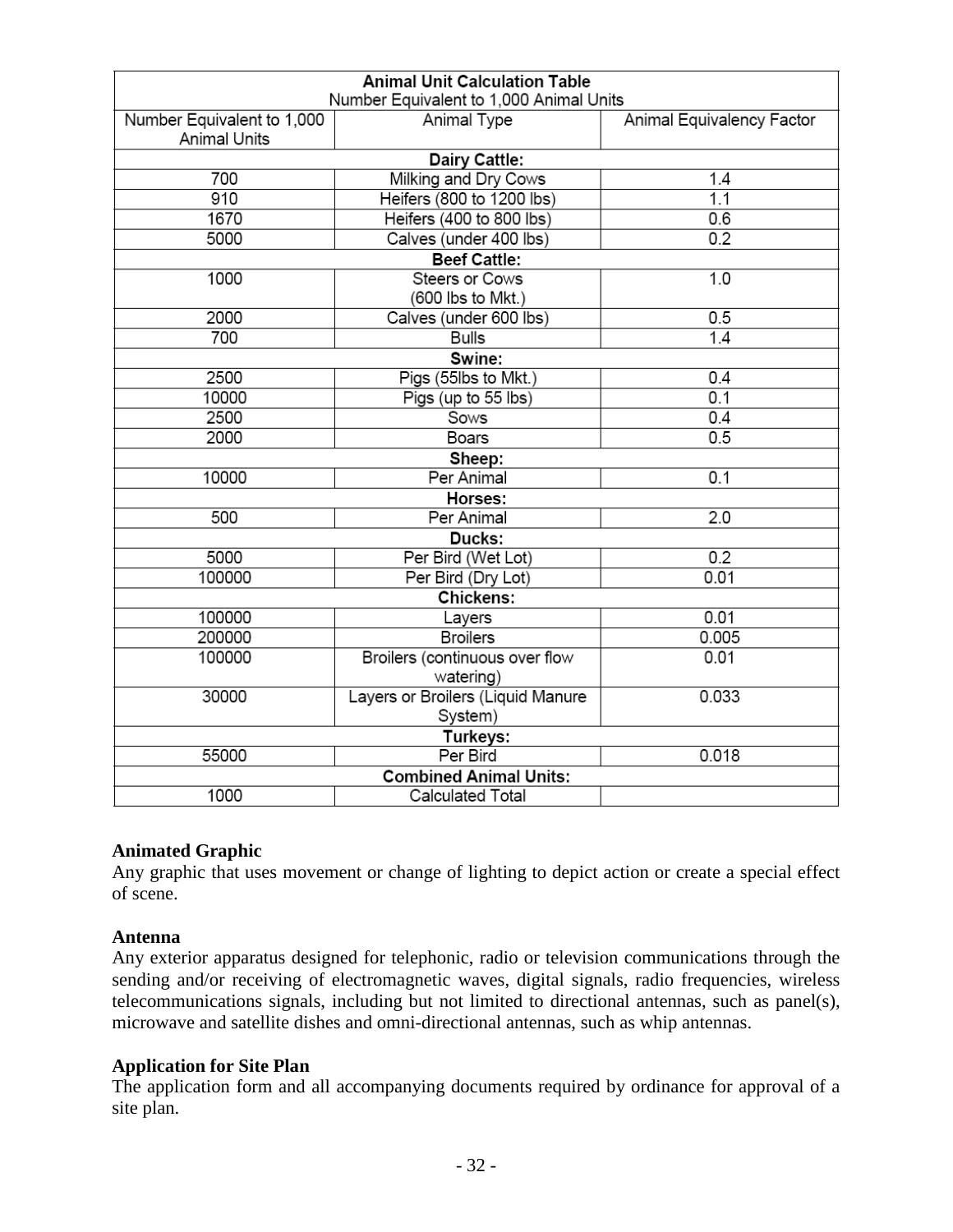## **Architectural Detail**

Any projection, relief, change of material, window or door opening which was in the original design of the building.

#### **Arterial Street**

A public street or highway used or intended to be used primarily for fast or heavy through traffic. Arterial streets and public highways shall include freeways and expressways as well as arterial streets, highways, and parkways with access control, channelized intersections, and restricted parking.

#### **Banner, Permanent**

Any Sign of lightweight fabric or similar material that is permanently mounted to a pole or building by a permanent frame at two or more edges.

#### **Banner, Seasonal**

An elongated fabric sign usually used for seasonal display (not more than ninety (90) days) for the special announcement of a common event.

#### **Banner, Temporary**

An elongated fabric sign usually used for temporary display (not more than ten (10) days for the special announcement of a common event.

#### **Basic Utilities**

Basic Utilities are infrastructure services that need to be located in or near the area where the service is provided. Basic Utility uses generally do not have employees at the site. This category includes public or private passageways, including easements, for the express purpose of transmitting or transporting electricity, gas, water, sewage, communication signals, or other similar services on a local level. Services may be public or privately provided. Examples include utility facilities that are necessary to support legally established uses and involve only minor structures such as electrical distribution lines, switch boxes, transformer boxes, cap banks, underground water, sewer lines, and storm sewer pipes and lift stations, natural gas distribution systems and television cables. Accessory uses may include control, monitoring, data, or transmission equipment.

#### **Beacon**

Any light with one or more beams directed into the atmosphere or directed at one or more points not on the same zoned lot as the light source; also, any light with one or more beams that rotate or move.

#### **Building**

See **Structure**

#### **Building Area**

The total area bounded by the exterior walls of a building at the floor levels, but not including basement, garages, porches, breezeways, and unfinished attics.

#### **Building Coverage**

The portion of a site covered by the principal and accessory buildings and structures, as measured from the outside of the building or structure at ground level. Expressed as a percentage of total site area.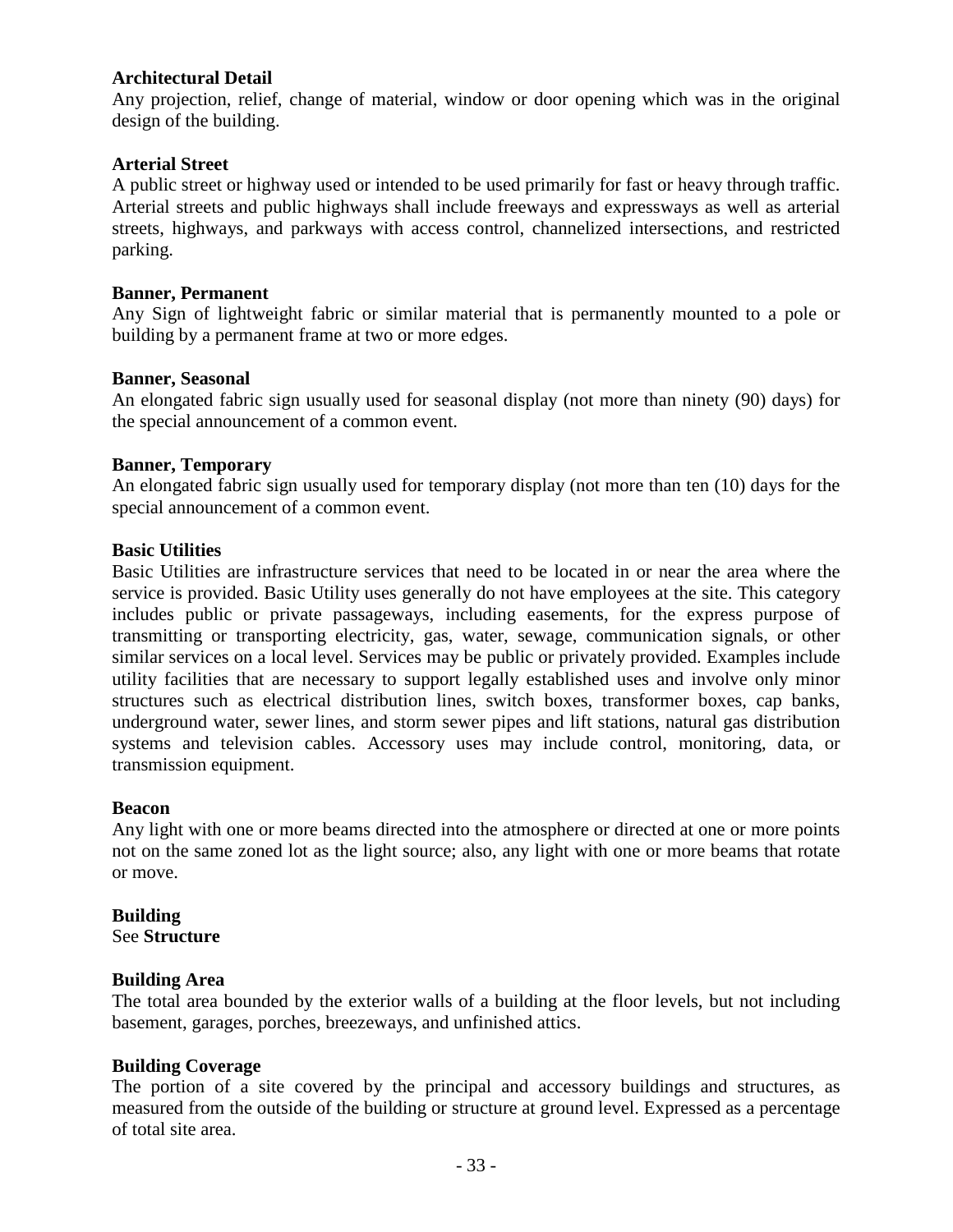# **Building Height**

The vertical distance of a building measured from the average elevation of the finished grade within 20 feet of the structure along the street yard face of the structure to the highest point of the roof. On corner lots, the building height shall be enforced along both street yards.



## **Building Setback Line**

A line parallel to a lot line and at a distance from the lot line to comply wit the setback and yard requirements of this Code.

#### **Carport**

A structure or part thereof which is not wholly enclosed and is used for the parking or storage of vehicles.

## **Center Line**

A line connecting the points on highways from which setback distances shall be measured, at any point on the highway.

## **Commercial Message**

Any sign wording, logo, or other representation that, directly or indirectly, names, advertises, or calls attention to a business, product, service, or other commercial activity.

## **Community**

A Town, Village, City, or group of adjacent Towns, Villages, or Cities having common social, economic or physical interests.

#### **Conditional Uses**

Uses of land or water which may have some characteristics which may be incompatible with adjacent uses which make their pre-determination as a principal use in a district impractical, but which may be allowed by a zoning ordinance on a case-by-case basis provided certain conditions stated in the Code are met.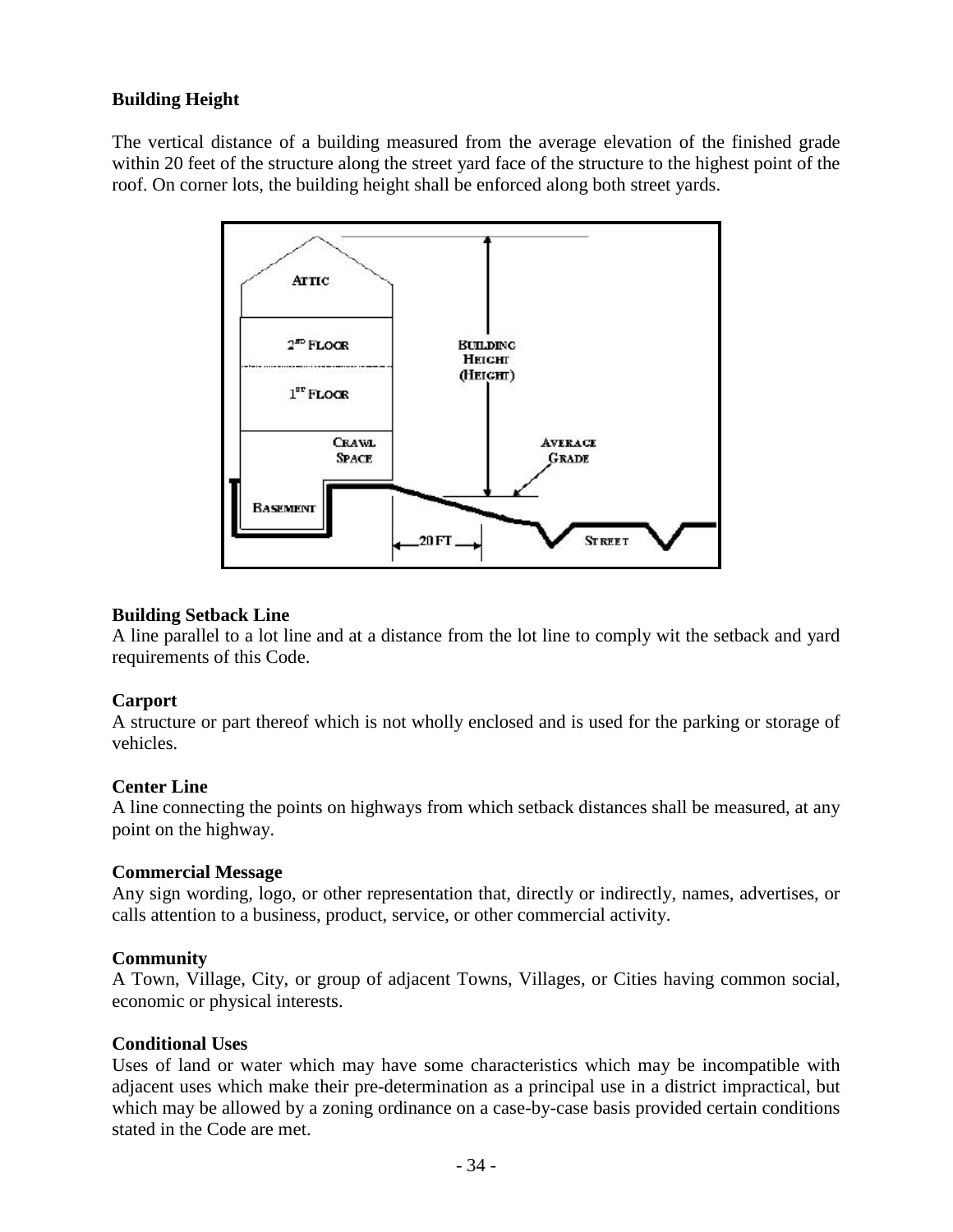## **Conventional Television or Radio Antenna**

Any antenna other than a Satellite Television Antenna that is located outside of a principal or accessory building.

## **Corner Lot**

A lot abutting two (2) or more streets or roads at their intersection or upon two (2) parts of the same street or road forming an interior angle of less than 135 degrees.

#### **Cultural Institution**

Cultural Institutions are public or nonprofit institutions displaying or preserving objects of interest or providing facilities for one or more of the arts or sciences. Examples include libraries, museums, art galleries, and performing arts centers.

#### **Deck**

An unenclosed exterior structure that has no roof or sides, but has a permeable floor which allows the infiltration of precipitation.

#### **Density**

Number of dwelling units per acre allowable under the requirements of the district regulations.

#### **Detached Accessory Structure**

An accessory structure that is not connected to the principal structure by a common roof, wall, or floor.

#### **Development**

Any artificial change to improved or unimproved real estate, including, but not limited to, the construction of buildings, structures or accessory structures; the repair of any damaged structure or the improvement or renovation of any structure, regardless of percentage of damage or improvement; the placement of buildings or structures; subdivision layout and site preparation; mining, dredging, filling, grading, paving, excavation or drilling operations; the storage, deposition or extraction of materials or equipment; and the installation, repair or removal of public or private sewage disposal systems or water supply facilities.

#### **Directional Street Graphics**

An on-premises sign designed to guide or direct pedestrian or vehicular traffic, including parking lot directional graphics.

## **Direction Street Graphics, Off-Premises**

An off-premises directional street graphic which indicates traffic movement, the route and distance to a point of scenic, historic, cultural or religious interest, or to a public building, at a specified location.

#### **Drainage System**

One or more artificial ditches, tile drains, or similar devices which collect surface runoff or groundwater and convey it to a point of discharge.

#### **Driveway**

A paved or unpaved area used for ingress or egress of vehicles, and allowing access from a street to a building or other structure or facility.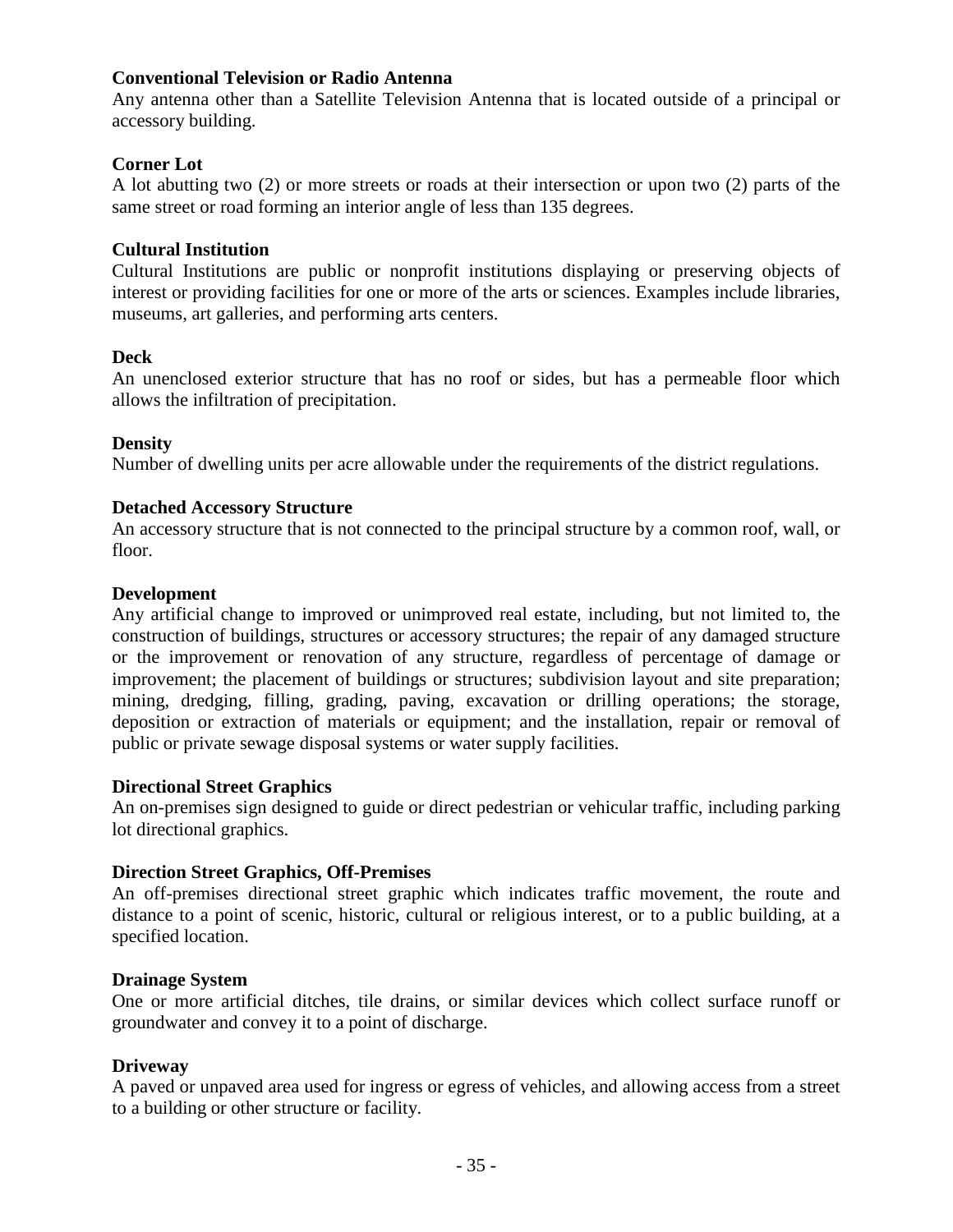## **Dwelling**

A detached building designed or used exclusively as a residence or sleeping place, but does not include boarding or lodging houses, motels, hotels, or tents.

## **Dwelling, Multi-Family**

A dwelling containing three (3) or more dwelling units.

## **Dwelling, Single-Family**

A dwelling containing one dwelling unit.

## **Dwelling, Two-Family**

A dwelling containing two (2) dwelling units.

## **Dwelling Unit**

One or more rooms, which are arranged, designed or used as living quarters for a family.

## **Efficiency Apartment**

A dwelling unit having no specific bedroom but providing for a kitchen area, a dining area, sleeping area, and a bedroom.

## **Electric Street Signs or Graphics**

Any street signs or graphic containing electrical wiring, material, or devices.

## **Entertainment and Recreation Businesses**

Any business or operation that provides entertainment or recreational services including, but not limited to, legitimate theaters, video stores, campgrounds, golf courses, or sports facilities. Excludes adult entertainment.

## **Essential Services**

Services provided by public and private utilities, necessary or required for the exercise of the principal use or service of the principal structures. These services include underground, surface, or overhead gas, electrical, steam, water, sanitary sewerage, storm water drainage, and communication systems and accessories thereto, such as poles, towers, wires, mains, drains, vaults, culverts, laterals, sewers, pipes, catch basins, water storage tanks, conduits, cables, fire alarm boxes, police call boxes, traffic signals, pumps, lift stations, and hydrants, but not including buildings.

## **Façade**

The portion of any exterior elevation on the building extending from grade to the top of the parapet, wall or eaves and extending the entire length of the building.

## **Family**

A single person or group of persons who are related by blood, marriage, adoption or affinity and live together in a stable family relationship.

## **Fence**

A structure which is used as a boundary or means of protection or confinement and which is made of manufactured material or natural growth.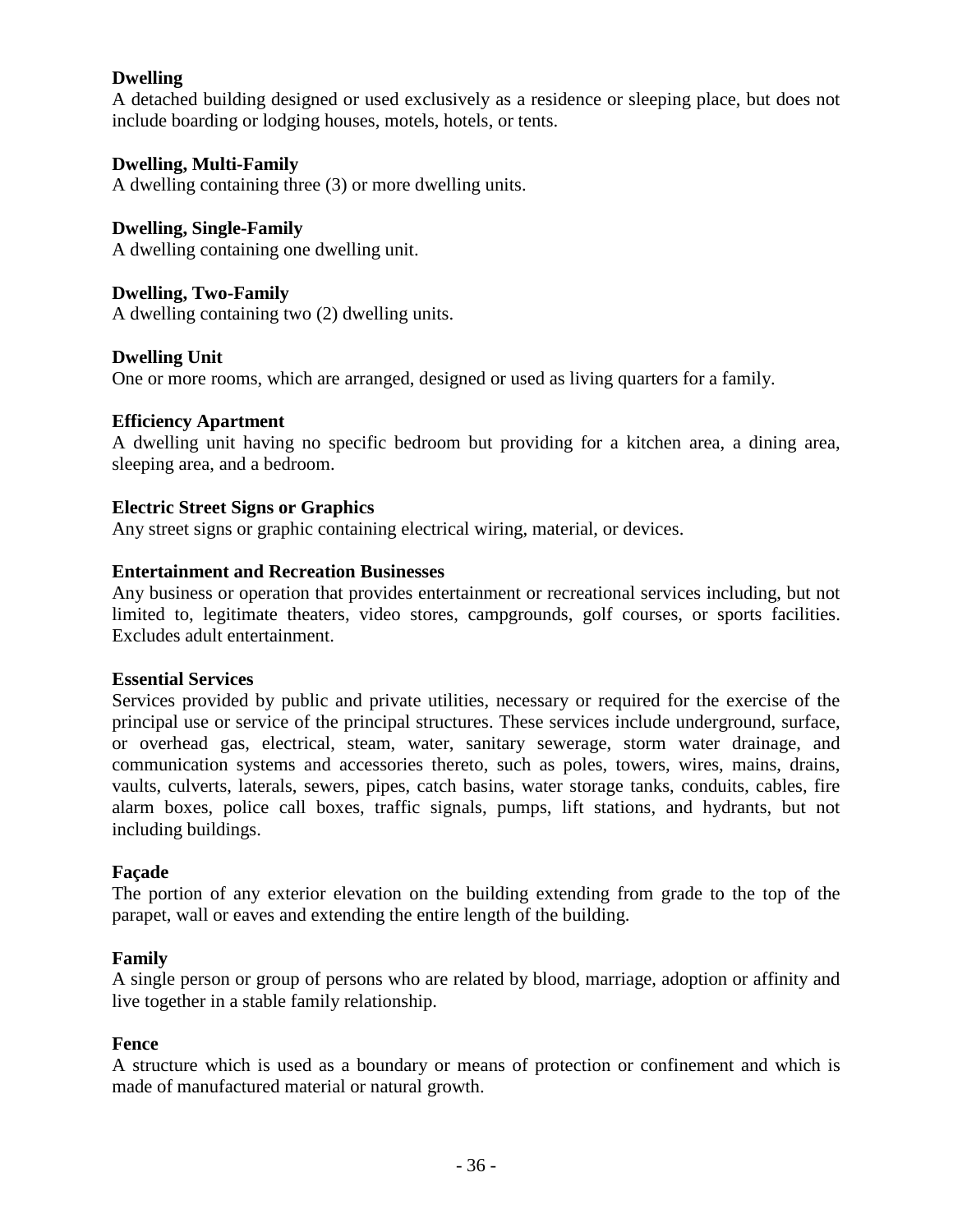#### **Fence, Decorative**

A fence constructed of high quality wood, stone, brick, or similar material. Corrugated metal, sheet metal, plywood, corrugated fiberglass, wire mesh and chain link shall not be considered decorative for purposes of this ordinance.

#### **Fence, Semi-Open**

A fence typically constructed to allow visual access and light penetration into a site. Examples include picket, wood lattice, and split rail fences. Board-on-board fences shall not be considered semi-open for purposes of this ordinance. Openings must be a minimum of two (2) inches wide and spaced at intervals not exceeding a 2:1 opaque-to-opening ratio (when viewed perpendicularly to the plane of the fence) excluding fence supports shall be considered semiopen for purposes of this ordinance. An opaque fence or portion of a fence three feet or less in height shall be considered semi-open for purposes of this ordinance.

## **Festoon Lighting**

A group of two or more incandescent light bulbs hung or strung overhead, not on a building or structure, which are exposed to persons on a right-of-way, or which are not shaded or hooded to prevent the direct rays of light being visible from the property line and announcements.

## **Flag**

Any fabric, banner, or bunting containing distinctive colors, patterns, or symbols used as a symbol of a government, political subdivision, or other entity.

## **Flashing Street Sign or Graphic**

A street sign or graphic, any part of which varies with time in brightness or color. Any graphic possessing visible moving parts shall be considered a flashing street sign or graphic.

#### **Flood Insurance Rate Map (FIRM)**

A map of a community on which the Federal Insurance Administration has delineated both special flood hazard area (the floodplain) and the risk premium zones applicable to the community. This map can only be amended by the Federal Emergency Management Agency.

#### **Flood Insurance Study Map**

A map prepared by the U.S. Department of Housing and Urban Development, designating areas of special flood hazard and flood insurance rate zones for a given community. Flood hazards and insurance rate zones are designated as A-Zones. Said maps form the basis for the regulatory and/or the insurance aspects of the National Flood Insurance Programs.

#### **Flood, or Flooding**

A general and temporary condition of partial or complete inundation of normally dry land areas caused by one of the following conditions:

- The overflow or rise of island waters,
- The rapid accumulation or runoff of surface waters from any source,
- The sudden increase caused by an unusually high water level in a natural body of water, accompanied by a sever storm, or by an unanticipated force of nature, such as a seiche, or by some similarly unusual event.

## **Flood Frequency**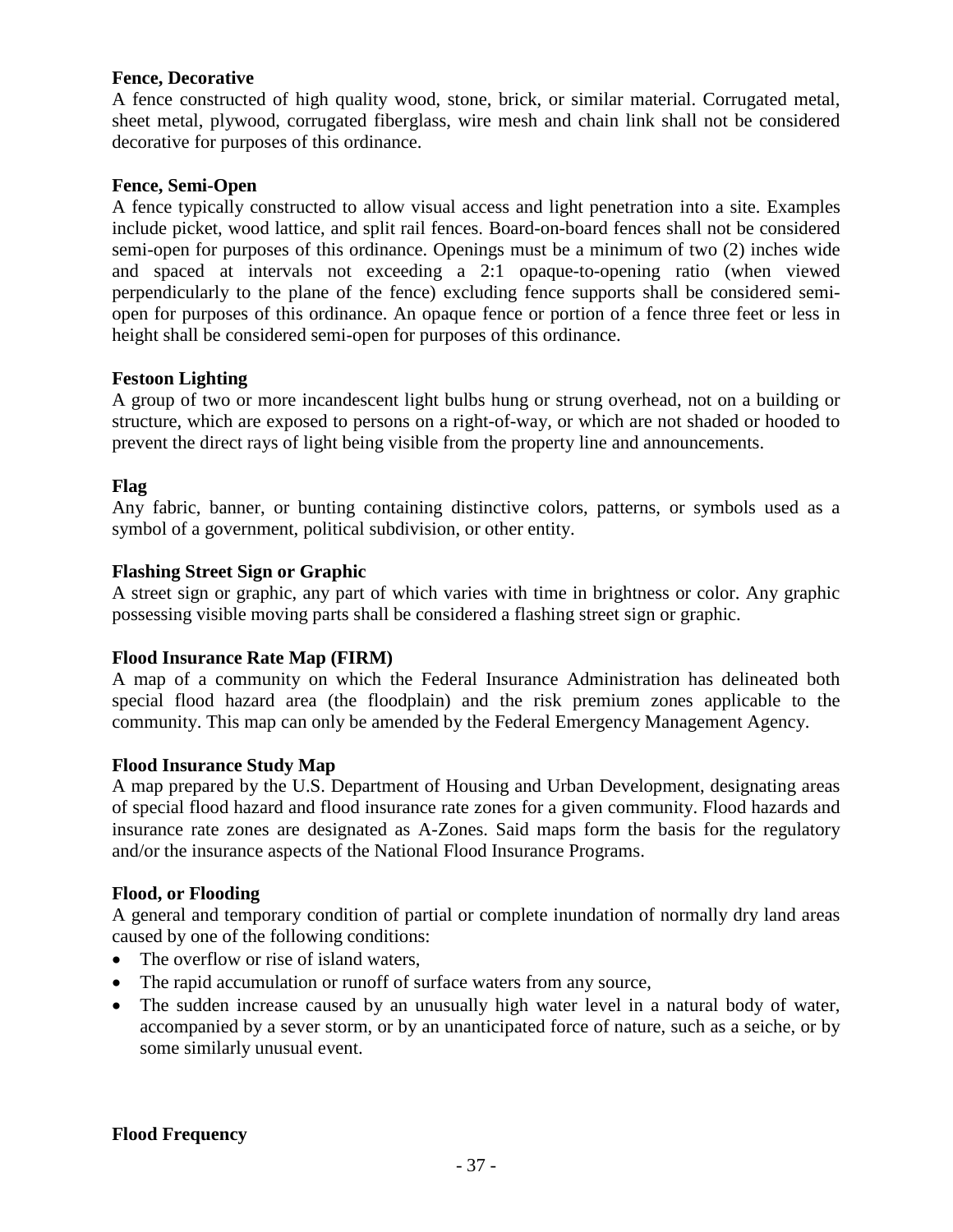The probability of a flood occurrence which is determined from statistical analyses. The frequency of a particular flood event is usually expressed as occurring, on the average, once in a specified number of years or as a percent (1%) chance of occurring in any given year.

## **Floodfringe**

That portion of the floodplain outside of the floodplain which is covered by flood waters during the regional flood and associated with standing water rather than flowing water.

#### **Flood Hazard Boundary Map**

A map designating approximately flood hazard areas. Flood hazard areas are designated as unnumbered A-Zones and do not contain floodway lines or regional flood elevations. This map forms the basis for both the regulatory and insurance aspects of the National Flood Insurance Program (NFIP) until superseded by a Flood Insurance Study and a Flood Insurance Rate Map.

## **Flood Insurance Study**

A technical engineering examination, evaluation, and determination of the local flood hazard areas. It provides maps designating those areas affected by the regional flood and provides both flood insurance rate zones and base flood elevations and may provide floodway lines. The flood hazard areas are designated as numbered and unnumbered A-Zones. Flood Insurance Rate Maps, that accompany the Flood Insurance Study, form the basis for both the regulatory and the insurance aspects of the National Flood Insurance Program.

#### **Floodlands**

Those lands, including the floodplains, floodways, and channels, subject to inundation by the 100 year recurrence interval flood or, where such data are not available, the maximum flood of record.

#### **Floodplain**

Land which has been or may be covered by flood water during the regional flood. It includes the floodway and the floodfringe, and may include other designated floodplain areas for regulatory purposes.

#### **Floodplain Island**

A natural geologic land formation within the floodplain that is surrounded, but not covered, by floodwater during the regional flood.

#### **Floodplain Management**

Policy and procedures to insure wise use of floodplains, including mapping and engineering, mitigation, education, and administration and enforcement of floodplain regulations.

## **Flood Profile**

A graph or a longitudinal profile line showing the relationship of the water surface elevation of a flood event to locations of land surface elevations long a stream or river.

## **Floodproofing**

Any combination of structural provisions, changes or adjustments to properties and structures, water and sanitary facilities and contents of buildings subject to flooding, for the purpose of reducing or eliminating flood damage.

#### **Flood Protection Elevation**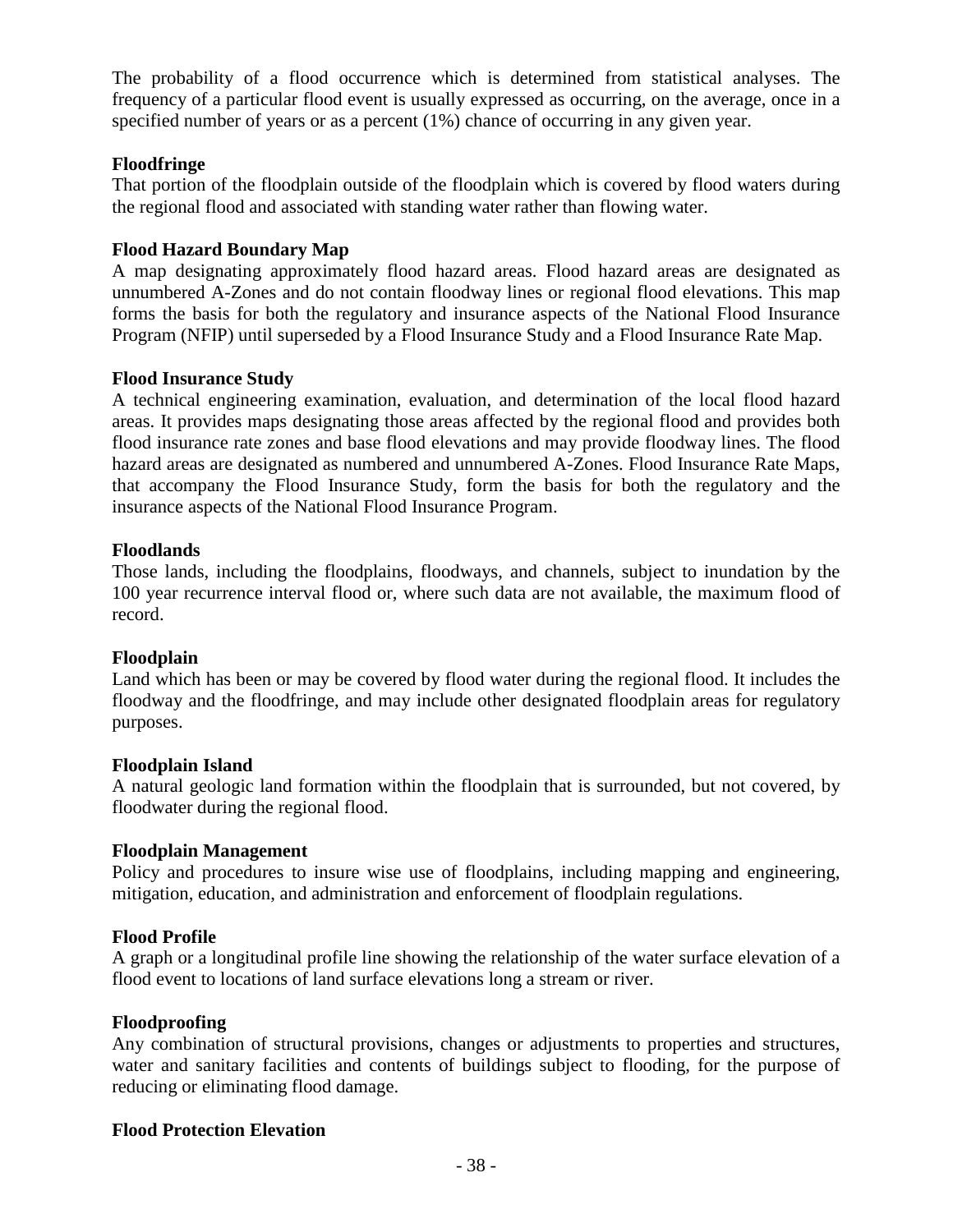An elevation of two feet of freeboard above the water surface profile elevation designated for the regional flood. (Also see: **Freeboard**).

#### **Flood Storage**

Those floodplain areas where storage of floodwaters has been taken into account during analysis in reducing the regional flood discharge.

#### **Floodway**

The channel of a river or stream and those portions of the floodplain adjoining the channel required to carry the regional flood discharge.

#### **Food and Beverage Store**

Any business involved in the sale of food and beverages in a consumable form and for the direct consumption by the consumer. Includes fruit and vegetable markets.

#### **Fraternities and Lodges**

Any structure used for the meeting place of a private club, group, or organization including sportsment's clubs, private meeting halls, social clubs, and religious clubs.

## **Freeboard**

A safety factor expressed in terms of a specified number of feet above a calculated flood level. Freeboard compensates for any factors that cause flood heights greater than those calculated, including ice jams, debris accumulation, wave action, obstruction of bridge openings and floodways, the effects of watershed urbanization, loss of flood storage areas due to development and aggregation of the river or stream bed.

#### **Frontage**

The smallest dimension of a lot abutting a public street measures along the street right-of-way line. For lots abutting a lake or stream, the smallest dimension measured along the ordinary high water mark.

#### **Fur Farm**

Any property comprising land or buildings or both, used for the purpose of raising or harboring fur bearing animals including those defined in Section 29.01(3)(c), Wisconsin Statutes, and also including chinchillas and other fur bearing animals, if any, whether the animals are kept for breeding or slaughtering or pelting purposes.

#### **Garage, Private Attached**

A fully enclosed portion of the principal dwelling designed and used for the storage of vehicles and household equipment incidental to the residential occupancy of the attached dwelling, and attached by a common wall that is a minimum of forty percent (40%) of the length of the garage wall. Attached garages are considered a part of the principal structure for the purpose of determining setbacks.

#### **Garage, Private Detached**

A fully enclosed structure designed and used for the storage of vehicles and household equipment incidental to the residential occupancy on the same lot.

#### **Garage, Public or Commercial**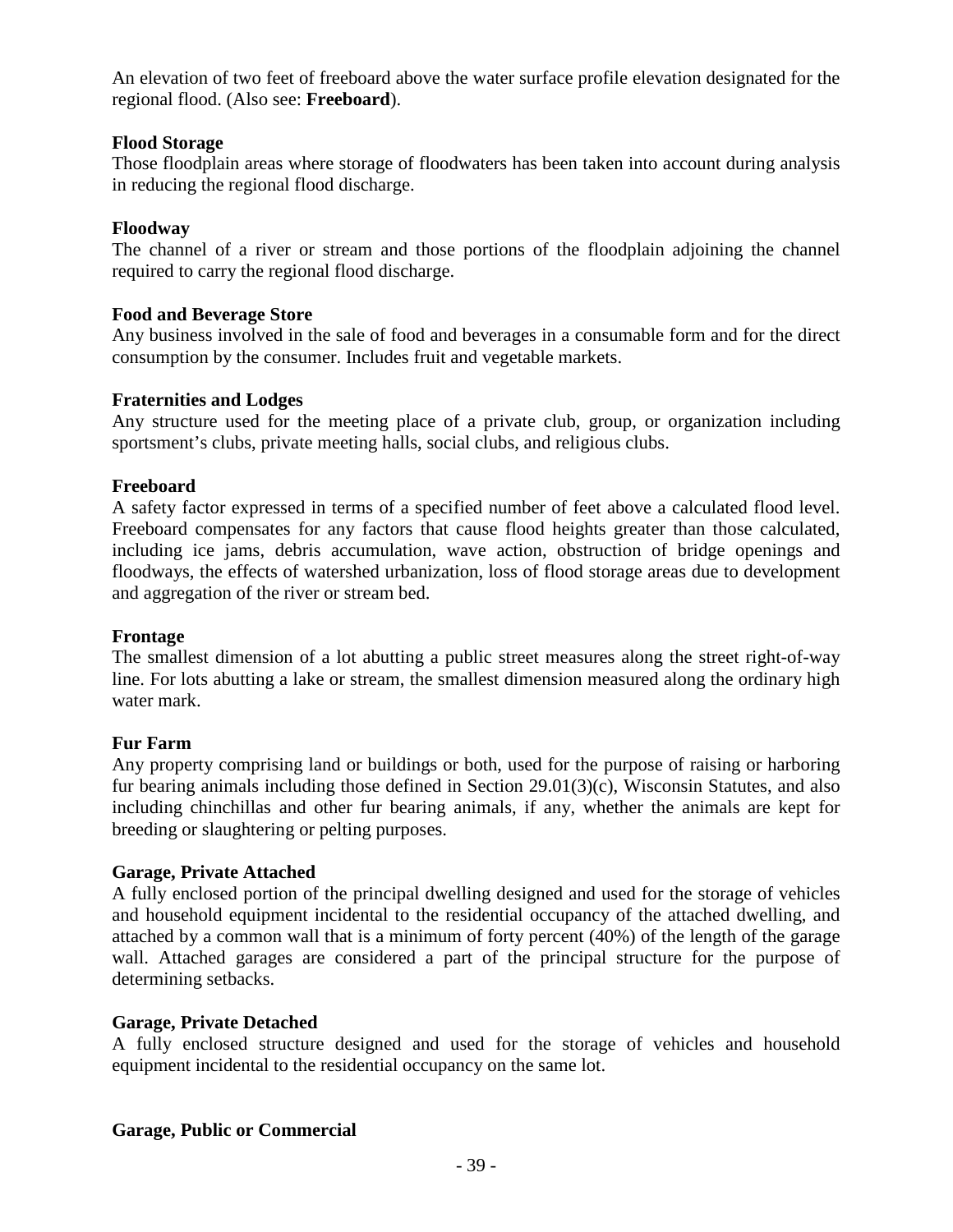Any garage other than a private residential garage.

## **Garage Wall**

The total width bounded by the exterior walls of a garage that contains the garage doors. Alternately, the total width bounded by the exterior walls of a garage where less than 15% of the exterior wall width is windows. Windows used to meet this standard must allow views from the building to the street. Glass block windows and garage door windows do not count towards meeting this requirement.

## **General Farming**

General farming shall include dairying, egg production, livestock raising and grazing, poultry raising, beekeeping, floriculture, truck farming, forest and game management, grazing, orchards, raising of grain and grasses, seed production, raising of fruits, nuts and berries; vineyards, sod farming and vegetable raising. General farming shall not include Animal Confinement Facilities or farms operated for the purposes of disposal of sewage, rubbish or offal, fur farms, stock farms, or poultry farms.

The Zoning Administrator shall have the authority to assign unspecified livestock and poultry raising operations to the most appropriate animal or poultry category listed in the Animal Unit definition in order to determine its inclusion or exclusion as General Farming or Animal Confinement Facility.

General Farming shall not be considered the intended use of property unless a 10 or more acre parcel exists or is proposed and the owner earned not less than \$6,000 in gross farm profits in the previous year or not less then \$18,000 during the preceding three years. The amount of money received from the rental of agricultural land shall not be included as farm profit. Unless otherwise prohibited by district or general provisions regulations of this Code, existing parcels of less than 10 acres may be used for General Farming purposes.

# **Golf Course**

Any parcel, area, or tract of land that is designed, maintained, intended, or used for the purpose of playing, or practicing the game of golf where a ball is driven with special clubs into a hole over an area with natural or artificial features and obstacles and which may include clubhouses, shelters, maintenance buildings, and storage facilities.

## **Ground Graphic**

A street graphic supported by one or more uprights, poles, or braces placed in or upon the ground; or a street graphic supported by any structure erected primarily for the display or support of the street graphic.

## **Group Living Facility**

Any residential facility where care and maintenance above the level of room and board, buy not including nursing care, are provided in the residence to unrelated persons and the residence is the primary dwelling for the person being served.

## **Habitable Structure**

Any structure or portion thereof used or designed for human habitation.

# **Height**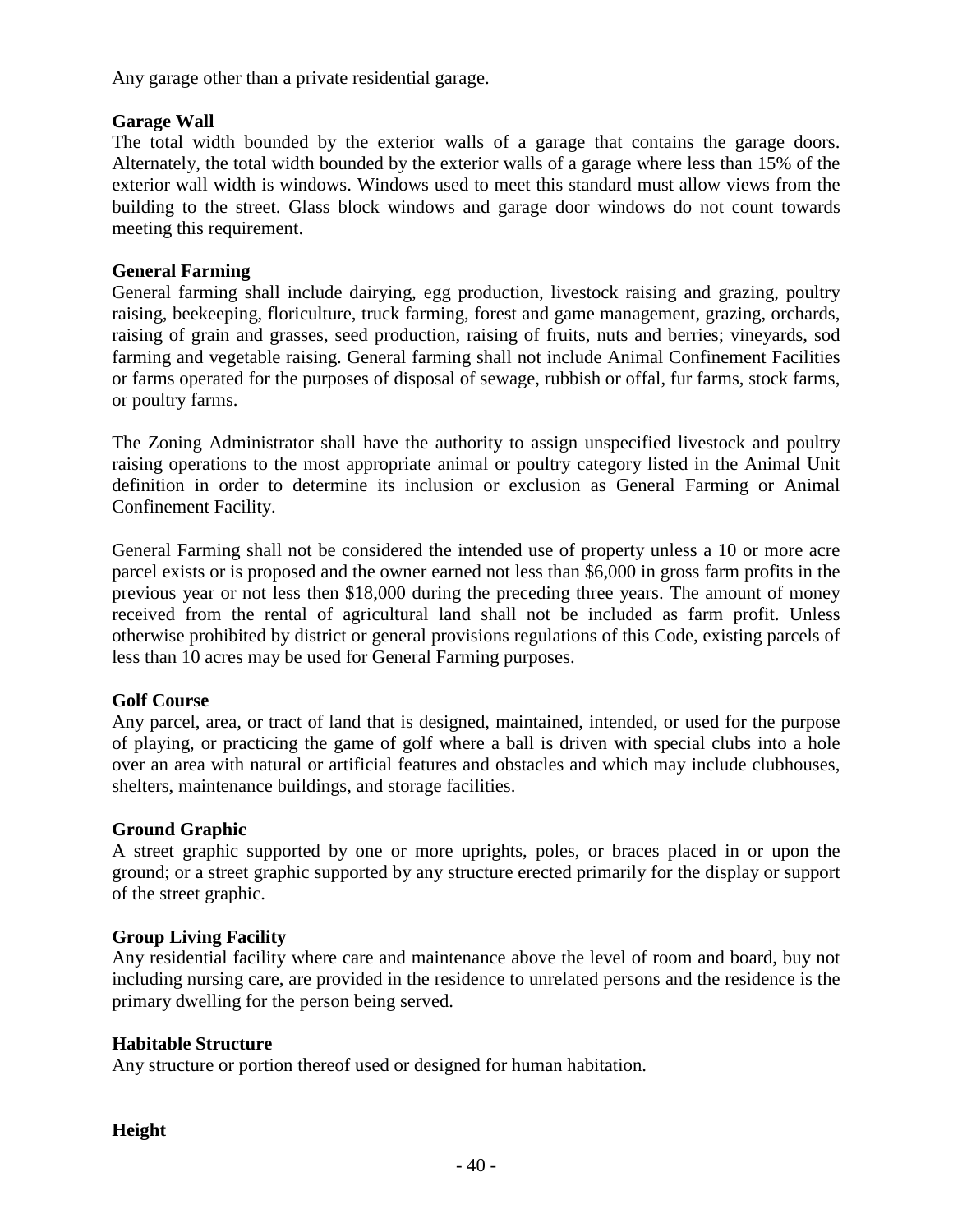Overall height of the top of a structure, or the top of any object of natural growth; when referring to a tower or other similar structure, the distance measured from ground level to the highest point on the tower or other similar structure, even if said highest point is an antenna.

## **High Flood Damage Potential**

Damage that could result from flooding that includes any danger to life or health or any significant economic loss to a structure or building and its contents.

## **Historic Structure**

Any structure that is:

- Listed nationally in the National Register of Historic Places or preliminarily determined by the Secretary of the Interior as meeting the requirements for individual listing on the National Register;
- Certified or preliminarily determined by the Secretary of the Interior as contributing to the historical significance of a registered historic district or a district preliminarily determined by the Secretary to qualify as a registered historic district;
- Individually listed on a state inventory of historic places in states with historic preservation programs which have been approved by the Secretary of the Interior; or
- Individually listed on a local inventory of historic places in communities with historic preservation programs that have been certified by an approved state program, as determined by the Secretary of the Interior; or directly by the Secretary of the Interior in states without approved programs.

## **Home Occupation**

An activity carried out for gain by a resident conducted as an accessory use in the resident's dwelling unit.

## **Hotel**

A facility offering transient lodging accommodations on a daily rate to the general public and providing additional services, such as restaurants, meeting rooms, and recreational facilities.

## **Household**

A domestic establishment including the members of a family and others who live in the same dwelling unit. See Family definition.

## **Identification Street Sign or Graphic**

A sign which contains no advertising but is limited to the name, address, and number of a building, institution, or person and to the activity in the building or institution or the occupation of the person.

## **Illuminated Street Sign or Graphic**

A graphic illuminated internally or externally and so shielded that no direct illumination from it is visible except upon the graphic.

## **Incidental Signs**

A sign generally informational, that has a purpose secondary to the use of the zoned lot on which it is located such as "no parking", "entrance", "loading only", "Telephone", and other similar directives. No sign with a commercial message legible from a position off the zoned lot on which the sign is located shall be considered incidental.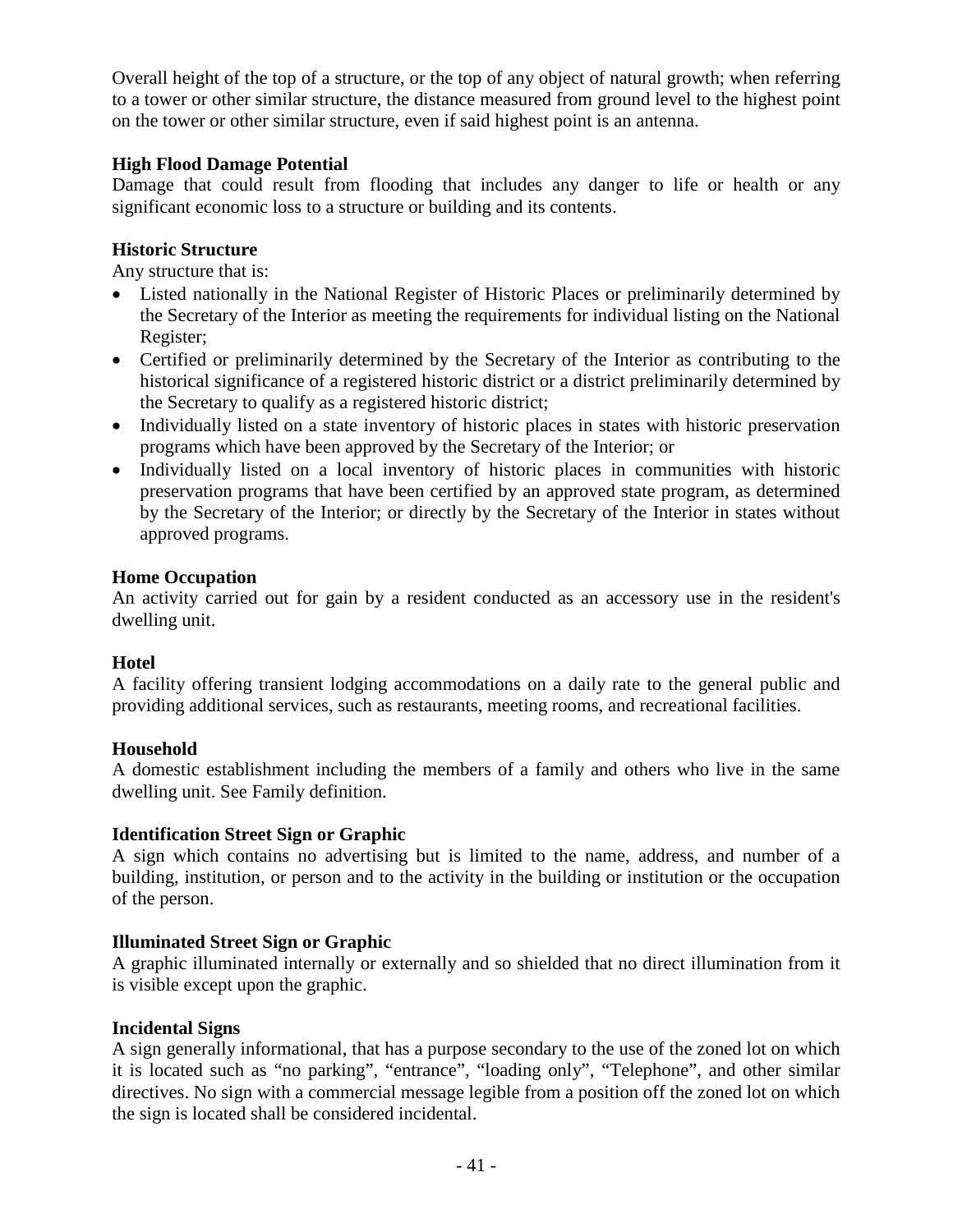## **Increase in Regional Flood Height**

A calculated upward rise in the regional flood elevation, equal to or greater than 0.01 foot, resulting by a comparison of existing conditions and proposed conditions which is directly attributable to development in the floodplain but not attributable to manipulation of mathematical variables such as roughness factors, expansion and contraction coefficients and discharge.

#### **Junk or Salvage Yard**

A parcel of land upon which wastes or used or secondhand materials are bough, sold, exchanged, stored, processed, or handled. Materials shall include, but not limited to scrap iron and other metals, paper, rage, rubber tires, vehicles, equipment, and bottles.

#### **Kennel**

The use of land, with related buildings or structures, for the breeding, rearing, grooming, training, selling, or boarding of more than four (4) dogs or other domesticated animals.

#### **Landscaping Businesses**

Commercial sale of plants and related lawn and garden materials that normally would include decorative structures and materials, packaged fertilizer, decorative stone, and related materials. Exceptions include tree and plant nurseries and greenhouses devoted primarily to raising plants rather than on-site retail sales are classified as horticulture.

#### **Lot**

A contiguous and continuous quantity of land in possession of, owned by, or recorded as property of the same claimant, person, persons, or company and having frontage on a public street, occupied by a principal structure or use, and sufficient in size to meet the lot width, lot frontage, lot area, yard, parking area, and other space provisions of this Code. For zoning and subdivision purposes, tax parcel identification numbers shall not be used in defining a lot. No land dedicated to the public or reserved for roadway purposes shall be included in the computation of lot size for the purposes of this ordinance.

#### **Lot or Property Line, Front (or Street)**

The lot line describing the edge of the lot abutting the street right-of-way to which the lot has access and to which it is orientated for purposes of development. On a lot only one street shall be considered as a front line.

#### **Lot or Property Line, Rear**

A lot line, not a front or street lot line, which is parallel or approximately parallel to the front lot line. Where no lot line is within 45 degrees of being parallel to the front lot line, a line 10 feet in length within the lot, parallel to and at the maximum possible distance from the front lot line, shall be deemed the rear lot line for the purpose of measuring rear yard depth.

#### **Lot or Property Line, Side**

Any lot line other than a front (street) or rear lot line.

#### **Lot Area**

The area contained within the exterior boundaries of a lot excluding public streets and land under navigable bodies of water.

## **Lot, Corner**

A lot abutting two (2) or more streets at their intersection provided that the corner of such intersection shall have an angle of 135 degrees or less, measured on the lot side.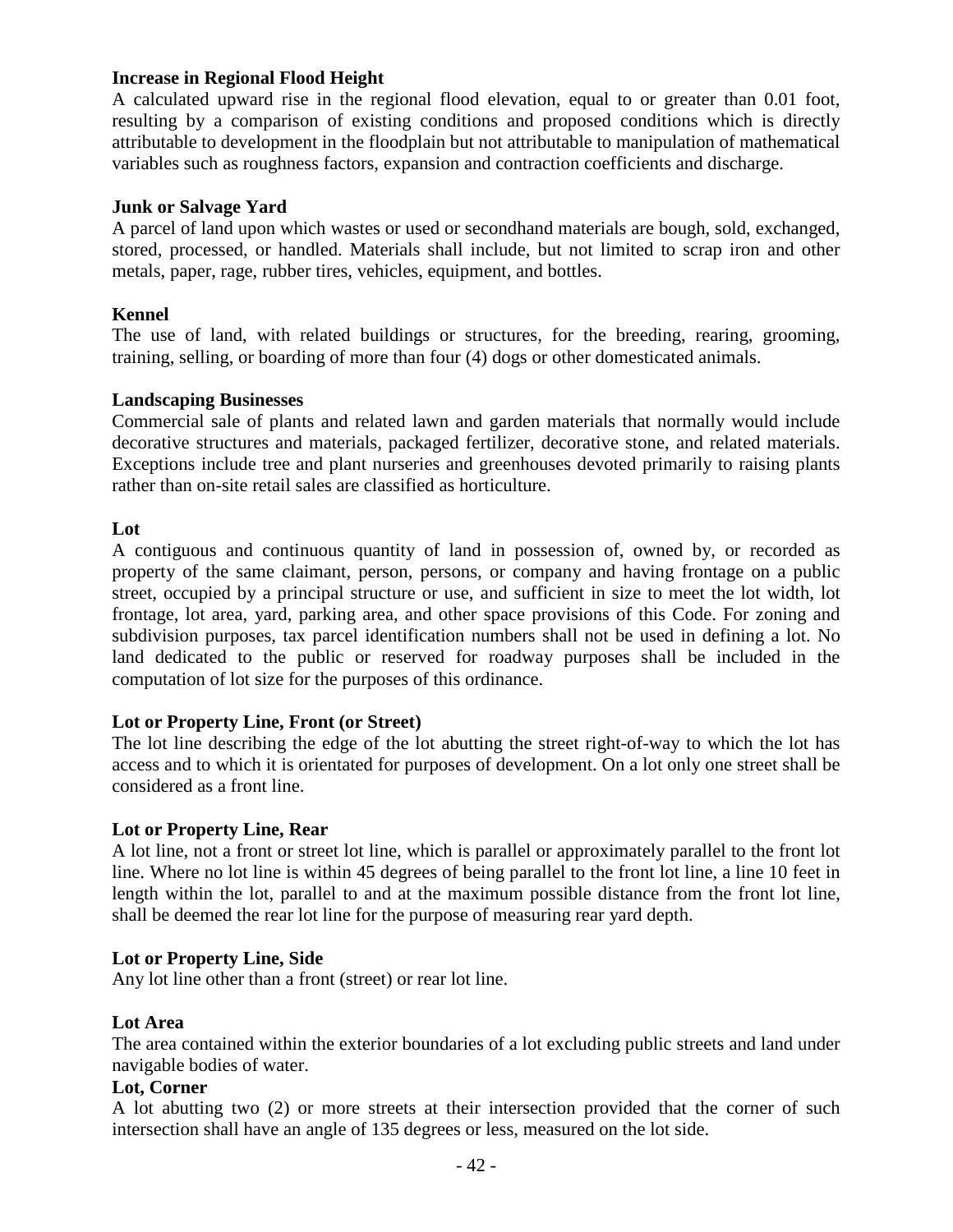## **Lot Coverage**

That portion of a lot occupied by principal and accessory buildings and decks, but excluding at grade patios, walks, and driveways.

## **Lot Depth**

The horizontal distance from the midpoint of the front lot line to the midpoint of the rear lot line, or to the most distant point on any other lot line where there is no rear lot line.

## **Lot Width**

The width of a parcel of land measured at the setback line.

## **Lumberyards and Building Supplies**

This classification includes lumberyards and retailing, wholesaling, or rental of building supplies and equipment. This classification includes tool and equipment sales or rental establishments. Establishments may have indoor or outdoor storage areas. Examples include building supply yards and lumberyards. Exceptions include Establishments exclusively devoted to retail sales of paint and hardware are classified as Retail Sales and Services

## **Manufactured Home**

A structure transportable in one or more sections, which is built on a permanent chassis and is designed to be used with or without a permanent foundation when connected to required utilities. The term "manufactured home" includes a mobile home but does not include a "mobile recreational vehicle".

#### **Minor Structure**

Any small, moveable accessory erection or construction such as birdhouses, tool houses, pet houses, play equipment, flag poles, arbors, or walls and fences under four (4) feet in height.

#### **Mobile Home Park or Subdivision**

A parcel (or contiguous parcels) of land divided into two (2) or more mobile home sites for rent or sale for which the construction of facilities for servicing the site on which the site or which the mobile home is to be affixed (including, at a minimum, the installation of utilities, either final site grading or the pouring of concrete pads, and the construction of streets) is completed.

#### **Mobile Recreational Vehicle**

A vehicle which is built on a single chassis, 400 square feet or less when measured at the largest horizontal projection, designed to be self-propelled, carried or permanently towable by a licensed, light-duty vehicle, is licensed for highway use if registration is required and is designed primarily not for use as a permanent dwelling, but as a temporary living quarters for recreational, camping, travel or seasonal use. Manufactured homes that are towed or carried onto a parcel of land, but do not remain capable of being towed or carried, including park model homes, do not fall within the definition of "mobile recreational vehicles".

#### **Nonconforming Structure**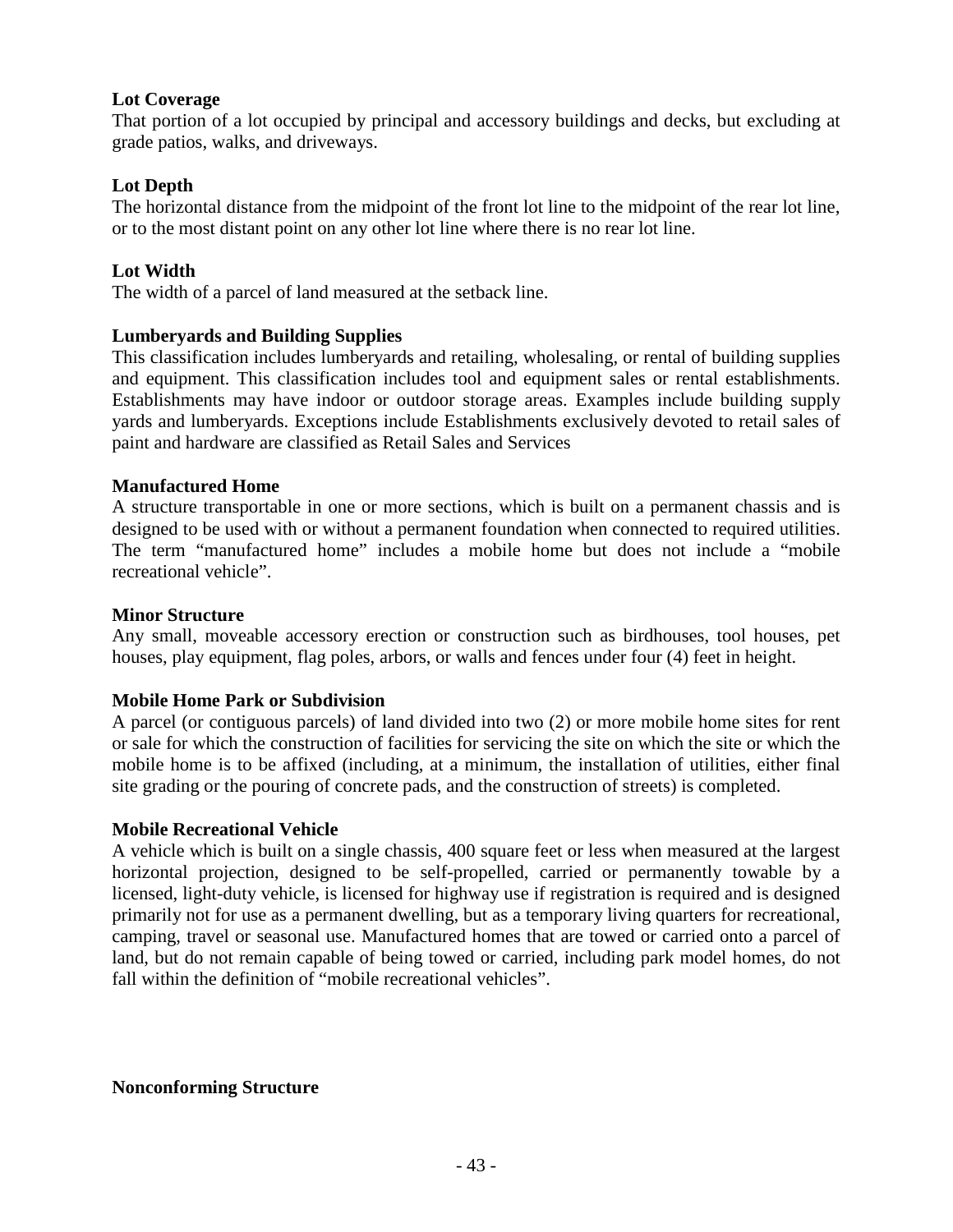Any structure lawfully used, occupied, or erected at the time of the effective date of this Code or amendments conforming in respect to use but not in respect to frontage, width height, area, yard, parking, loading, or distance requirements.

#### **Nonconforming Use**

Any land or water, lawfully used, occupied, or erected at the time of the effective date of this Code or amendments thereto, which does not conform to the regulations of this Code or amendments thereto.

#### **Obstruction to Flow**

Any development which blocks the conveyance of floodwaters such that this development alone or together with any future development will cause an increase in regional flood height.

#### **Off-Street Parking Space**

A parking space provided in a parking lot, parking structure, or private driveway.

#### **On-Street Parking Space**

A parking space located on a dedicated street right-of-way.

#### **Ordinary Highwater Mark**

The point on the bank or shore up to which the presence and action of surface water is so contiguous as to leave a distinctive mark such as by erosion, destruction, or prevention of terrestrial vegetation, predominance of aquatic vegetation, or other easily recognizable characteristic.

#### **Outdoor Storage Area**

The place where materials, merchandise, vehicles, or equipment are stored in an unroofed area. The primary use of the property shall not be considered an outdoor storage area if the storage area is accessory to a principal structure located on the same lot.

#### **Parapet**

The portion of a wall that extends above the roofline.

**Parcel** See **Lot** definition

#### **Parking Lot**

A structure or premises containing five (5) or more marked parking space. Such spaces may be for rent or a fee.

#### **Parking Lot Regulation Sign or Graphic**

A sign or graphic designating the conditions of use or identity of a parking area.

#### **Parking Space, On-Street**

A parking space that is located on a dedicated street right-of-way, or on the cartway of a private street.

#### **Pedestrian Walkway**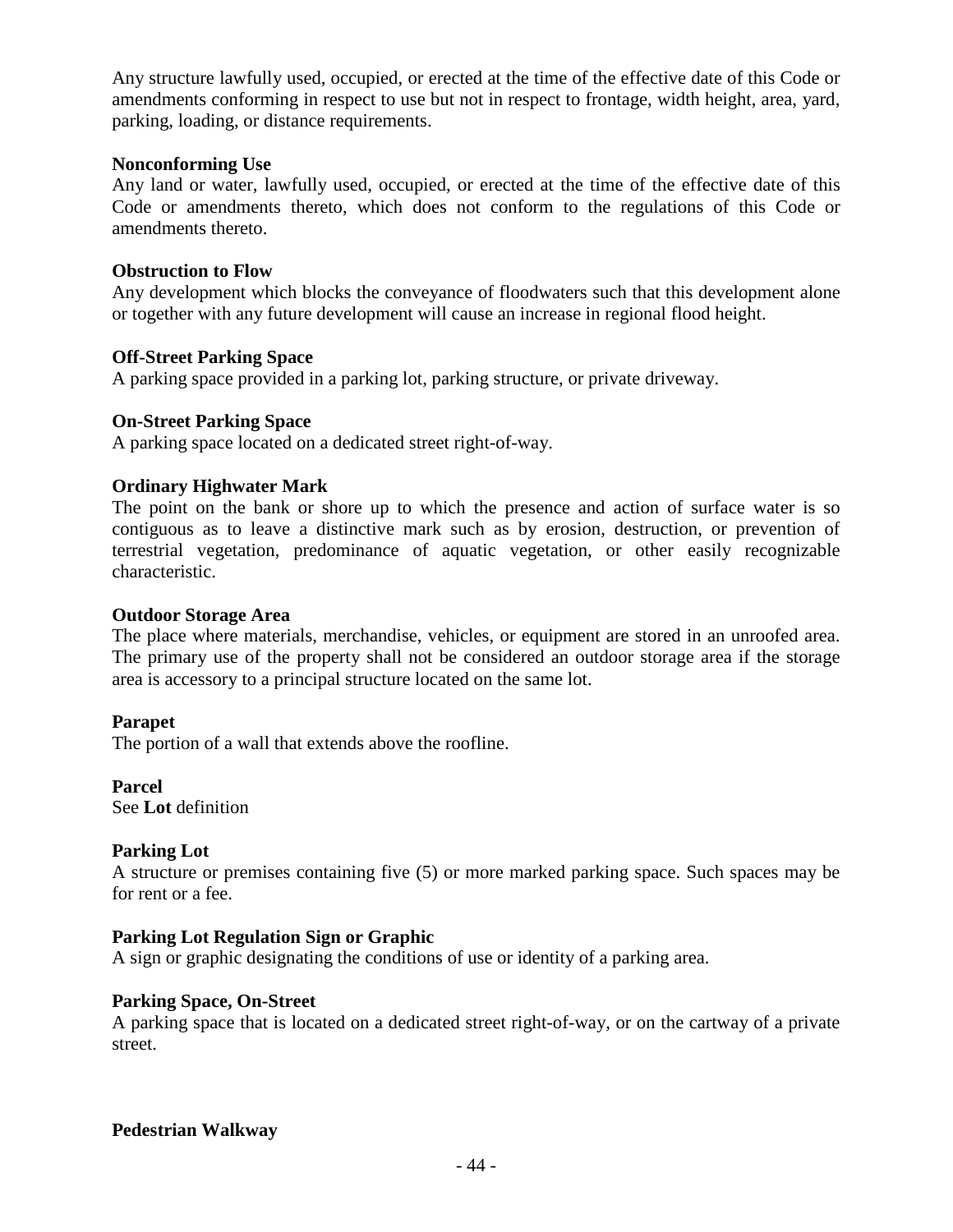A surfaced walkway, separate from the traveled portion of a public or private right-of-way or parking lot/driving aisle.

## **Pennants**

Any lightweight plastic, fabric, or other material, whether or not containing a message of any kind, suspended from a rope, wire, or string, usually in series, designed to move in the wind.

## **Permanent Window Street Sign or Graphic**

A sign or graphic which is displayed in the window of a building other than a temporary sign.

## **Person**

Any individual, group of individuals, firm, partnership, corporation, company, association, joint stock association, body politic, municipality, or state agency and includes any trustee, receiver, assignee, or other similar representative thereof.

## **Power Distribution System**

Overhead and underground utility facilities including telephone, electrical, gas, cable television, and similar poles, lines, pipes, and necessary appurtenant equipment and structures used to serve only the immediate primary uses within the appropriate zoning district. Does not include high capacity power transmission facilities that do not directly serve the immediate primary area.

## **Power Generation and Transmission**

Generating plants, electrical substations, aboveground electrical transmission lines, switching buildings, transportation or communication utilities, and similar facilities of commercial or public utilities. A structure that may have a significant effect on surrounding uses shall be regulated under this classification. Examples include windmills, major utility transmission lines and pipelines, including 115kV or larger electrical transmission lines, and gas compressor and transfer stations.

#### **Power Transmission System**

Utility facilities including high voltage electrical transmission lines and cables, substations, gas pipelines and necessary appurtenant equipment and structures either overhead or underground that do not directly serve the immediate primary use of the appropriate zoning district.

#### **Preliminary Plat**

A map showing the salient features of a proposed subdivision submitted to an approving authority for purposes of preliminary consideration.

#### **Private Sewage System**

A sewage treatment and disposal system serving a single structure with a septic tank and soil absorption field located on the same parcel as the structure. This term also means an alternative sewage system approved by the Department of Commerce including a substitute for the septic tank or soil absorption field, holding tank, a system serving more than one structure or a system located on a different parcel then the structure.

## **Professional Home Offices**

Residence of clergyman, architects, landscape architects, professional engineers, registered land surveyors, lawyers, real estate agents, artists, teachers, authors, musicians, or other recognized professions where the office does not exceed 20 percent of the area of only one (1) floor of the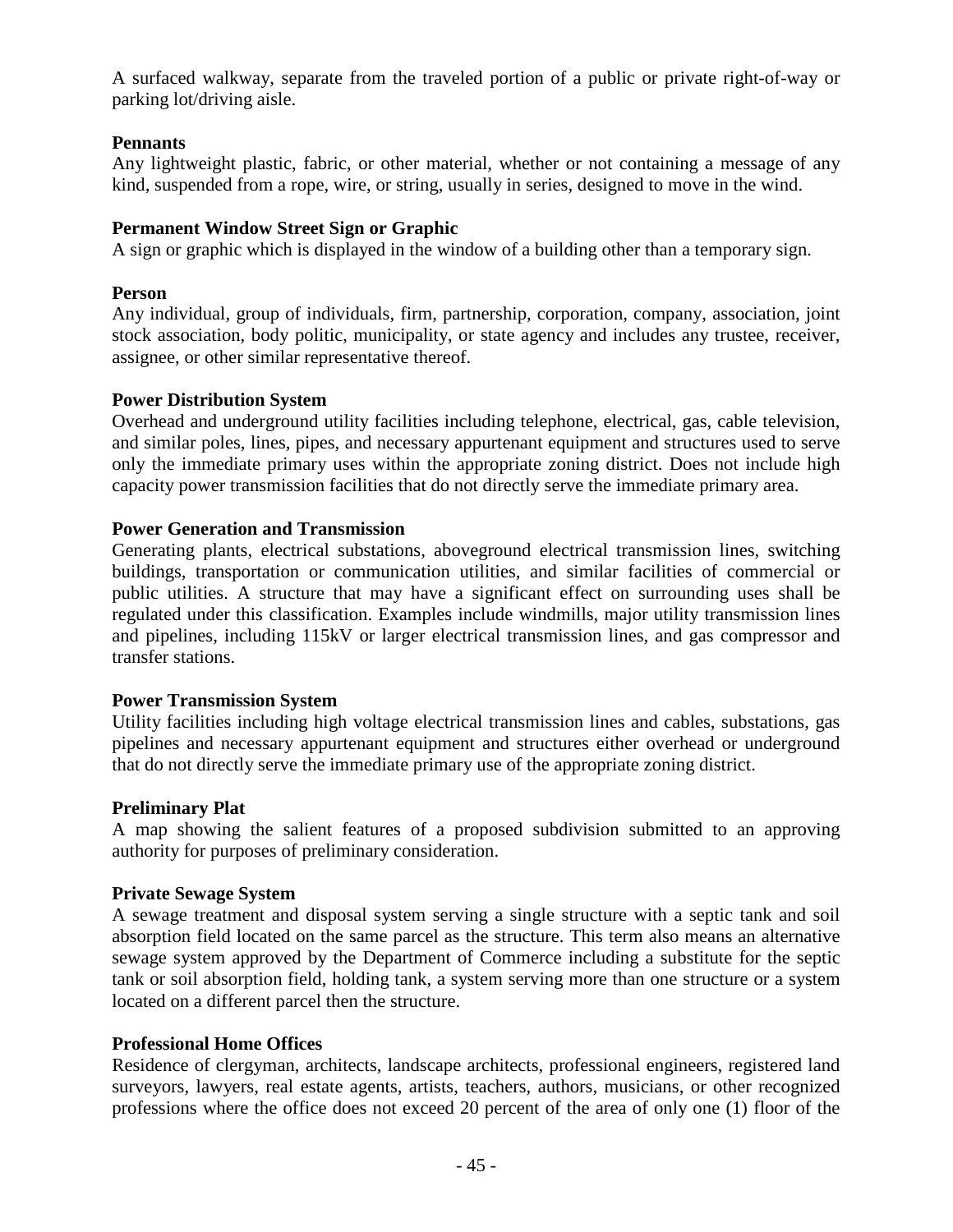residence; only one (1) nonresident persons is employed; and, where such use does not generate additional vehicular traffic to the immediate area of the residence.

## **Project Signs**

A sign or graphic which identifies a construction project or development. Project signs are intended for temporary identification only when construction is in progress.

#### **Projecting Graphics**

Any sign affixed to a building or wall in such a manner that its leading edge extends more than fourteen (14) inches beyond the surface of such building or wall.

## **Public Utilities**

Those utilities using underground or overhead transmission lines such as electric, telephone and telegraph, and distribution and collection systems such as water, sanitary sewer and storm sewer.

## **Real Estate Street Sign or Graphic**

A street sign or graphic pertaining to the scale, lease, or rental of the property upon which it is located.

## **Recreation and Entertainment, Indoor (except Adult)**

Indoor Recreation and Entertainment Businesses provide indoor entertainment activities for consumers. Examples include bowling alleys, ice rinks, game arcades, pool halls, dance halls, indoor firing ranges, theaters, health clubs, gyms, membership clubs, and lodges. Exceptions include casinos and other gambling, gaming, and wagering establishments are classified as Adult Entertainment.

#### **Retail Sales and Service**

Retail Sales firms are involved in the sale, lease or rent of new or used products to the general public. Examples include stores selling, leasing, or renting consumer, home and business goods such as art, art supplies, bicycles, cameras, clothing, dry goods, electronic equipment, fabric, furniture, garden supplies, gifts, hardware, home improvements, household products, jewelry, pet food, pharmaceuticals, indoor plants, printed material, stationery and videos; wineries; and auction services. Exceptions include the sale of animals is classified as Animal Sales and Service, the sale of food or beverages for consumption on the premises is classified as Eating and Drinking Establishments, the sale of food or beverages for consumption off premises is classified as Food and Beverage Sales, the sale of outdoor plantings and related accessory items is classified as Landscaping Businesses, lumber yards and other building material sales that sell to contractors as well as retail customers are classified as Lumberyards and Building Supplies, sales, rental, or leasing of consumer vehicles including passenger vehicles, motorcycles, light and medium trucks, recreational vehicles, and heavy trucks and equipment or manufactured housing units are classified as Vehicles and Equipment.

#### **Right-of-way**

A strip of land occupied or intended to be occupied by a street, crosswalk, railroad, road, electric transmission line, gas pipeline, water main, sanitary or storm sewer main, shade trees, or for another special use.

#### **Safety Services**

Safety Services are uses that protect public safety and emergency response services. They often need to be located in or near the area where the service is provided. Employees are regularly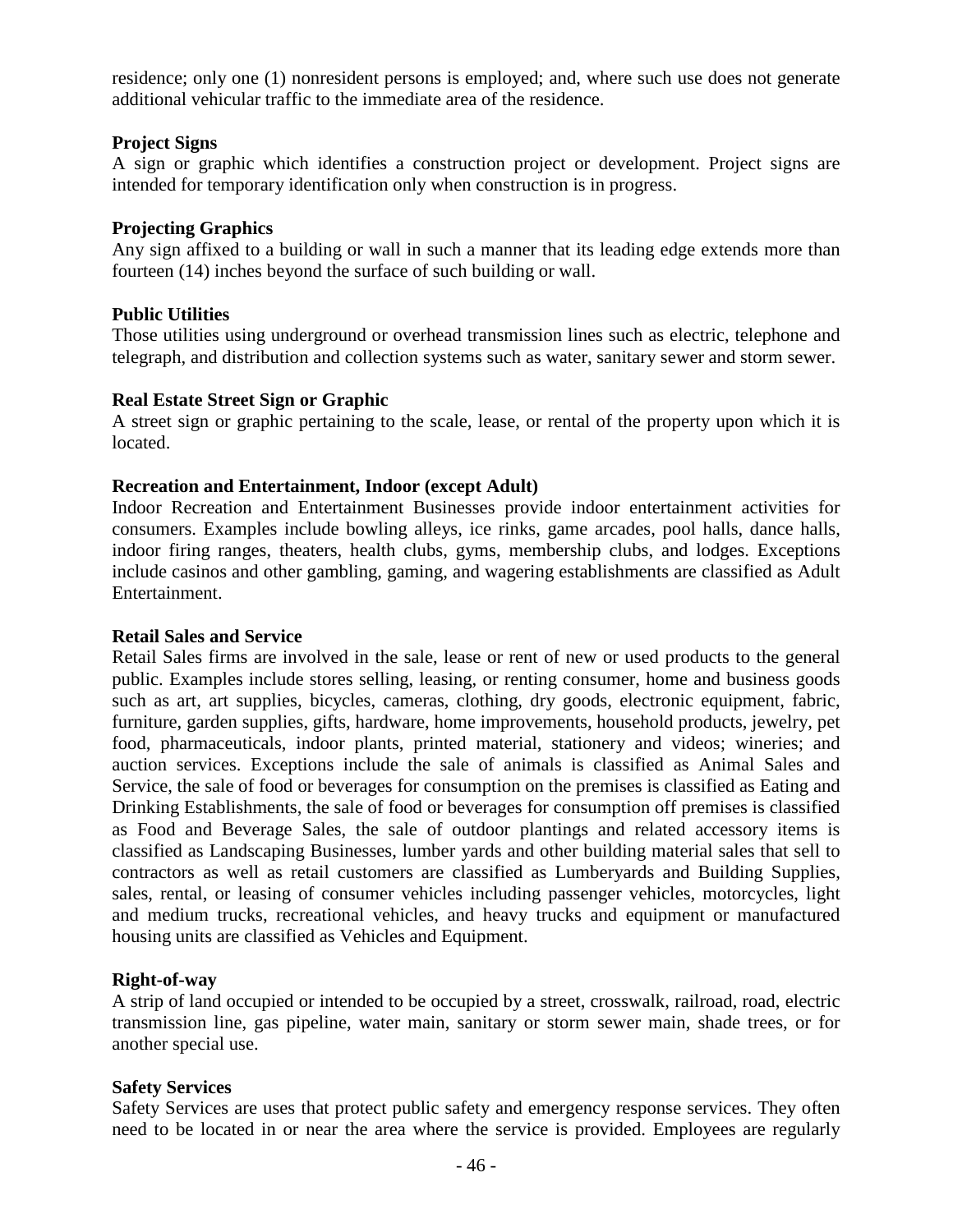present on-site. Examples include fire stations, police stations, and emergency medical and ambulance stations.

#### **Satellite Television Antenna**

A dish-shaped antenna, three (3) square feet or larger, capable of receiving television broadcasts relayed by microwave signals from earth orbiting satellites.

#### **Setback Lines**

Lines established along road right-of-ways and waterbodies at specified at specified distances from the centerline, encroachment line, or right-of-way line, which prohibited buildings or structures within the setback area between the setback line and the road right-of-way or waterbody encroachment line.

#### **Side Yard**

A yard extending from the street yard to the rear of the lot, the width of which shall be the minimum horizontal distance between the nearest point of the principal structure and the property line.

#### **Sidewalk (area)**

A paved path provided for pedestrian use and usually located at the side of a road within the right-of-way.

#### **Sign, Animated**

Any sign that uses movement or changes of lighting to depict action, create a special effect or scene, the movement of text, or flashing more than once per half hour. Signs or portions of signs used as clocks displaying only time and change appearance only to indicate changes in time shall not be considered animated signs for purposes of this ordinance.

#### **Sign Area**

The area of any sign or graphic shall be determined an imaginary square or rectangular envelope so as to completely enclose the largest single display surface on the sign face excluding the support structure and architectural features. In the case of a graphic, with more than one exterior surface containing items and information, the area computed shall include only the largest surface which is visible from any one side or position.

#### **Sign, Changeable Copy**

Any sign or portion thereof with permanent background but with characters, letters, or illustrations that can be altered or rearranged either by mechanical, manual, or electronic means and which does not change appearance or message more than once per half hour.

#### **Sign/Graphic**

Any object, device display, or structure, or part thereof which is used to advertise, identify, display, direct, or attract attention to an object, person, institution, organization, business, product, service, event, or location by any means including words, letters, figures, designs, symbols, fixtures, colors, motion, illumination, or projected images. The term "sign" includes but is not limited to every projecting sign, ground sign, pole sign, window sign, vehicle sign, awning, canopy, marquee, changeable copy sign, flashing sign, animated sign, temporary sign, portable sign, pennants, banners, streamers, or any other attention getting device, or other display whether fixed to a building or separate from any building.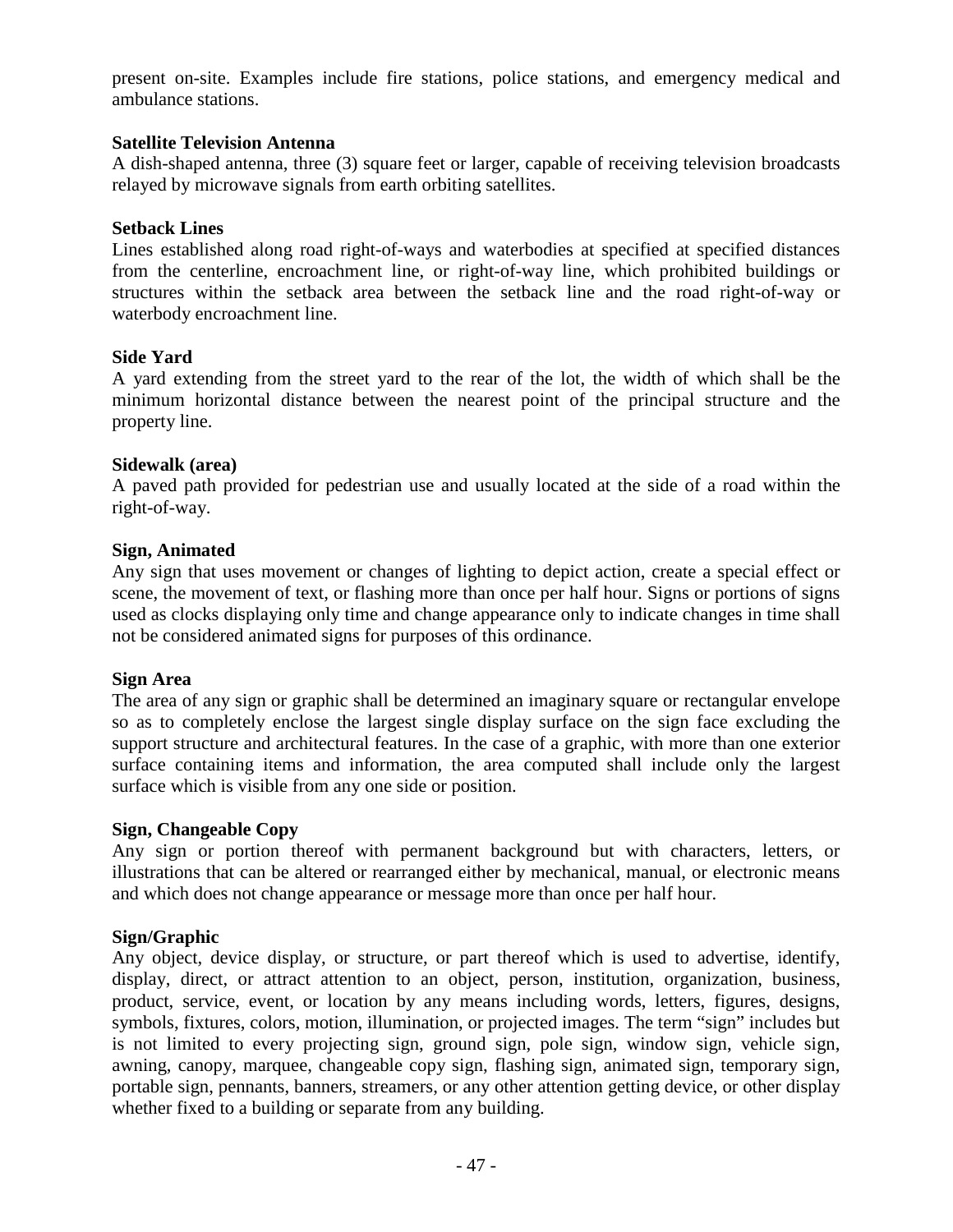## **Signable Area**

The designated area of the façade of the building which is free of windows and door or major architectural detail on which street signs or graphics may be displayed.

#### **Site Plan**

An accurately scaled development plan that illustrates the existing conditions on a land parcel as well as depicting details of a proposed development.

#### **Solar Detriment Areas, Horizontal**

The area adjacent to a structure upon which has been constructed or placed an operational active solar system and which is inscribed by drawing a line 200 feet long from the easternmost corner (or side) of the structure at an angle of 15 degrees east of south measured at the point of beginning; then drawing a second line from the northernmost corner (or side) of the structure 200 feet due west, thence 200 feet due south, and thence east to an intersection with the end of the first line drawn. Such inscribed area shall include that part or portion of the roof surface(s) which slope to the southeast, south, southwest or west. Structures built above a certain height within this area may block sunlight during critical times of the day from radiating on the solar energy collectors.

## **Solar Detriment Area, Vertical**

The area above a plane which extends outward from a structure over the entire horizontal area of solar detriment of such structure from a horizontal line on the structure measured ten (10) feet from the ground level at the southernmost corner (or side) of the structure and extended outward to the limits of the horizontal area of solar detriment and at an angle of 20 degrees above the horizontal measured from a point on or at the structure. Structures or plantings protruding above this plane may detrimentally block sunlight from the solar energy collectors or an operational active solar system.

#### **Storage Shed**

An accessory structure used exclusively for the storage of equipment incidental to a principal structure or use.

#### **Street Yard**

A yard extending across the full width of the lot, the depth of which shall be the minimum horizontal distance between the existing or proposed street or highway line and a line parallel thereto through the nearest point of the principal structure. Corner lots shall have 2 such yards.

#### **Streets**

A public right-of-way generally not less than 40 feet wide providing primary access to abutting properties.

#### **Structure**

Any mechanical erection or construction, such as buildings, towers, masts, poles, booms, signs, decorations, carports, machinery and equipment.

#### **Subdivision**

The division of a lot, outlot, parcel, or tract of land by the owner thereof, or his/her agent for the purpose of transfer of ownership or building development where the act of division creates 5 or more parcels or building sites initially or by successive division within a period of 5 years, whether done by the original owner or a successor owner.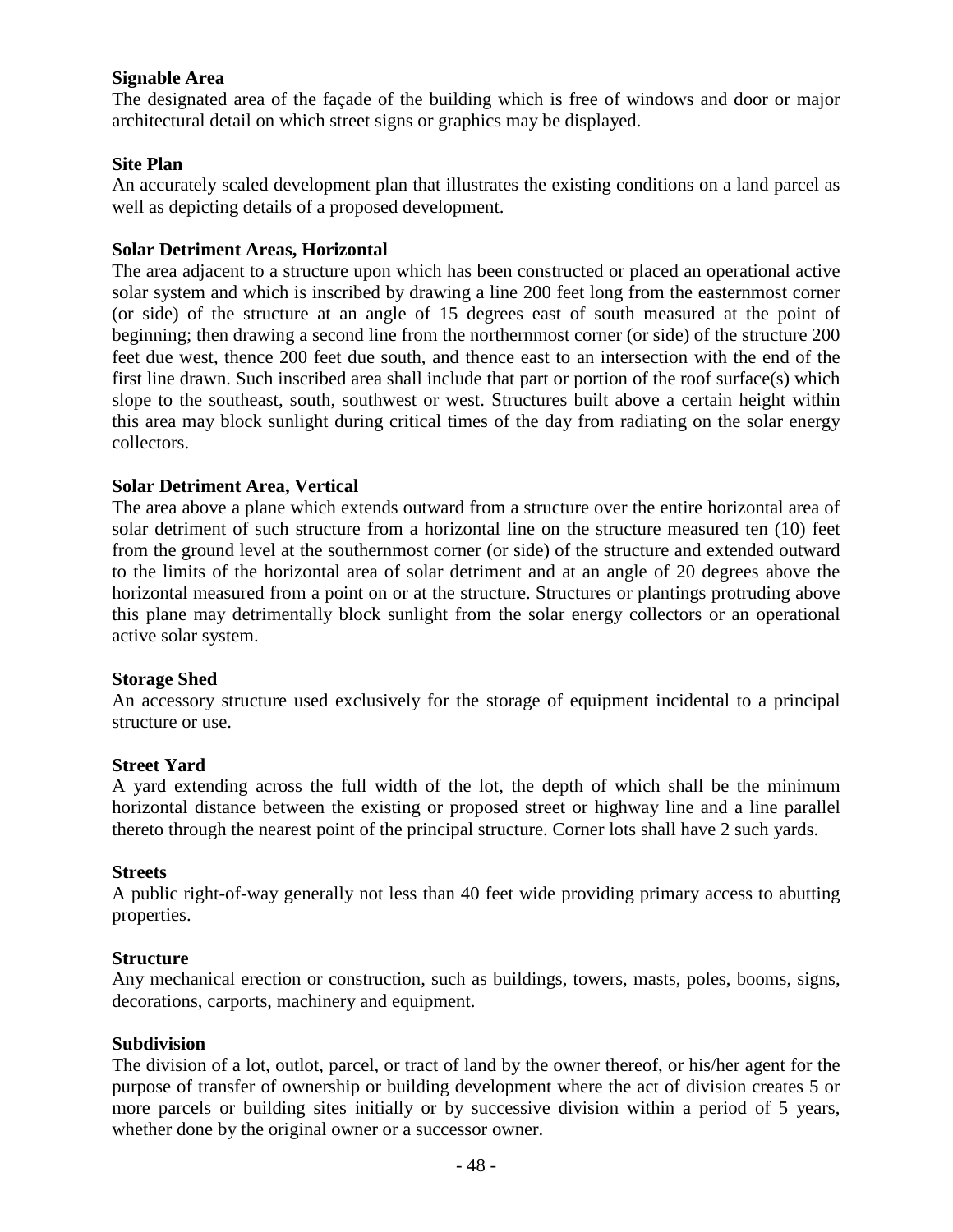## **Substantial Damage**

Damage of any origin sustained by a structure, whereby the cost of restoring the structure to its pre-damaged condition would equal or exceed 50 percent of the equalized assessed value of the structure before the damage occurred.

#### **Substantial Improvement**

Any structural repair, reconstruction, or improvement of a structure, the cost of which equals or exceeds 50 percent of the present equalized assessed value of the structure either before the improvements or repair is started, or if the structure has been damaged, and is being restored, before the damage occurred. Substantial improvement begins when the first alteration of any wall, ceiling, floor, or other structural part of the building commences, whether or not the alteration affects the external dimensions of the structure. The term does not, however, include:

- Any project for improvement of a structure to comply with existing state or local health, sanitary or safety code specifications which existed before the improvement began, was identified by a City official and are necessary to assure safe living conditions.
- Any alteration of a designated historical structure or site documented as deserving preservation by the Wisconsin State Historical Society, or listed on the National Register of Historic Places provided the alteration will not preclude the structure's continued designation as a historical structure.
- Ordinary maintenance repairs or modifications including internal and external painting, decorating, paneling, and the replacement of doors, windows, and other nonstructural components.

#### **Swimming Pool**

Any depression in the ground, either temporary or permanent, or a container of water, either temporary or permanent which is either above or below the ground in which water of more than 24 inches in depth is contained and which is used primarily for the purpose of bathing and swimming.

## **Temporary Street Graphic**

Any street graphic, banner, pennant, valance, or advertising display constructed of cloth, canvas, light fabric, cardboard, wallboard, or other light materials, with or without frames, for use for a limited period of time.

#### **Temporary Use**

A use or building permitted by the Plan Commission to exist during periods of construction of the main building or use, or for special events.

#### **Terrace, Open**

A level and rather narrow plane, or platform, which for the purpose of this ordinance is located adjacent to one or more faces of the main structure, and which is constructed not more than two (2) feet in height above the average level of the adjoining ground.

#### **Tower**

Any structure that is designed and constructed primarily for the purpose of supporting one or more antennas, including self-supporting lattice towers, guy towers or monopole towers. The term includes personal communication service towers, radio and television transmission towers, microwave towers, common-carrier towers, cellular telephone towers, alternative tower structures, and the like.

#### **Tower Site**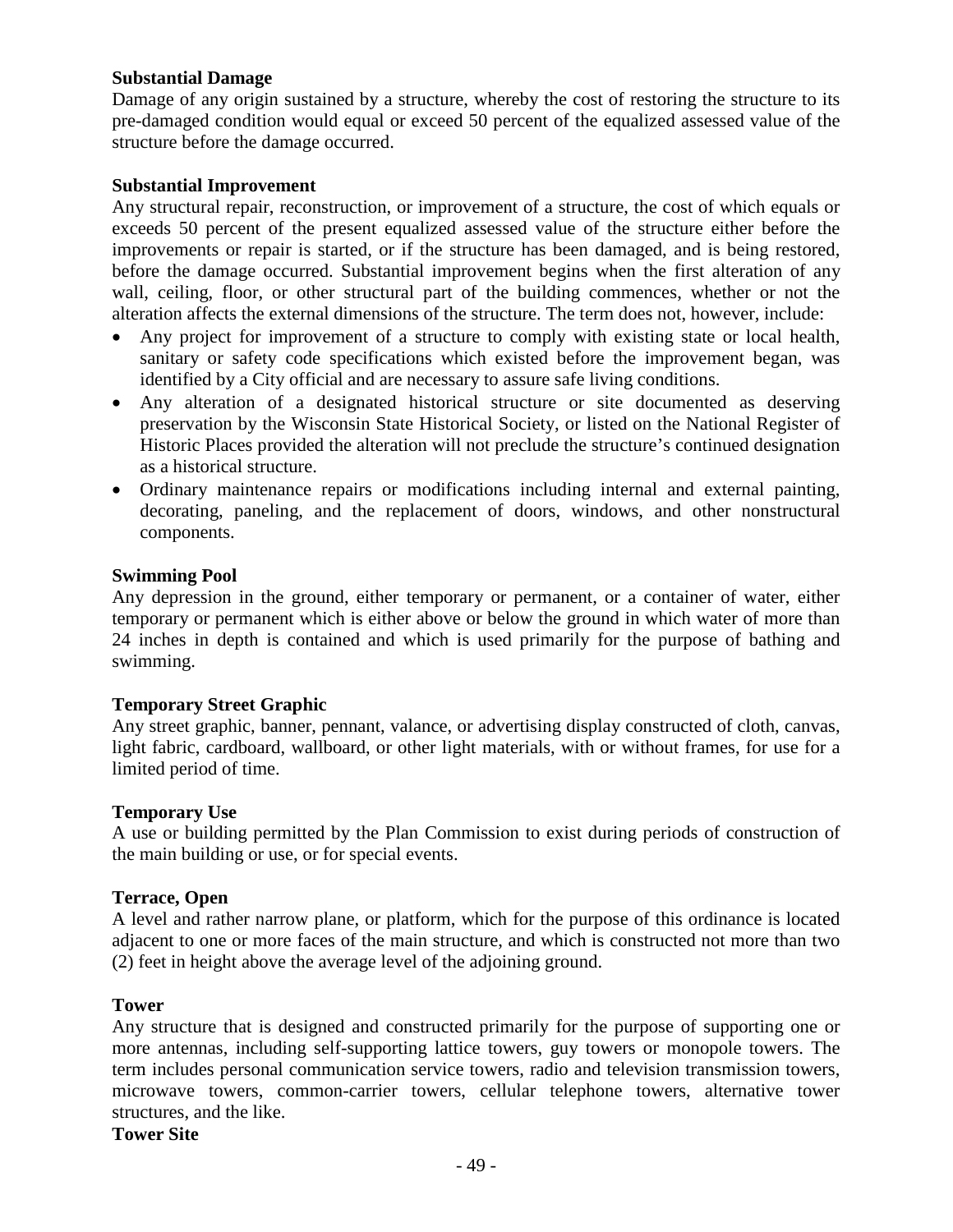The area encompassing a tower and all supporting equipment, structures, paved or graveled areas, fencing and other items used in connection with said tower.

## **Trip**

A single or one-way vehicle movement to or from a property or study area. "Trips" can be added together to calculate the total number of vehicles expected to enter and leave a specific land use or site over a designated period of time.

#### **Unnecessary Hardship**

When unique and extreme conditions affecting a particular property, which were not self-created or solely related to economic gain or loss, have made strict conformity with provisions of the Code governing dimensional standards such as areas, setbacks, frontage, height or density unnecessarily burdensome or unreasonable in light of the purposes of the Code. Unnecessary hardship is present only where, in the absence of a variance, no feasible use can be made of the property.

#### **Utility Companies**

Offices and/or equipment storage buildings for privately owned businesses for such utilities as telephones, natural or propane gas, cable, or electrical service. This classification includes propane gas distributors.

## **Utilities**

Public and private facilities such as water wells, water and sewage pumping stations, water storage tanks, power and communication transmission lines, electrical power and substations, static transformer stations, telephone and telegraph exchanges, microwave radio relays, and gas regulation stations, but not including sewage disposal plants, municipal incinerators, warehouses, shops and storage yards.

#### **Variance**

An authorization granted by the Board of Appeals to construct, alter, or use a building or structure in a manner that deviates from the dimensional standards of this Ordinance. A variance may not permit a use of a property otherwise prohibited by the Ordinance or allow construction not protected to the flood protection elevation.

#### **Vehicle Sales Facility**

Any land upon which 2 or more vehicles (automobiles, trucks, vans, trailers, recreational vehicles, or others) are offered for sale for more than 30 days.

#### **Vehicle Salvage and Storage Yard**

Any land upon which 2 or more inoperable or unlicensed automobiles are stored for more than 30 days.

## **Wall Graphic**

Any street graphic attached to, erected against, or painted on a wall of a building or structure with the exposed face of the street graphic in a place approximately parallel to the plane of said wall and not projecting more than fourteen  $(14)$  inches.

## **Window Graphic**